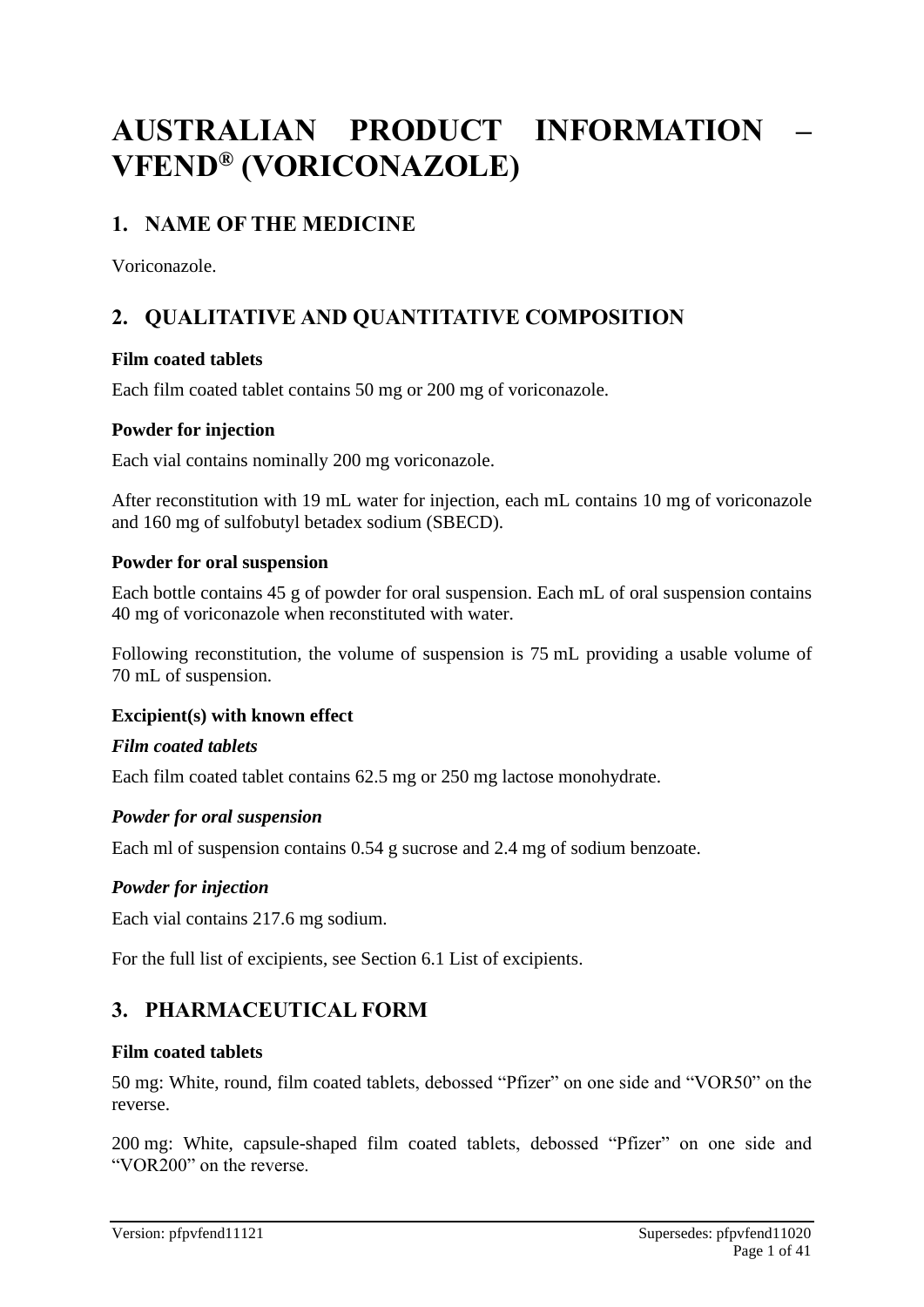#### **Powder for injection**

White, sterile, lyophilised powder providing a clear concentrate when reconstituted.

#### **Powder for oral suspension**

White to off-white powder for oral suspension providing a white to off-white, orange flavoured suspension when reconstituted.

# **4. CLINICAL PARTICULARS**

# **4.1 Therapeutic indications**

VFEND is indicated for treatment of the following fungal infections:

Invasive aspergillosis.

Serious *Candida* infections (including *C. krusei*), including oesophageal and systemic *Candida* infections (hepatosplenic candidiasis, disseminated candidiasis, candidaemia).

Serious fungal infections caused by *Scedosporium* spp and *Fusarium* spp.

Other serious fungal infections, in patients intolerant of, or refractory to, other therapy.

Prophylaxis in patients who are at high risk of developing invasive fungal infections. The indication is based on studies including patients undergoing haematopoietic stem cell transplantation.

# **4.2 Dose and method of administration**

#### **Dosage**

#### *Adults*

Therapy must be initiated with the specified loading dose regimen of either intravenous or oral VFEND to achieve plasma concentrations on Day 1 that are close to steady state. On the basis of the high oral bioavailability (96%; see Section 5.2 Pharmacokinetic properties), switching between intravenous and oral administration is appropriate when clinically indicated.

Intravenous administration is not recommended for the treatment of oesophageal candidiasis; dosage recommendations for oesophageal candidiasis are provided in the table below.

#### **Oesophageal candidiasis**

|                             | <b>Intravenous</b> | <b>Oral (Tablets or Suspension)</b> |                        |  |
|-----------------------------|--------------------|-------------------------------------|------------------------|--|
|                             |                    | $\geq 40 \text{ kg}$                | $< 40 \text{ kg}$      |  |
| <b>Loading Dose Regimen</b> | Not.               | 400 mg or 10 mL every               | 200 mg or 5 mL every   |  |
| (first 24 hours)            | recommended        | 12 hours (for first)                | 12 hours (for first    |  |
|                             |                    | 24 hours)                           | 24 hours)              |  |
| <b>Maintenance Dose</b>     | Not.               | 200 mg or 5 mL twice                | 100 mg or 2.5 mL twice |  |
| (after first 24 hours)      | recommended        | daily                               | daily                  |  |

Dosage recommendations for other indications are provided in the following table.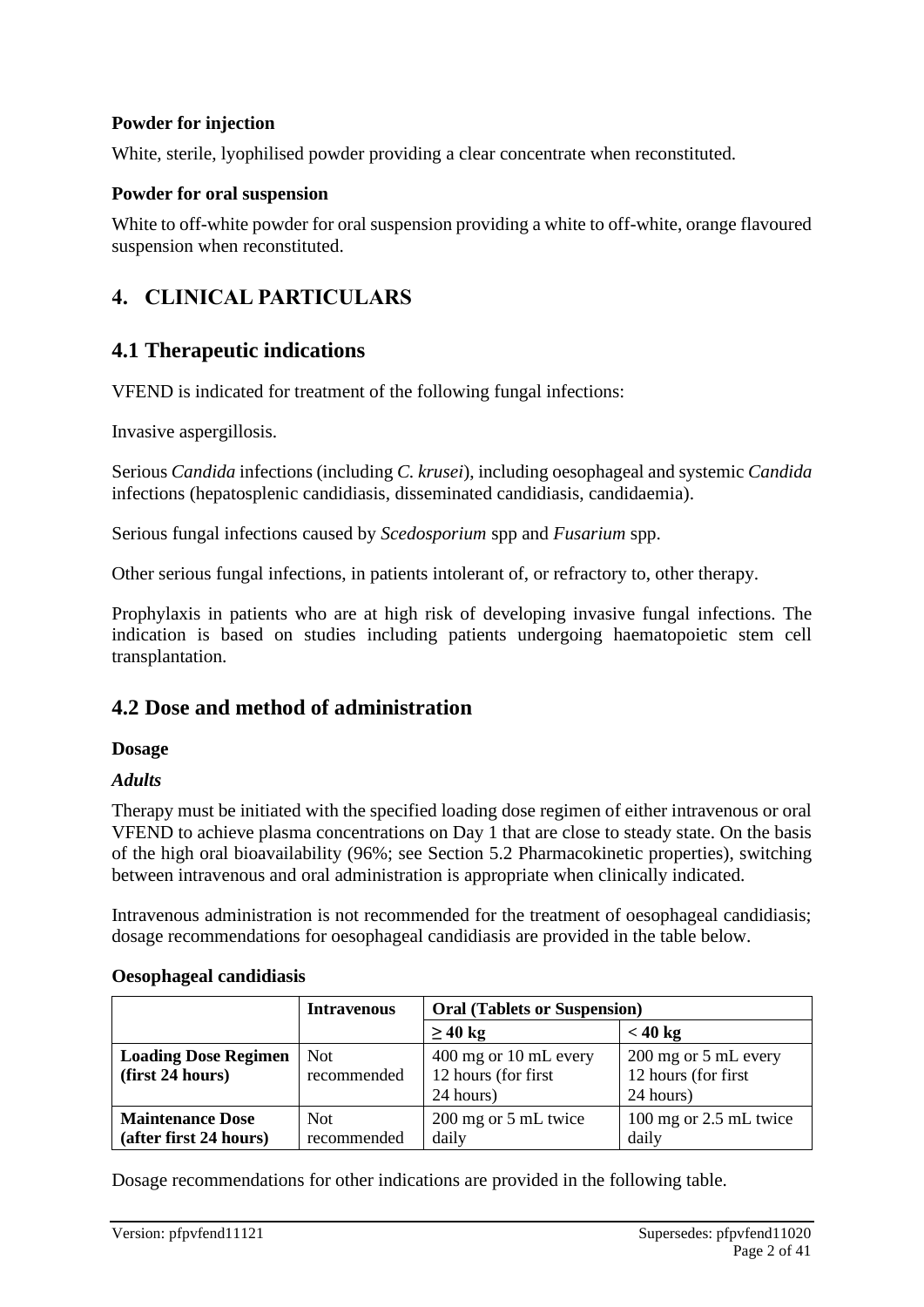#### **Indications other than oesophageal candidiasis**

|                                                | <b>Intravenous</b>          | <b>Oral Tablets or Suspension</b> |                                     |
|------------------------------------------------|-----------------------------|-----------------------------------|-------------------------------------|
|                                                |                             | $\geq 40$ kg                      | < 40 kg                             |
| <b>Loading Dose Regimen (first 24</b>          | 6 mg/kg every               | $400$ mg or $10$ mL               | $200$ mg or $5$ mL                  |
| hours)                                         | 12 hours (for first         | every 12 hours (for               | every 12 hours                      |
|                                                | 24 hours)                   | first 24 hours)                   | (for first 24 hours)                |
| <b>Maintenance Dose (after first 24 hours)</b> |                             |                                   |                                     |
| <b>Serious Candida infections</b>              | $3$ mg/kg every<br>12 hours | $200$ mg or $5$ mL<br>twice daily | $100$ mg or $2.5$ mL<br>twice daily |
| Invasive aspergillosis,                        | 4 mg/kg every               | $200$ mg or $5$ mL                | 100 mg or 2.5 mL                    |
| <b>Scedosporium and Fusarium</b>               | 12 hours                    | twice daily                       | twice daily                         |
| infections, other serious mould                |                             |                                   |                                     |
| infections                                     |                             |                                   |                                     |

#### **Prophylaxis of invasive fungal infections**

|                                                       | <b>Intravenous</b>                           | <b>Oral Tablets or Suspension</b>  |                                                      |
|-------------------------------------------------------|----------------------------------------------|------------------------------------|------------------------------------------------------|
|                                                       |                                              | $\geq 40$ kg                       | $<$ 40 kg                                            |
| <b>Loading Dose Regimen</b><br>$\frac{first 24}{nrs}$ | 6 mg/kg every 12 hours<br>(for first 24 hrs) | $\overline{\phantom{a}}$           |                                                      |
| <b>Maintenance Dose (after</b><br>first $24$ hrs)     | $4 \text{ mg/kg}$ every 12 hrs               | $200$ mg or $5$ mL<br>every 12 hrs | $100 \text{ mg}$ or $2.5 \text{ mL}$<br>every 12 hrs |

# *Paediatrics*

#### *Age of ≤ 2 years*

Safety and efficacy in paediatric subjects below the age of 2 years has not been established. Therefore, voriconazole is not recommended for children less than 2 years of age.

# $Age \geq 2$  to 12 years

Limited data are currently available to determine the optimal dosing regimen. Multiple intravenous doses (3, 4, 6 and 8 mg/kg twice daily) and oral doses (4 and 6 mg/kg twice daily) have been used in pharmacokinetic studies conducted in children 2 to 12 years.

The study results showed that 4 mg/kg by intravenous (IV) administration twice daily in children achieved exposure comparable to that in adults receiving 3 mg/kg IV twice daily. The average voriconazole exposure in children receiving 6 mg/kg IV doses twice daily was slightly lower than in adults receiving 4 mg/kg IV doses twice daily. Based on the data, physicians may initiate therapy in children with 6 mg/kg IV twice daily. The dose may be increased to 7 mg/kg IV twice daily if clinically indicated.

Further study is required to determine the optimal oral dose for children 2 to <12 years.

# *Age 2 to < 12 years with hepatic or renal impairment*

Use in the patients aged 2 to < 12 years with hepatic or renal impairment have not been studied (see Section 4.4 Special warnings and precautions for use).

# *Adolescents (12 - 16 years of age)*

Adolescents (12 - 16 years of age) should be dosed as adults. See dosing recommendation under the section heading, Adults.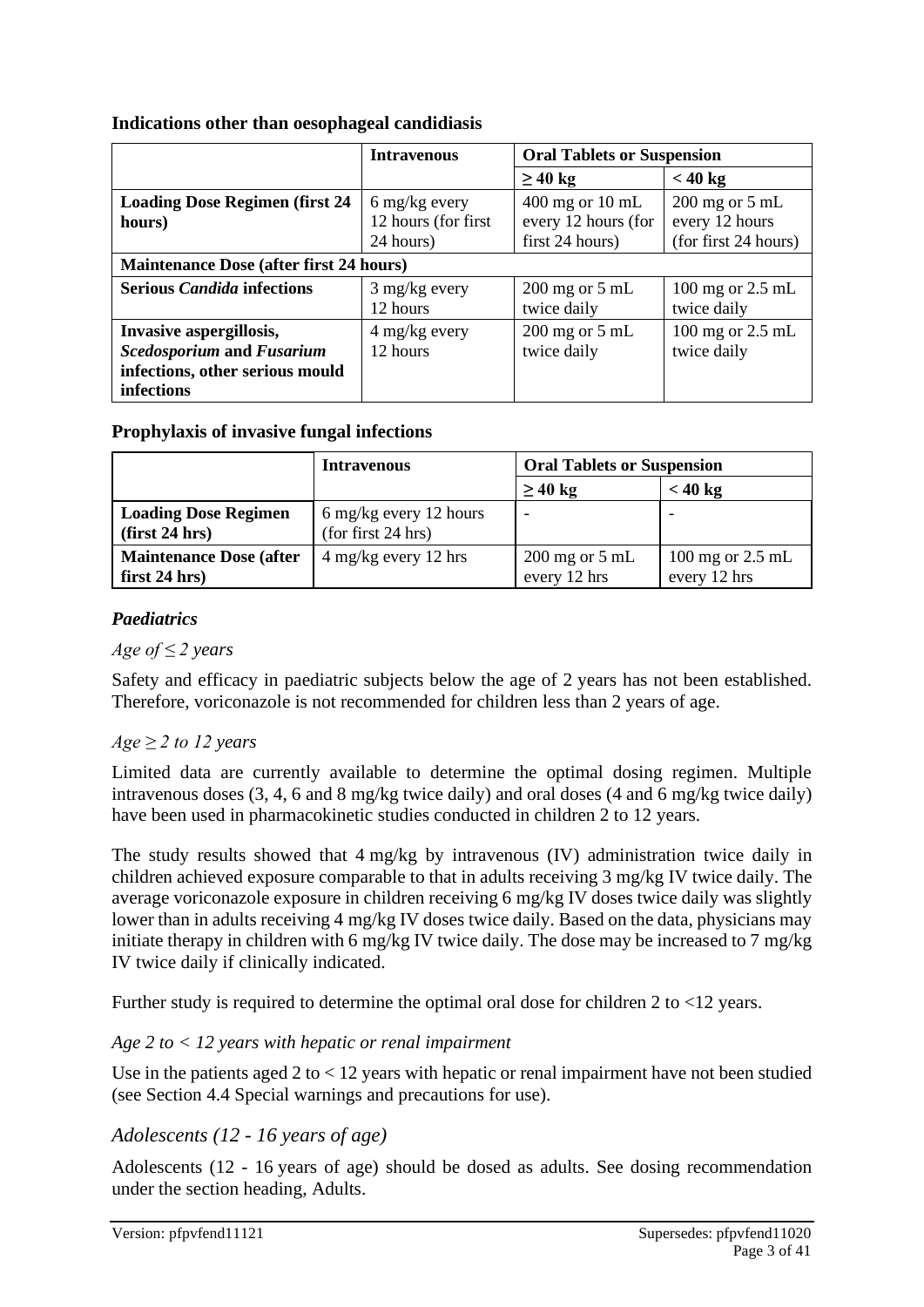#### **Method of administration**

#### *Film coated tablets*

Oral administration. VFEND film coated tablets are to be taken at least one hour before, or one hour following, a meal.

#### *Powder for oral suspension*

Oral administration. It is to be taken at least one hour before, or one hour following, a meal. VFEND powder for oral suspension requires reconstitution before use.

#### *Reconstitution instructions*

- 1. Tap the bottle to release the powder.
- 2. Add a total of 46 mL of distilled water to the bottle. Measure 23 mL of water by filling the measuring cup to the top of the marked line. Add the water to the bottle. Using the cup, measure another 23 mL of water and add this to the bottle.
- 3. Shake the closed bottle vigorously for about 1 minute.
- 4. Remove child-resistant cap. Press bottle adaptor into the neck of the bottle and replace cap.
- 5. Write the date of expiration of the reconstituted suspension on the bottle label (the shelf life of the reconstituted suspension is 14 days).

The reconstituted suspension should be shaken well before use.

It should be administered using the syringe provided in the pack.

VFEND powder for oral suspension should not be mixed with any other medication. It is not intended that the reconstituted suspension be further diluted with water or other vehicles.

# *Powder for injection*

VFEND powder for injection is **not** recommended for bolus injection.

VFEND powder for injection requires reconstitution and dilution prior to administration as an intravenous infusion (see Section 6.2 Incompatibilities).

It is recommended that VFEND powder for injection is administered at a maximum rate of 3 mg/kg per hour over 1 to 2 hours. Electrolyte disturbances such as hypokalaemia, hypomagnesaemia and hypocalcaemia should be corrected prior to initiation of voriconazole therapy (see Section 4.4 Special warnings and precautions for use, Cardiovascular).

#### *Reconstitution instructions*

VFEND powder for injection is supplied in single use vials. The powder should be reconstituted with 19 mL of water for injections. Shake thoroughly to give a clear concentrate containing 10 mg/mL of voriconazole and an extractable volume of 20 mL. It is recommended that a standard 20 mL (non-automated) syringe be used to ensure that the exact amount (19.0 mL) of water for injections is dispensed. Discard the vial if a vacuum does not pull the diluent into the vial.

For administration, the required volume of the reconstituted concentrate is added to a recommended compatible infusion solution (detailed below) to obtain a final solution containing voriconazole at a concentration between 0.5 mg/mL and 5 mg/mL. VFEND powder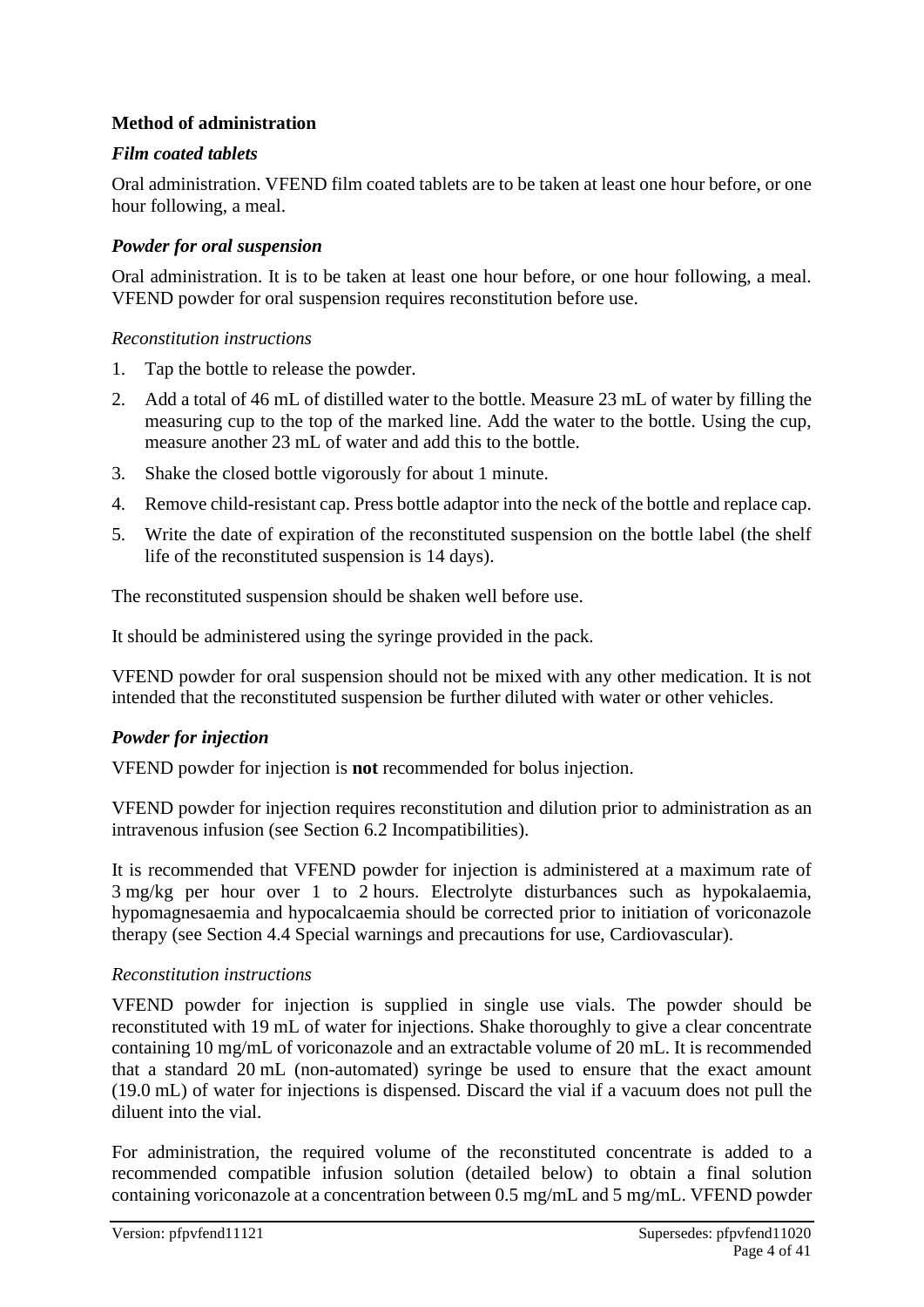for injection should be administered at a maximum rate of 3 mg/kg per hour over 1 to 2 hours and must not be given as a bolus injection.

The reconstituted solution can be diluted with:

0.9% Sodium chloride Compound sodium lactate 5% Glucose and Compound sodium lactate 5% Glucose and 0.45% Sodium chloride 5% Glucose 5% Glucose in 20 mEq Potassium chloride 0.45% Sodium chloride 5% Glucose and 0.9% Sodium chloride.

The compatibility of VFEND powder for injection with diluents other than those described above is unknown (see Section 6.4 Incompatibilities).

VFEND powder for injection contains no preservative. To reduce microbiological hazard, use as soon as practicable after reconstitution.

Chemical and physical in use stability has been demonstrated for 24 hours at  $2^{\circ}$ C to  $8^{\circ}$ C. If storage is necessary, hold at  $2^{\circ}C$  to  $8^{\circ}C$  for not more than 24 hours.

Product is for single use in one patient only. Discard any residue. Only clear solutions without particles should be used.

# **Dosage adjustment**

# **Adults**

#### *Oral administration*

If patient response is inadequate, the maintenance dose may be increased to 300 mg twice daily for oral administration. For patients less than 40 kg, the oral dose may be increased to 150 mg twice daily. If patients are unable to tolerate treatment at these higher doses reduce the oral dose by 50 mg steps to a minimum 200 mg twice daily (or 100 mg twice daily for patients less than 40 kg) maintenance dose.

Phenytoin may be coadministered with voriconazole if the maintenance dose of voriconazole is increased from 200 mg to 400 mg orally twice daily (100 mg to 200 mg orally twice daily in patients less than 40 kg). The loading dose regimen remains unchanged (see Section 4.4 Special warnings and precautions for use and Section 4.5 Interactions with other medicines and other forms of interactions).

When voriconazole is coadministered with efavirenz, the voriconazole maintenance dose should be increased to 400 mg every 12 hours and the efavirenz dose should be decreased to 300 mg every 24 hours (see Section 4.3 Contraindications and Section 4.5 Interactions with other medicines and other forms of interactions).

Treatment duration depends upon patients' clinical and mycological response.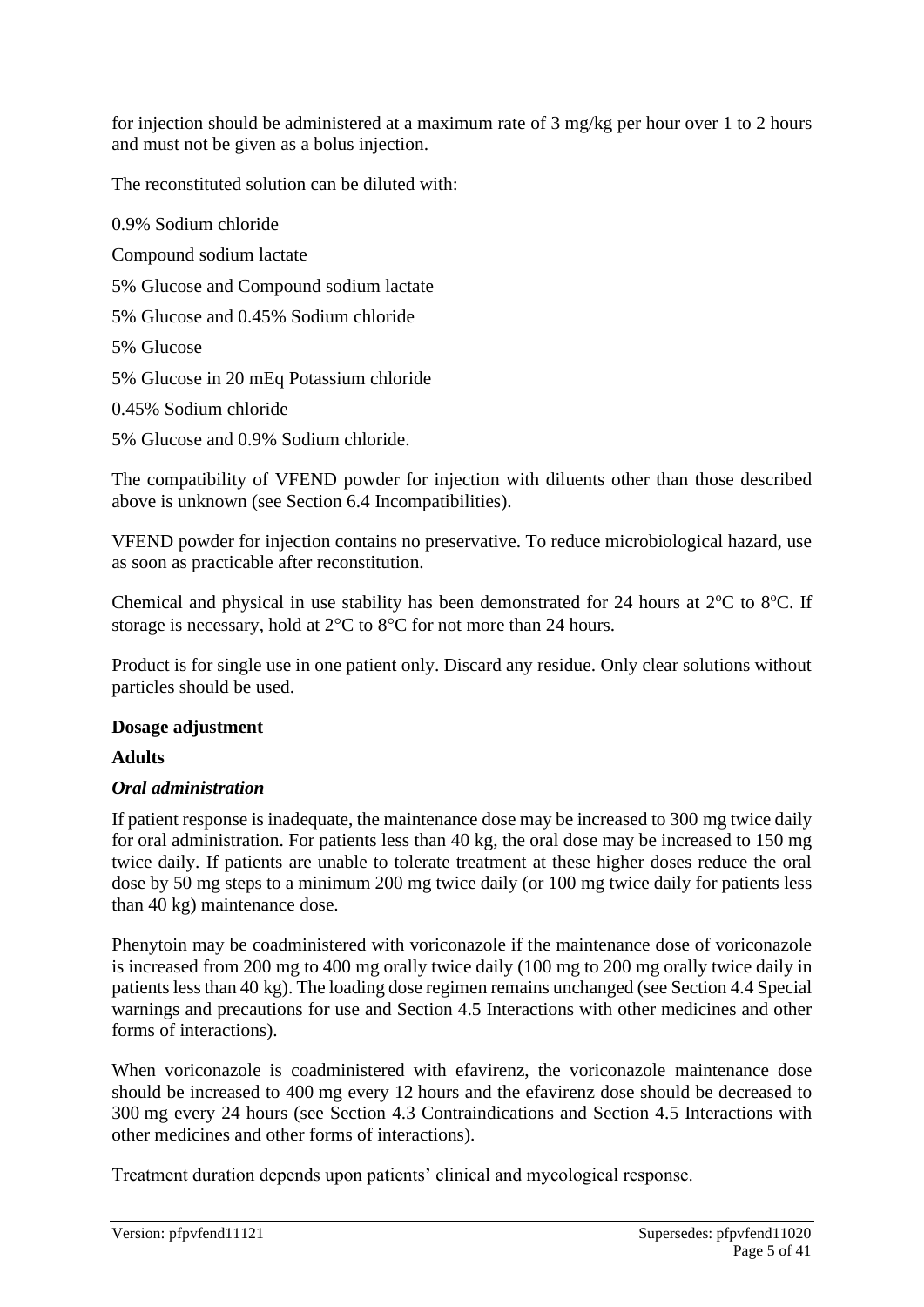#### *Intravenous administration*

If patient response at 3 mg/kg every 12 hours is inadequate, the intravenous maintenance dose may be increased to 4 mg/kg every 12 hours.

If patients are unable to tolerate 4 mg/kg every 12 hours, reduce the intravenous dose to 3 mg/kg every 12 hours.

Phenytoin may be coadministered with voriconazole if the maintenance dose of voriconazole is increased to 5 mg/kg IV every 12 hours. The loading dose regimen remains unchanged (see Section 4.4 Special warnings and precautions for use and Section 4.5 Interactions with other medicines and other forms of interactions).

The dose recommendation for concomitant use of intravenous voriconazole and oral efavirenz has not been determined (see Section 4.5 Interactions with other medicines and other forms of interactions).

Treatment duration depends upon patients' clinical and mycological response.

#### **Renal impairment**

The pharmacokinetics of orally administered voriconazole are not affected by renal impairment. Therefore, no adjustment is necessary for oral dosing for patients with mild to severe renal impairment.

In patients with moderate to severe renal dysfunction (creatinine clearance  $\langle 50 \text{ mL/min} \rangle$ , including dialysis patients, accumulation of the intravenous vehicle, SBECD, occurs. Oral voriconazole should be administered to these patients, unless an assessment of the risk benefit to the patient justifies the use of intravenous voriconazole. Serum creatinine levels should be closely monitored in these patients and, if increases occur, consideration should be given to changing to oral voriconazole therapy (see Section 5.2 Pharmacokinetic properties, Renal impairment).

#### **Hepatic impairment**

No dose adjustment is necessary in patients with acute hepatic injury, manifested by elevated liver function tests (ALT, AST) (but continued monitoring of liver function tests for further elevations is recommended).

It is recommended that the standard loading dose regimens be used but that the maintenance dose be halved in patients with mild to moderate hepatic cirrhosis (Child-Pugh A and B) receiving voriconazole.

Voriconazole has not been studied in patients with severe chronic hepatic cirrhosis (Child-Pugh C). Voriconazole has been associated with elevations in liver function tests and clinical signs of liver damage such as jaundice, and must only be used in patients with severe hepatic impairment if the benefit outweighs the potential risk. Patients with severe hepatic impairment must be carefully monitored for drug toxicity (see Section 4.8 Adverse effects (undesirable effects)).

# **Elderly**

No dose adjustment is necessary for elderly patients.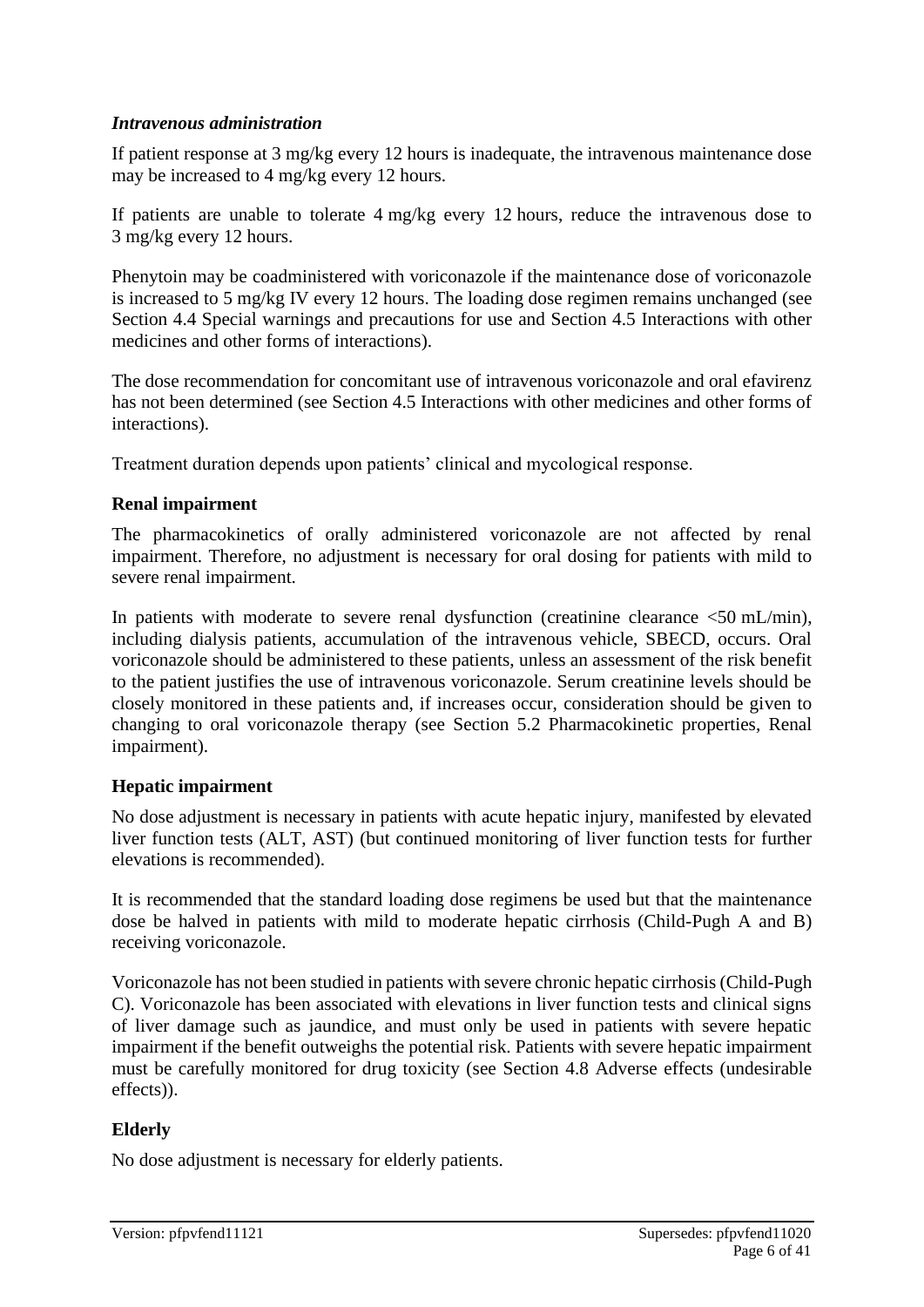# **4.3 Contraindications**

VFEND is contraindicated in patients with known hypersensitivity to voriconazole or to any of the excipients.

Coadministration of the CYP3A4 substrates, terfenadine, pimozide, quinidine or ivabradine with voriconazole is contraindicated since increased plasma concentrations of these medicinal products can lead to QTc prolongation and rare occurrences of *torsades de pointes* (see Section 4.5 Interactions with other medicines and other forms of interactions).

Coadministration of voriconazole with rifabutin, rifampicin, carbamazepine, long-acting barbiturates (e.g., phenobarbitone) and St John's Wort is contraindicated since these medicinal products are likely to decrease plasma voriconazole concentrations significantly (see Section 4.5 Interactions with other medicines and other forms of interactions).

Coadministration of standard doses of voriconazole with patients receiving efavirenz doses of 400 mg once daily or higher is contraindicated, because efavirenz significantly decreases plasma voriconazole concentrations in healthy subjects at these doses. Voriconazole also significantly increases efavirenz plasma concentrations (see Section 4.5 Interactions with other medicines and other forms of interactions). For information pertaining to lower doses of efavirenz see Section 4.5 Interactions with other medicines and other forms of interactions and Section 4.2 Dose and method of administration.

Coadministration of voriconazole with patients receiving high doses of ritonavir (400 mg and higher twice daily) is contraindicated, because ritonavir significantly decreases plasma voriconazole concentrations in healthy subjects at these doses (see Section 4.5 Interactions with other medicines and other forms of interactions). For information pertaining to lower doses of ritonavir see Section 4.4 Special warnings and precautions for use.

Coadministration of ergot alkaloids (ergotamine, dihydroergotamine), which are CYP3A4 substrates, is contraindicated since increased plasma concentrations of these medicinal products can lead to ergotism (see Section 4.5 Interactions with other medicines and other forms of interactions).

Coadministration of voriconazole and sirolimus is contraindicated, since voriconazole is likely to increase plasma concentrations of sirolimus significantly (see Section 4.5 Interactions with other medicines and other forms of interactions).

Coadministration of voriconazole with naloxegol is contraindicated because voriconazole may significantly increase plasma concentrations of naloxegol which may precipitate opioid withdrawal symptoms (see Section 4.5 Interactions with other medicines and other forms of interactions).

Coadministration of voriconazole with tolvaptan is contraindicated because voriconazole may significantly increase plasma concentrations of tolvaptan (see Section 4.5 Interactions with other medicines and other forms of interactions).

Coadministration of voriconazole with venetoclax is contraindicated at initiation and during the venetoclax dose titration phase since voriconazole is likely to significantly increase plasma concentrations of venetoclax and increase risk of tumour lysis syndrome (see Section 4.5 Interactions with other medicines and other forms of interactions).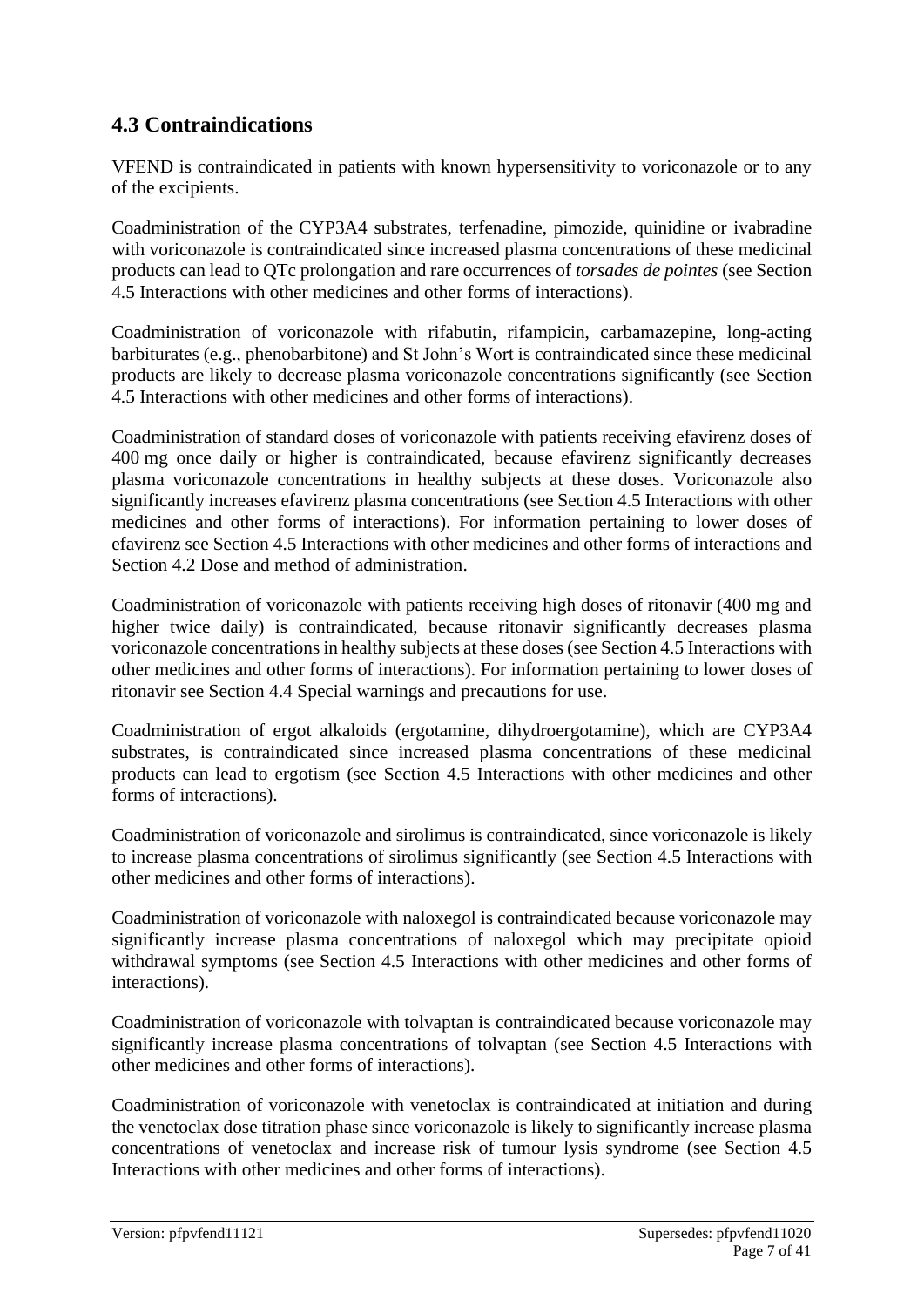Coadministration of voriconazole with lurasidone is contraindicated since it may result in significant increases in lurasidone exposure and the potential for serious adverse reactions (see Section 4.5 Interactions with other medicines and other forms of interactions).

# **4.4 Special warnings and precautions for use**

# **Hypersensitivity**

Caution should be used in prescribing voriconazole to patients with hypersensitivity to other azoles.

# **Cardiovascular**

Some azoles, including voriconazole have been associated with QT interval prolongation. There have been rare cases of *torsades de pointes* in patients taking voriconazole who had risk factors, such as history of cardiotoxic chemotherapy, cardiomyopathy, hypokalaemia and concomitant medications that may have been contributory. Voriconazole should be administered with caution to patients with potentially proarrhythmic conditions, such as:

- Congenital or acquired QT-prolongation
- Cardiomyopathy, in particular when heart failure is present
- Sinus bradycardia
- Existing symptomatic arrhythmias
- Concomitant medicinal product that is known to prolong QT interval (see Section 4.5) Interactions with other medicines and other forms of interactions).

Electrolyte disturbances such as hypokalaemia, hypomagnesaemia and hypocalcaemia should be monitored and corrected, if necessary, prior to initiation of and during voriconazole therapy (see Section 4.2 Dose and method of administration).

# **Infusion related reactions**

Anaphylactoid-type reactions, including flushing, fever, sweating, tachycardia, chest tightness, dyspnoea, faintness, nausea, pruritus and rash have occurred during the administration of the intravenous formulation of voriconazole. Depending on the severity of symptoms, consideration should be given to stopping treatment.

# **Monitoring of pancreatic function**

Adults and children, with risk factors for acute pancreatitis (e.g., recent chemotherapy, haematopoietic stem cell transplantation (HSCT)), should be monitored closely during VFEND treatment. Monitoring of serum amylase or lipase may be considered in this clinical situation.

# **Dermatological adverse reactions**

Severe cutaneous adverse reactions (SCARs), such as Stevens-Johnson syndrome, toxic epidermal necrolysis (TEN) and drug reaction with eosinophilia and systemic symptoms (DRESS), which can be life-threatening or fatal, have been reported with the use of voriconazole. If a patient develops a suspected SCAR, voriconazole should be discontinued immediately and an alternative treatment should be considered.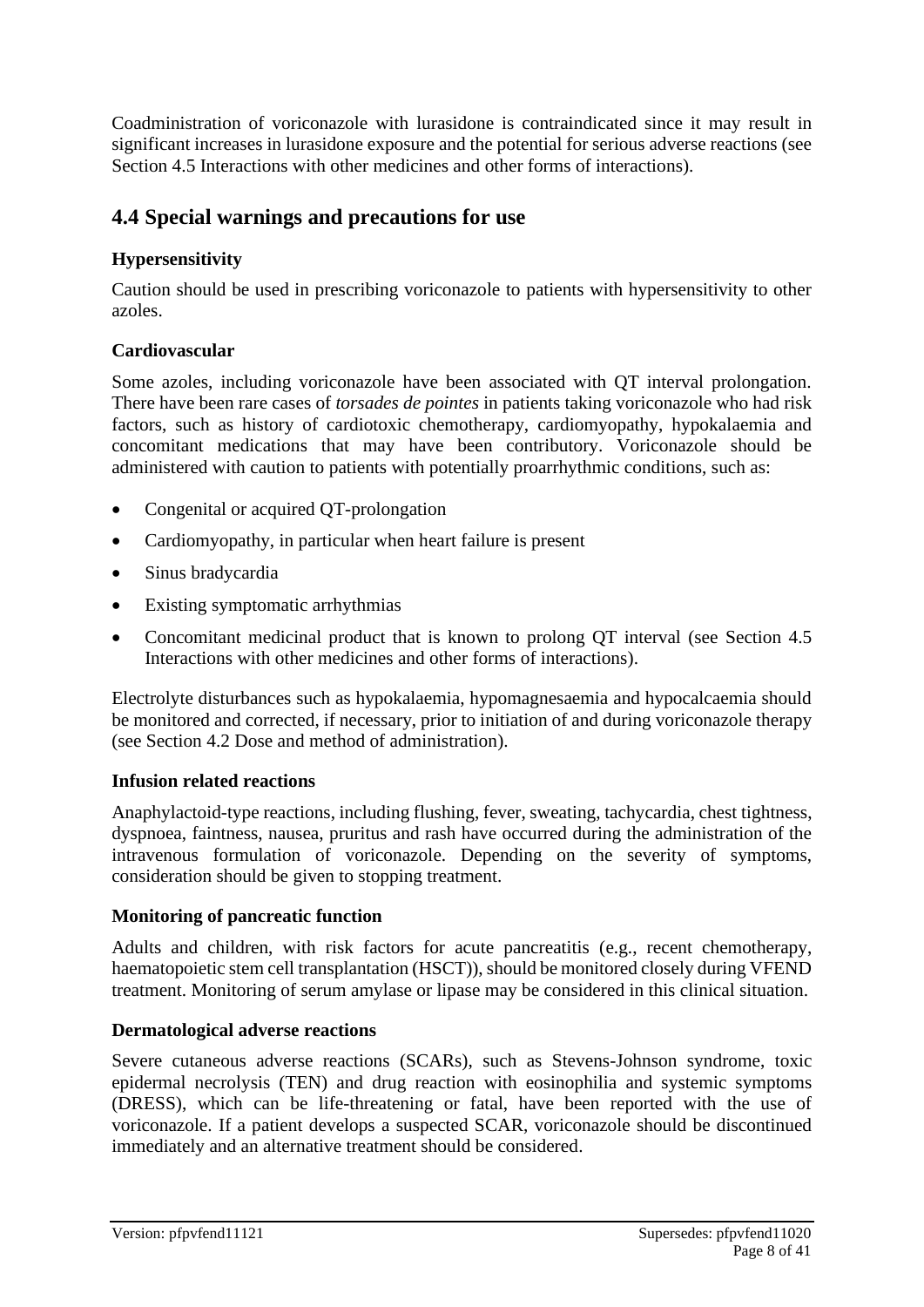In addition, voriconazole has been associated with photosensitivity skin reaction. It is recommended that patients, including children, avoid exposure to direct sunlight during voriconazole treatment and use measures such as protective clothing and sunscreen with high sun protection factor (SPF) (see Squamous cell carcinoma later in this section).

The frequency of phototoxicity reactions is higher in the paediatric population. As an evolution towards squamous cell carcinoma has been reported, stringent measures for the photoprotection are warranted in this population of patients. In children experiencing photo-aging injuries such as lentigines or ephelides, sun avoidance and dermatologic follow-up are recommended even after treatment discontinuation.

#### **Adrenal events**

Reversible cases of adrenal insufficiency have been reported in patients receiving azoles, including voriconazole. Adrenal insufficiency has been reported in patients receiving azoles with or without concomitant corticosteroids. In patients receiving azoles without corticosteroids, adrenal insufficiency is related to direct inhibition of steroidogenesis by azoles. In patients taking corticosteroids, voriconazole associated CYP3A4 inhibition of their metabolism may lead to corticosteroid excess and adrenal suppression (see Section 4.5 Interactions with other medicines and other forms of interactions). Cushing's syndrome with and without subsequent adrenal insufficiency has also been reported in patients receiving voriconazole concomitantly with corticosteroids.

Patients on long-term treatment with voriconazole and corticosteroids (including inhaled corticosteroids e.g. budesonide) should be carefully monitored for adrenal cortex dysfunction both during treatment and when voriconazole is discontinued (see Section 4.5 Interactions with other medicines and other forms of interactions). Patients should be instructed to seek immediate medical care if they develop signs and symptoms of Cushing's syndrome or adrenal insufficiency.

# **Long-term treatment**

The following severe adverse events have been reported in relation with long-term voriconazole treatment:

# *Squamous cell carcinoma (SCC)*

In patients with photosensitivity skin reactions and additional risk factors (including immunosuppression), squamous cell carcinoma of the skin and melanoma have been reported during long-term therapy. If phototoxic reactions occur, multidisciplinary advice should be sought and the patient should be referred to a dermatologist. Voriconazole discontinuation should be considered. Dermatologic evaluation should be performed on a systematic and regular basis, whenever voriconazole is continued despite the occurrence of phototoxicityrelated lesions, to allow early detection and management of premalignant lesions. If a patient develops a skin lesion consistent with premalignant skin lesions, squamous cell carcinoma or melanoma, voriconazole discontinuation should be considered.

# *Non-infectious periostitis*

Periostitis has been reported in transplant patients during long-term voriconazole therapy. If a patient develops skeletal pain and radiologic findings compatible with periostitis, voriconazole should be discontinued.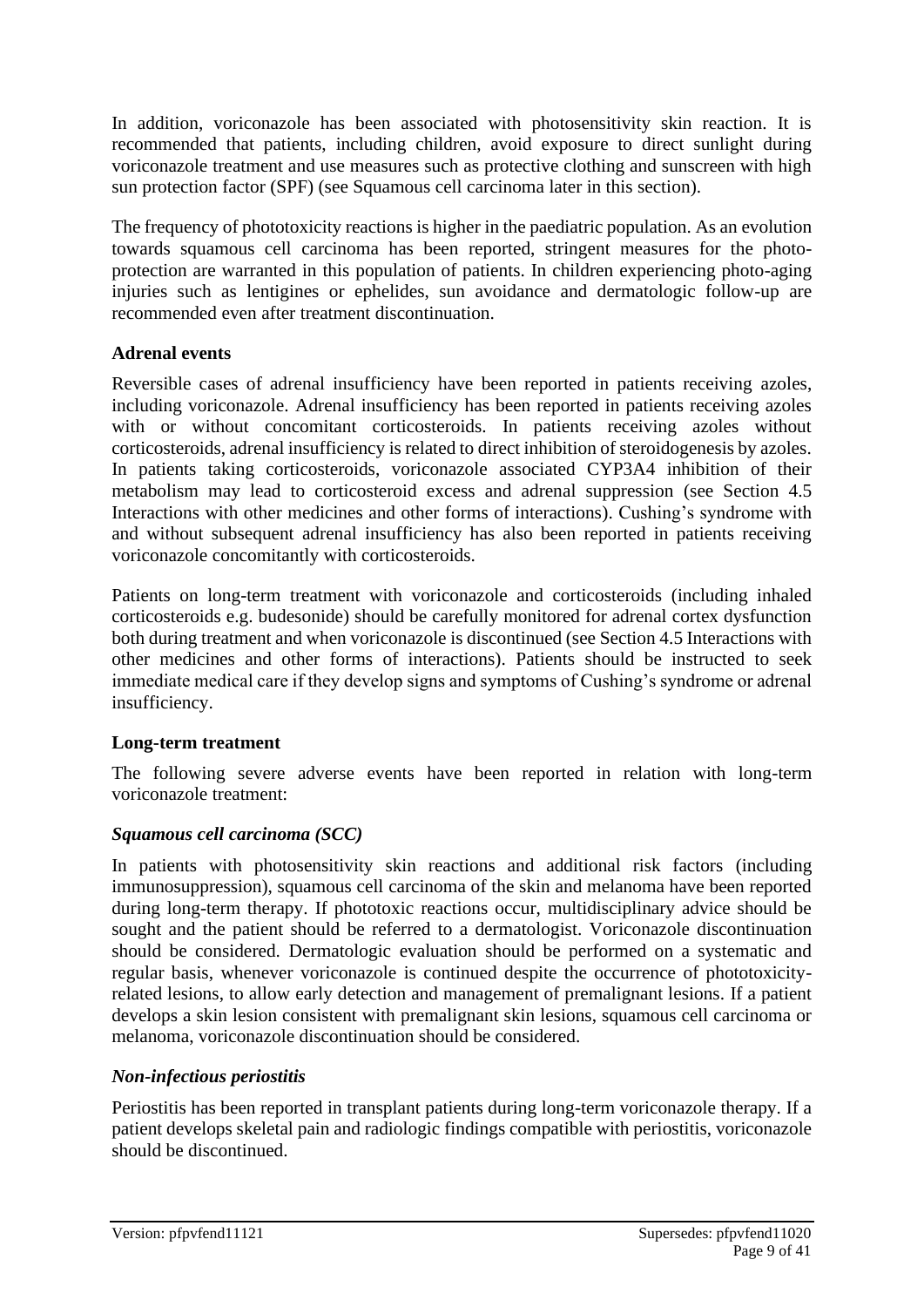#### **Visual adverse events**

There have been post-marketing reports of prolonged visual adverse events, including optic neuritis and papilloedema. These events occurred primarily in ill patients who had underlying conditions and/or concomitant medications which may have caused or contributed to these events (see Section 4.8 Adverse effects (undesirable effects), Visual Impairment).

#### **Visual impairment**

Voriconazole may cause changes to vision, including blurring, altered/enhanced visual perception and/or photophobia. Patients must avoid potentially hazardous tasks, such as driving or operating machinery whilst experiencing these symptoms. Patients should be advised not to drive at night while taking voriconazole. See Section 4.7 Effects on ability to drive and use machines.

#### **Methadone**

(CYP3A4 substrate): Increased plasma concentrations of methadone have been associated with toxicity including QT prolongation. Frequent monitoring for adverse events and toxicity related to methadone is recommended during coadministration. Dose reduction of methadone may be needed (see Section 4.5 Interactions with other medicines and other forms of interactions).

#### **Short acting opiates (CYP3A4 substrate)**

Reduction in the dose of alfentanil and other short acting opiates similar in structure to alfentanil and metabolised by CYP3A4 (e.g., sufentanil, fentanyl, remifentanil) should be considered when coadministered with voriconazole (see Section 4.5 Interactions with other medicines and other forms of interactions). As the half-life of alfentanil is prolonged in a 4 fold manner when alfentanil is coadministered with voriconazole, frequent monitoring for opiate associated adverse events (including a longer respiratory monitoring period) may be necessary.

# **Oxycodone (CYP3A4 substrate)**

Reduction in the dose of oxycodone and other long-acting opiates metabolised by CYP3A4 (e.g., hydrocodone) should be considered when coadministered with voriconazole. Frequent monitoring for opiate associated adverse events may be necessary (see Section 4.5 Interactions with other medicines and other forms of interactions).

#### **Everolimus (CYP3A4 substrate, P-gp substrate)**

Coadministration of voriconazole with everolimus is not recommended because voriconazole is expected to significantly increase everolimus concentrations. Currently there are insufficient data to allow dosing recommendations in this situation (see Section 4.5 Interactions with other medicines and other forms of interactions).

# **Fluconazole (CYP2C9, CYP2C19 and CYP3A4 inhibitor)**

Coadministration of oral voriconazole and oral fluconazole resulted in significant increase in  $C_{\text{max}}$  and AUC<sub> $\tau$ </sub> of voriconazole in healthy subjects. The clinical significance of this drug interaction has not been established and the coadministration of voriconazole and oral fluconazole is not recommended.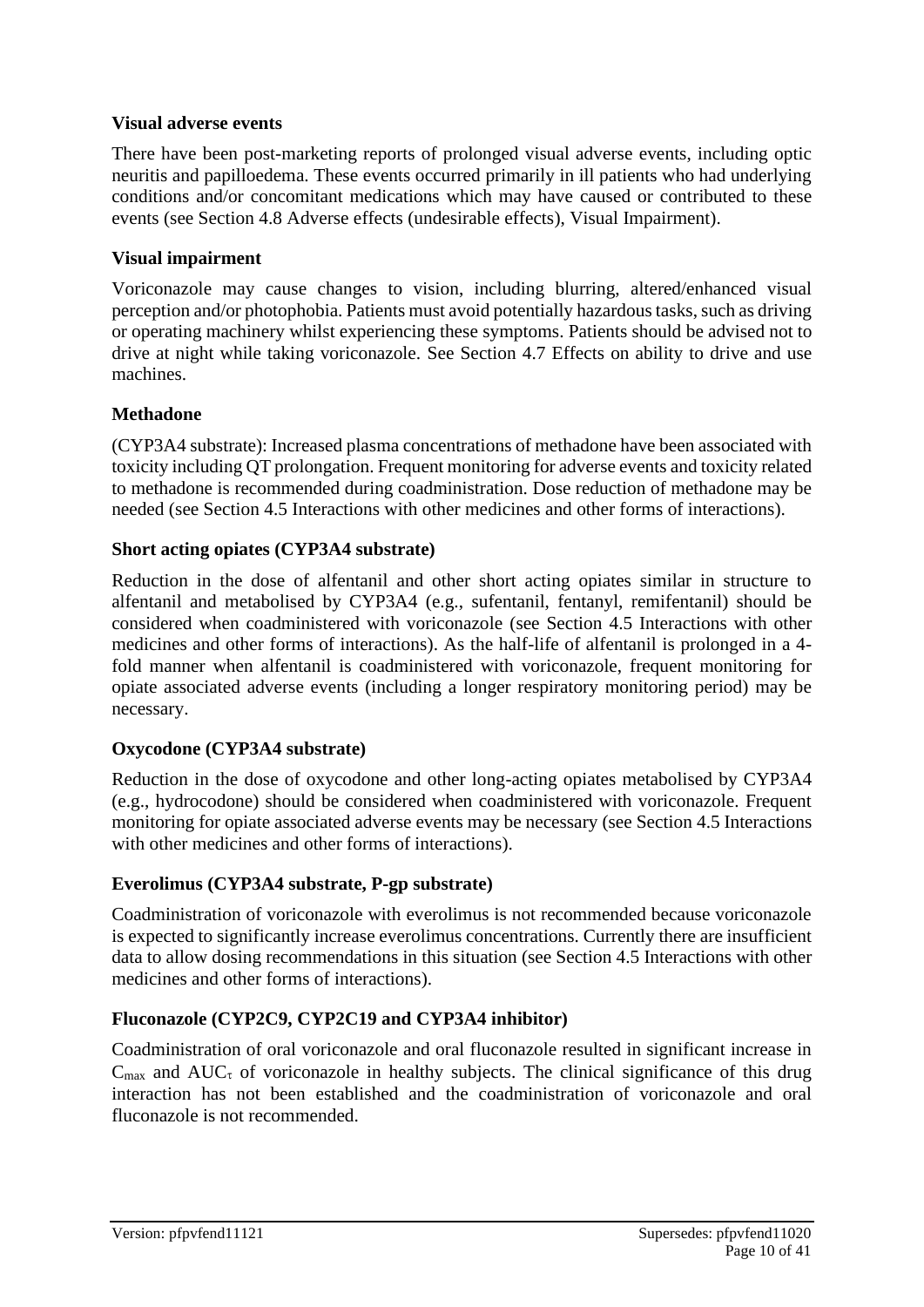#### **Glasdegib (CYP3A4 substrate)**

Coadministration of voriconazole is expected to increase glasdegib plasma concentrations and increase the risk of QTc prolongation (see Section 4.5 Interactions with other medicines and other forms of interactions). If concomitant use cannot be avoided, frequent ECG monitoring is recommended.

#### **Phenytoin (CYP2C9 substrate and potent CYP450 inducer)**

Careful monitoring of phenytoin levels is recommended when phenytoin is coadministered with voriconazole. Concomitant use of voriconazole and phenytoin should be avoided unless the benefit outweighs the risk (see Section 4.5 Interactions with other medicines and other forms of interactions).

#### **Ritonavir (potent CYP450 inducer; CYP3A4 inhibitor and substrate)**

Coadministration of voriconazole and low dose ritonavir (100 mg twice daily) should be avoided unless an assessment of the benefit/risk justifies the use of voriconazole (see Section 4.5 Interactions with other medicines and other forms of interactions). Coadministration of voriconazole and ritonavir 400 mg and higher twice daily is contraindicated (see Section 4.3 Contraindications).

#### **Advice about lactose and sucrose**

VFEND film coated tablets contain lactose and should not be given to patients with rare hereditary problems of galactose intolerance, Lapp lactase deficiency or glucose-galactose malabsorption.

VFEND powder for oral suspension contains sucrose (0.54 g/mL) and should not be given to patients with rare hereditary problems of fructose intolerance, sucrase-isomaltase deficiency or glucose-galactose malabsorption.

# **Sodium content**

Each vial of VFEND powder for injection contains 217.6 mg of sodium. This should be taken into consideration for patients on a controlled sodium diet.

# **Hepatic toxicity**

In clinical trials, there have been cases of serious hepatic reactions during treatment with voriconazole (including clinical hepatitis, cholestasis and fulminant hepatic failure including fatalities). Instances of hepatic reactions were noted to occur primarily in patients with serious underlying medical conditions (predominantly haematological malignancy). Transient hepatic reactions, including hepatitis and jaundice, have occurred among patients with no other identifiable risk factors. Liver dysfunction has usually been reversible on discontinuation of therapy.

Patients receiving voriconazole must be carefully monitored for hepatic toxicity. Clinical management should include laboratory evaluation of hepatic function (specifically AST and ALT) at the initiation of treatment with voriconazole and at least weekly for the first month of treatment. If treatment is continued, monitoring frequency can be reduced to monthly if there are no changes in the liver function tests.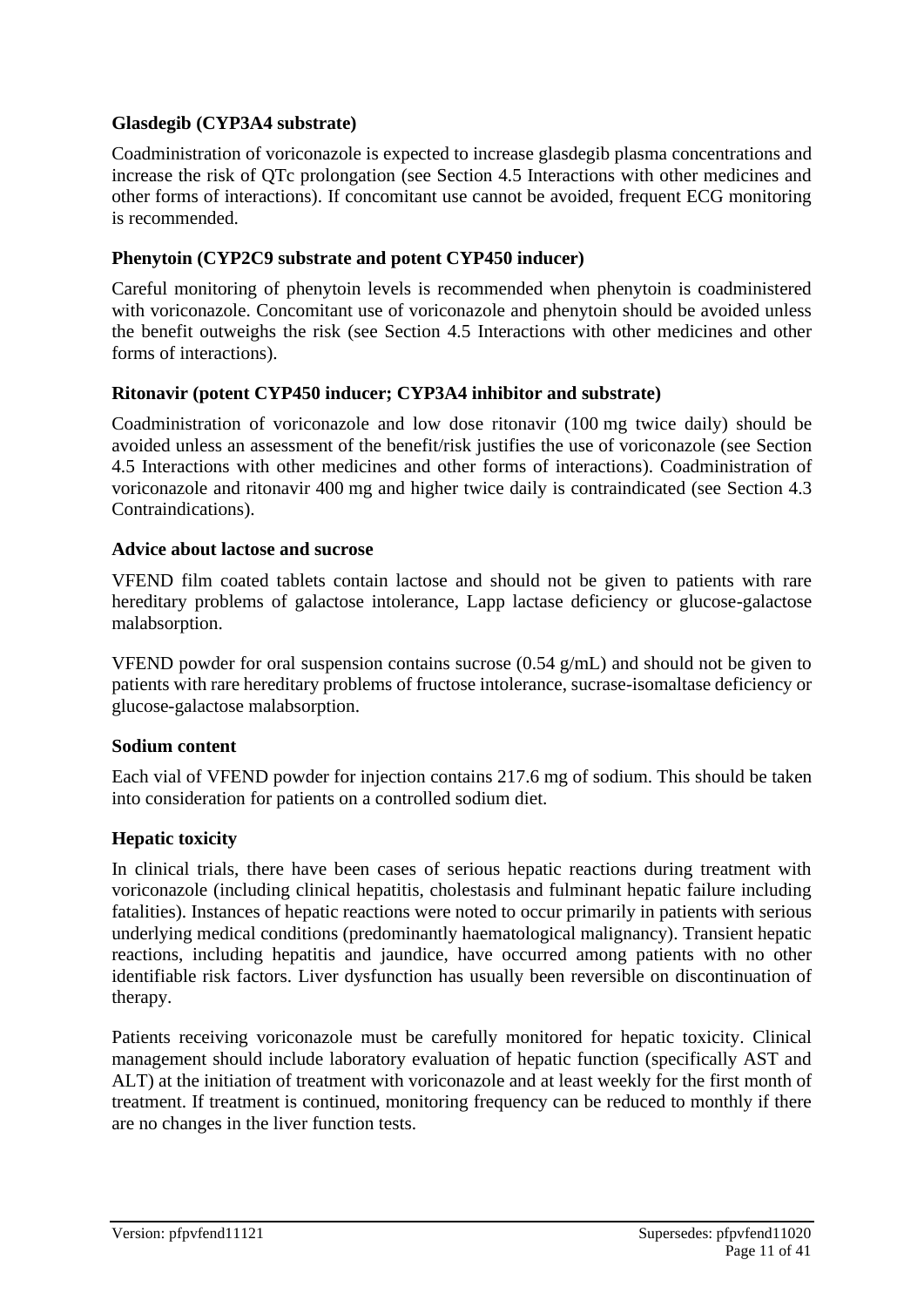If the liver function tests become markedly elevated, voriconazole should be discontinued, unless the medical judgment of the risk-benefit of the treatment for the patient justifies continued use (see Section 4.2 Dose and method of administration).

# **Use in renal impairment**

The pharmacokinetic parameters of orally administered voriconazole are not affected by renal impairment. However, acute renal failure has been observed in severely ill patients undergoing treatment with voriconazole. Patients being treated with voriconazole are likely to be treated concomitantly with nephrotoxic medications and have concurrent conditions that may result in decreased renal function.

In patients with moderate to severe renal dysfunction (creatinine clearance  $\leq 50$  mL/min), including dialysis patients, accumulation of the intravenous vehicle SBECD occurs. Oral voriconazole should be administered to these patients unless an assessment of the risk to the patient justifies the use of intravenous voriconazole.

Patients should be monitored for the development of abnormal renal function. This should include laboratory evaluation, particularly serum creatinine.

# **Use in the elderly**

No data available.

# **Paediatric use**

Safety and efficacy in paediatric subjects below the age of two years has not been established (see Section 5.1 Pharmacodynamic properties, Clinical trials). A higher frequency of liver enzyme elevations was observed in the paediatric population (see Section 4.8 Adverse effects (undesirable effects)). Hepatic function and pancreatic function should be monitored.

# **Effects on laboratory tests**

No data available.

# **4.5 Interactions with other medicines and other forms of interactions**

Unless otherwise specified, drug interaction studies have been performed in healthy male subjects, using multiple dosing to steady state with oral voriconazole at 200 mg twice daily. These results are relevant to other populations and routes of administration.

This section addresses the effects of other medicinal products on voriconazole, the effects of voriconazole on other medicinal products and two-way interactions. The interactions for the first two sections are presented in the following order: contraindications, those requiring dosage adjustment, those requiring careful clinical and/or biochemical monitoring, and finally those that have no significant pharmacokinetic interaction but may be of clinical interest in this therapeutic field.

# **Effects of other medicinal products on voriconazole**

Voriconazole is metabolised by cytochrome P450 isoenzymes, CYP2C19, CYP2C9 and CYP3A4. Inhibitors or inducers of these isoenzymes may increase or decrease voriconazole plasma concentrations, respectively.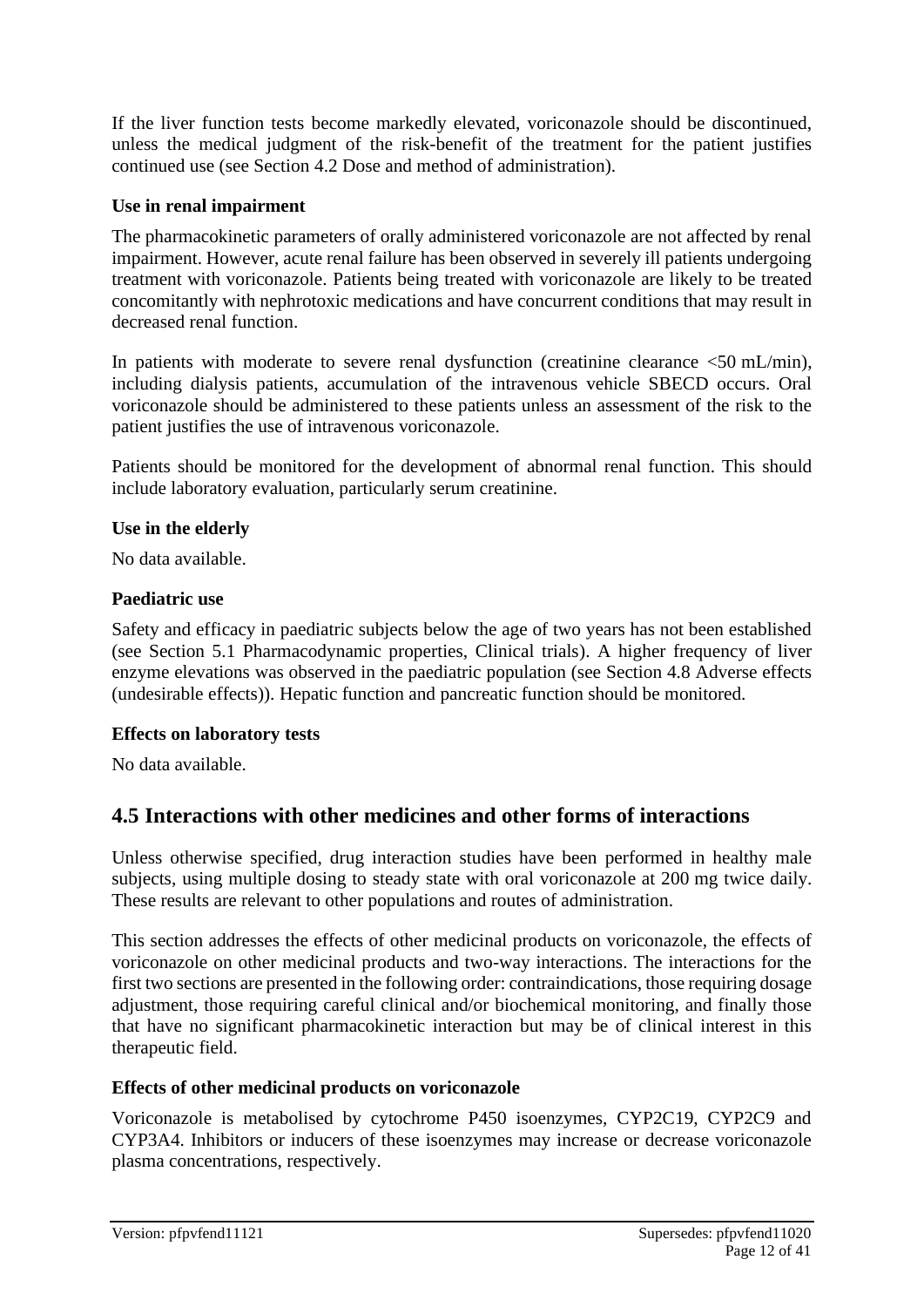#### *The exposure to voriconazole is significantly reduced by the concomitant administration of the following agents:*

# *Rifampicin (CYP450 inducer)*

Rifampicin (600 mg once daily) decreased the  $C_{\text{max}}$  (maximum plasma concentration) and  $AUC_{\tau}$  (area under the plasma concentration time curve within a dose interval) of voriconazole by 93% and 96%, respectively. Coadministration of voriconazole and rifampicin is contraindicated (see Section 4.3 Contraindications).

# *Rifabutin (potent CYP450 inducer)*

Rifabutin (300 mg once daily) decreased the  $C_{\text{max}}$  and  $AUC_{\tau}$  of voriconazole at 200 mg twice daily by 69% and 78%, respectively. During coadministration with rifabutin, the  $C_{\text{max}}$  and AUC $\tau$  of voriconazole at 350 mg twice daily were 96% and 68% of the levels when administered alone at 200 mg twice daily. At a voriconazole dose of 400 mg twice daily  $C_{\text{max}}$ and  $AUC_{\tau}$  were 104% and 87% higher, respectively, compared with voriconazole alone at 200 mg twice daily. Voriconazole at 400 mg twice daily increased  $C_{\text{max}}$  and  $AUC_{\tau}$  of rifabutin by 195% and 331%, respectively. Coadministration of voriconazole with rifabutin is contraindicated (see Section 4.3 Contraindications).

#### *Ritonavir (potent CYP450 inducer; CYP3A4 inhibitor and substrate)*

The effect of the coadministration of oral voriconazole (200 mg twice daily) and high dose (400 mg) and low dose (100 mg) oral ritonavir was investigated in two separate studies in healthy volunteers. High doses of ritonavir (400 mg twice daily) decreased the steady state  $C_{\text{max}}$ and  $AUC_{\tau}$  of oral voriconazole by an average of 66% and 82% respectively, whereas low doses of ritonavir (100 mg twice daily) decreased the  $C_{\text{max}}$  and  $AUC_{\tau}$  of oral voriconazole by an average of 24% and 39% respectively. Administration of voriconazole did not have a significant effect on mean  $C_{\text{max}}$  and  $AUC_{\tau}$  of ritonavir in the high dose study, although a minor decrease in steady state  $C_{\text{max}}$  and  $AUC_{\tau}$  of ritonavir with an average of 25% and 13% respectively was observed in the low dose ritonavir interaction study. One outlier subject with raised voriconazole levels was identified in each of the ritonavir interaction studies. Coadministration of voriconazole and high doses of ritonavir (400 mg and higher twice daily) is contraindicated (see Section 4.3 Contraindications). Coadministration of voriconazole and low dose ritonavir (100 mg twice daily) should be avoided unless an assessment of the benefit/risk to the patient justifies the use of voriconazole (see Section 4.4 Special warnings and precautions for use).

#### *Carbamazepine and phenobarbitone (CYP450 inducers)*

Although not studied, carbamazepine or phenobarbitone are likely to significantly decrease plasma voriconazole levels. Coadministration of voriconazole with carbamazepine and long acting barbiturates are contraindicated (see Section 4.3 Contraindications).

# *Letermovir (CYP2C9 and CYP2C19 inducer)*

Letermovir decreased the  $C_{\text{max}}$ , AUC<sub>0-12</sub> and  $C_{12}$  of voriconazole by 39%, 44% and 51%, respectively. If concomitant administration of voriconazole with letermovir cannot be avoided, monitor for loss of voriconazole effectiveness.

*Significant drug interactions that may require voriconazole dosage adjustment, or frequent monitoring of voriconazole related adverse events/toxicity:*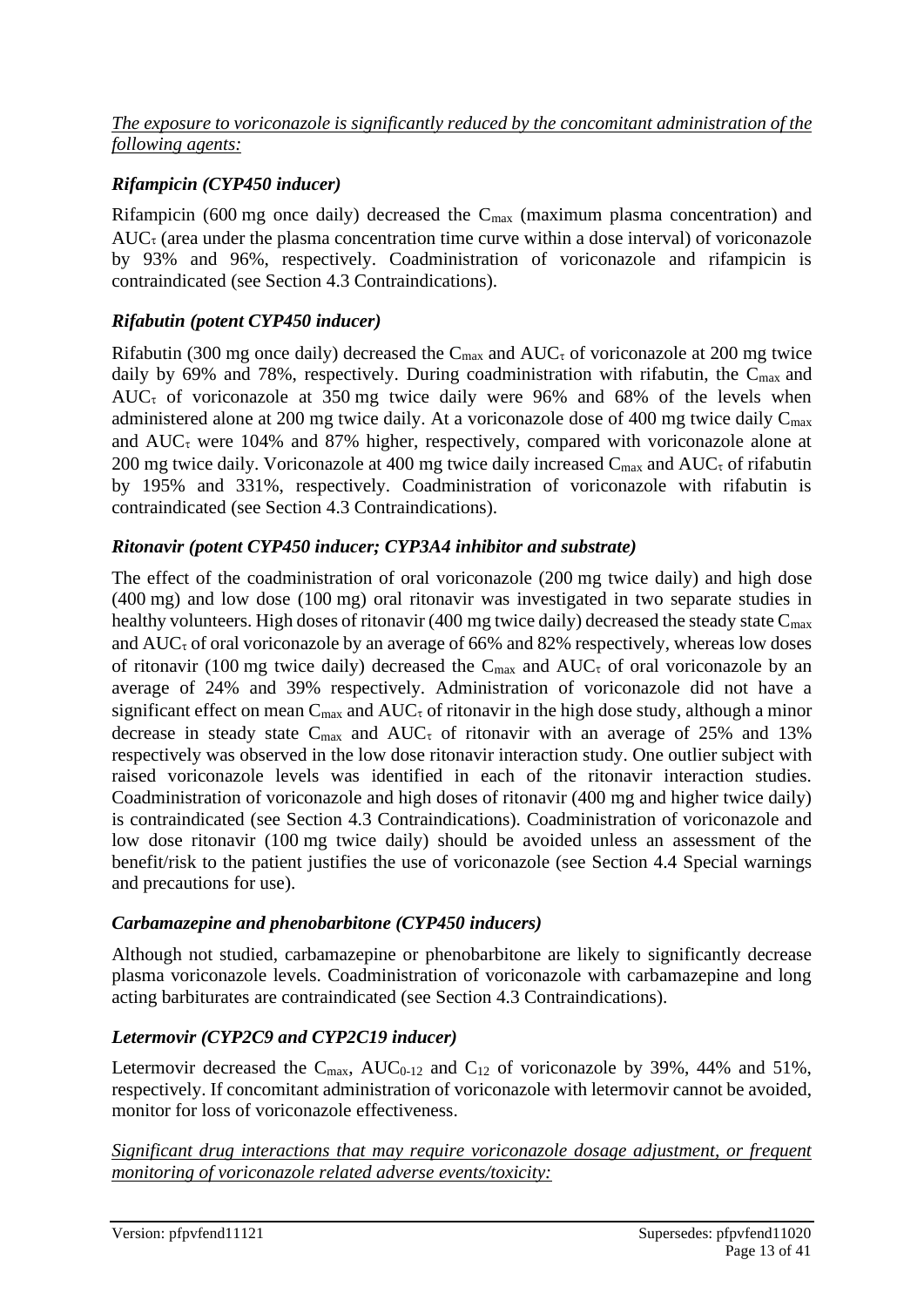# *Fluconazole (CYP2C9, CYP2C19 and CYP3A4 inhibitor)*

Coadministration of oral voriconazole and oral fluconazole resulted in significant increase in  $C_{\text{max}}$  and AUC<sub> $\tau$ </sub> of voriconazole in healthy subjects. The clinical significance of this drug interaction has not been established and the coadministration of voriconazole and oral fluconazole is not recommended. Monitoring for voriconazole associated adverse events is recommended if voriconazole is used sequentially after fluconazole.

*Minor or no significant pharmacokinetic interactions that require no dosage adjustment:*

#### *Cimetidine (non-specific CYP450 inhibitor and increases gastric pH)*

Cimetidine (400 mg twice daily) increased voriconazole  $C_{\text{max}}$  and  $AUC_{\tau}$  by 18% and 23%, respectively. No dosage adjustment of voriconazole is recommended.

#### *Ranitidine (increases gastric pH)*

Ranitidine (150 mg twice daily) had no significant effect on voriconazole  $C_{\text{max}}$  and  $AUC_{\tau}$ .

#### *Macrolide antibiotic*

Erythromycin (CYP3A4 inhibitor; 1 g twice daily) and azithromycin (500 mg once daily) had no significant effect on voriconazole  $C_{\text{max}}$  and  $AUC_{\tau}$ .

#### **Effects of voriconazole on other medicinal products**

Voriconazole inhibits the activity of cytochrome P450 isoenzymes, CYP2C19, CYP2C9 and CYP3A4. Therefore, there is potential for voriconazole to increase the plasma levels of drugs metabolised by these CYP450 isoenzymes, in particular for substances metabolised by CYP3A4 since voriconazole is a strong CYP3A4 inhibitor though the increase in AUC is substrate dependent.

Voriconazole should be administered with caution in patients receiving concomitant medication that is known to prolong QT interval. When there is also a potential for voriconazole to increase the plasma levels of substances metabolised by CYP3A4 isoenzymes (certain antihistamines, quinidine, pimozide and ivabradine) co-administration is contraindicated (see below and Section 4.3 Contraindications).

*Concomitant use of the following agents with voriconazole is contraindicated:*

# *Terfenadine, pimozide, quinidine and ivabradine (CYP3A4 substrates)*

Although not studied, coadministration of voriconazole with terfenadine, pimozide, quinidine or ivabradine is contraindicated, since increased plasma concentrations of these drugs can lead to QTc prolongation and rare occurrences of *torsades de pointes* (see Section 4.3 Contraindications).

# *Sirolimus (CYP3A4 substrate)*

Voriconazole increased sirolimus (2 mg single dose)  $C_{\text{max}}$  and  $AUC_{\tau}$  by 556% and 1014%, respectively. Coadministration of voriconazole and sirolimus is contraindicated (see Section 4.3 Contraindications).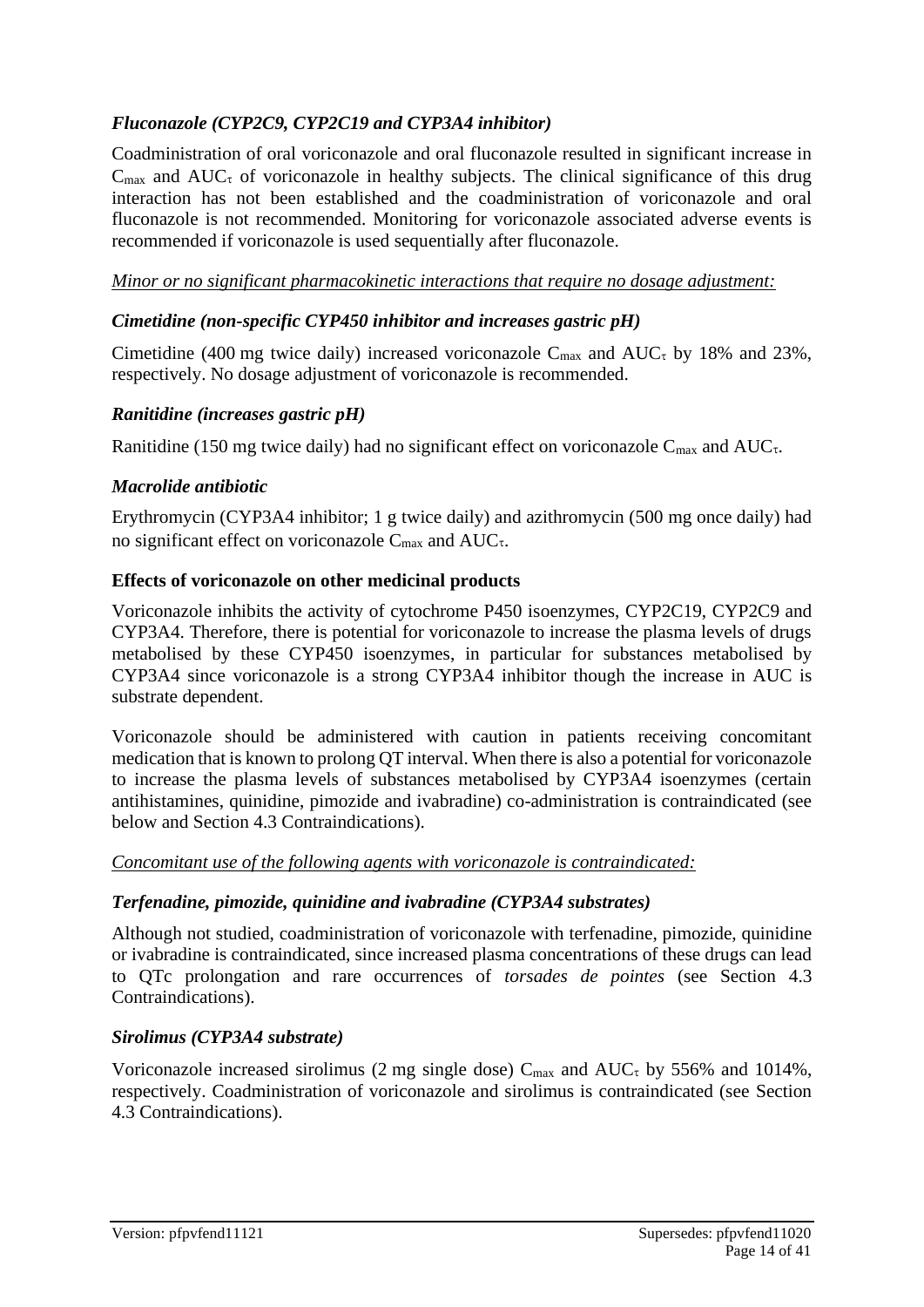# *Ergot alkaloids (CYP3A4 substrates)*

Although not studied, voriconazole may increase the plasma concentrations of ergot alkaloids (ergotamine and dihydroergotamine) and lead to ergotism. Coadministration of voriconazole with ergot alkaloids is contraindicated (see Section 4.3 Contraindications).

# *Lurasidone (CYP3A4 substrate)*

Although not studied, voriconazole is likely to significantly increase the plasma concentrations of lurasidone. Coadministration of voriconazole with lurasidone is contraindicated (see Section 4.3 Contraindications).

# *Naloxegol (CYP3A4 substrate)*

Although not studied, voriconazole is likely to significantly increase the plasma concentrations of naloxegol. Coadministration of voriconazole with naloxegol is contraindicated (see Section 4.3 Contraindications).

# *St John's Wort (CYP450 inducer; P-gp inducer)*

In an independent published study in healthy volunteers, St John's Wort exhibited a short initial inhibitory effect followed by induction of voriconazole metabolism. After 15 days of treatment with St John's Wort (300 mg three times daily), plasma exposure following a single 400 mg dose of voriconazole decreased by 40-60%. Therefore, concomitant use of voriconazole with *St John's Wort* is contraindicated (see Section 4.3 Contraindications).

# *Tolvaptan (CYP3A substrate)*

Although not studied, voriconazole is likely to significantly increase the plasma concentrations of tolvaptan. Coadministration of voriconazole with tolvaptan is contraindicated (see Section 4.3 Contraindications).

# *Venetoclax (CYP3A substrate)*

Although not studied, voriconazole is likely to significantly increase the plasma concentrations of venetoclax. Concomitant administration of voriconazole is contraindicated at initiation and during venetoclax dose titration phase. (see Section 4.3 Contraindications). Dose reduction of venetoclax is required as instructed in venetoclax prescribing information during steady daily dosing; close monitoring for signs of toxicity is recommended.

*Interaction of voriconazole with the following agents may result in increased exposure to these drugs. Careful monitoring and/or dosage adjustment should be considered.*

# *Ciclosporin (CYP3A4 substrate)*

In stable, renal transplant recipients, voriconazole increased ciclosporin  $C_{\text{max}}$  and  $AUC_{\tau}$  by at least 13% and 70% respectively. When initiating voriconazole in patients already receiving ciclosporin it is recommended that the ciclosporin dose be halved and ciclosporin level carefully monitored. Increased ciclosporin levels have been associated with nephrotoxicity. When voriconazole is discontinued, ciclosporin levels must be carefully monitored and the dose increased as necessary.

# *Tacrolimus (CYP3A4 substrate)*

Voriconazole increased tacrolimus (0.1 mg/kg single dose)  $C_{\text{max}}$  and  $AUC_{\tau}$  by 117% and 221%, respectively. When initiating voriconazole in patients already receiving tacrolimus, it is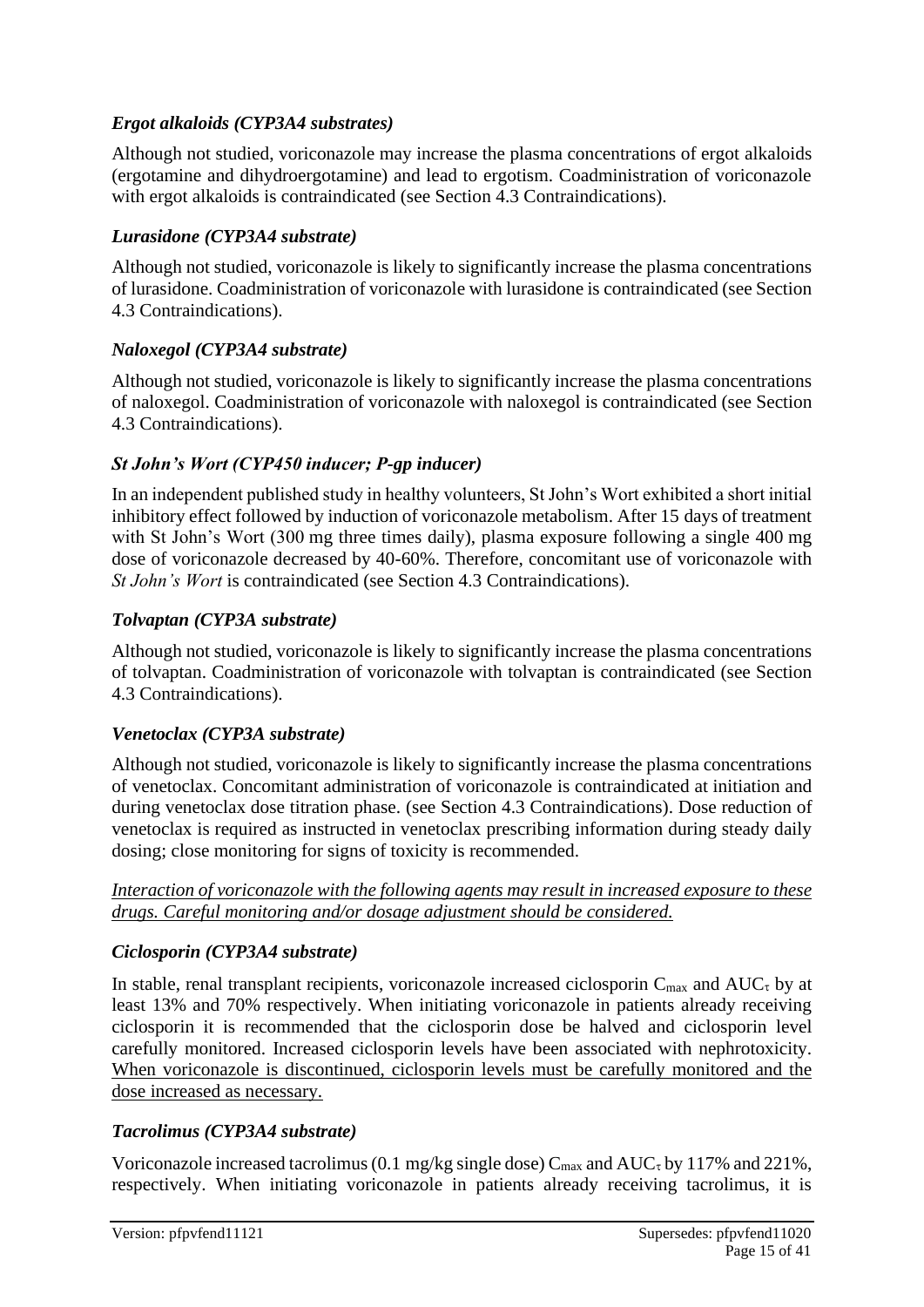recommended that the tacrolimus dose be reduced to a third of the original dose and tacrolimus levels carefully monitored. Increased tacrolimus levels have been associated with nephrotoxicity. When voriconazole is discontinued, tacrolimus levels must be carefully monitored and the dose increased as necessary.

# *Methadone (CYP3A4 substrate)*

Repeat dose administration of oral voriconazole (400 mg every 12 hours for 1 day, then 200 mg every 12 hours for 4 days) increased the  $C_{\text{max}}$  and  $AUC_{\tau}$  of pharmacologically active Rmethadone by 31% (90% CI: 22%, 40%) and 47% (90% CI: 38%, 57%) respectively in subjects receiving a methadone maintenance dose (30-100 mg daily) (see Section 4.4 Special warnings and precautions for use).

# *Short acting opiates (CYP3A4 substrates)*

# *Alfentanil*

In an independent publication, steady-state administration of oral voriconazole increased the mean  $AUC_{0-\infty}$  of a single dose of alfentanil by 6-fold. Reduction in the dose of alfentanil and other short acting opiates similar in structure to alfentanil and metabolised by CYP3A4 (e.g., fentanyl, sufentanil, remifentanil), should be considered when coadministered with voriconazole.

# *Fentanyl*

In an independent published study, concomitant use of voriconazole (400 mg q12h on Day 1, then 200 mg q12h on Day 2) with a single intravenous dose of fentanyl (5 µg/kg) resulted in an increase in the mean  $AUC_{0-\infty}$  of fentanyl by 1.4-fold (range 1.12- to 1.60-fold). When voriconazole is coadministered with fentanyl, extended and frequent monitoring of patients for respiratory depression and other fentanyl-associated adverse events is recommended, and the fentanyl dose should be reduced if warranted.

# *Long Acting Opiates (CYP3A4 substrates)*

# *Oxycodone*

In an independent published study, coadministration of multiple doses of oral voriconazole (400 mg q12h on Day 1, followed by five doses of 200 mg q12h on Days 2 to 4) with a single 10 mg oral dose of oxycodone on Day 3 resulted in an increase in the mean  $C_{\text{max}}$  and  $AUC_{0-\infty}$ of oxycodone by 1.7-fold (range 1.4- to 2.2-fold) and 3.6-fold (range 2.7- to 5.6-fold), respectively. The mean elimination half-life of oxycodone was also increased by 2.0-fold (range 1.4- to 2.5-fold). A reduction in oxycodone dosage may be needed during voriconazole treatment to avoid opioid related adverse effects. Extended and frequent monitoring for adverse effects associated with oxycodone and other long-acting opiates metabolised by CYP3A4 is recommended.

# *Everolimus (CYP3A4 substrate, P-gp substrate)*

Although not studied, voriconazole is likely to significantly increase the plasma concentrations of everolimus. Coadministration of voriconazole and everolimus is not recommended because voriconazole is expected to significantly increase everolimus concentrations (see Section 4.4 Special warnings and precautions for use).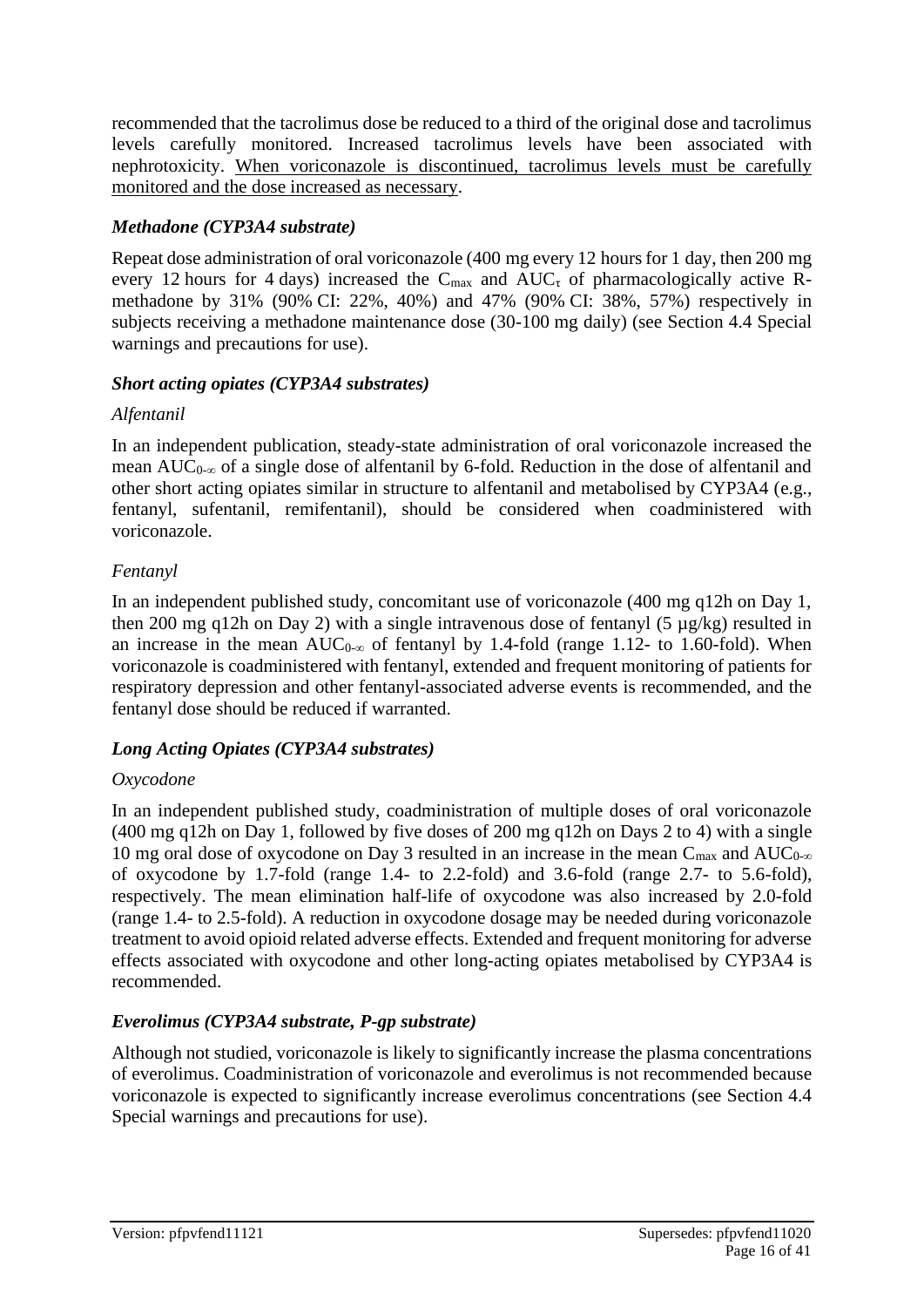# *Warfarin (CYP2C9 substrate)*

Coadministration of voriconazole (300 mg twice daily) with warfarin (30 mg single dose) increased maximum prothrombin time by 93%. Close monitoring of prothrombin time is recommended if warfarin and voriconazole are coadministered.

# *Other oral anticoagulants (CYP2C9, CYP3A4 substrates)*

Although not studied, voriconazole may increase the plasma concentrations of coumarins and therefore may cause an increase in prothrombin time. If patients receiving coumarin preparations are treated simultaneously with voriconazole, the prothrombin time should be monitored at close intervals and the dosage of anticoagulants adjusted accordingly.

# *Ivacaftor (CYP3A4 substrate)*

Although not studied, voriconazole is likely to increase the plasma concentrations of ivacaftor with risk of increased adverse reactions. Dose reduction of ivacaftor is recommended.

#### *Glasdegib (CYP3A4 substrate)*

Although not studied, voriconazole is likely to increase the plasma concentrations of glasdegib and increase risk of QTc prolongation. If concomitant use cannot be avoided, frequent ECG monitoring is recommended.

#### **Tyrosine kinase inhibitors (CYP3A4 substrates) (e.g., axitinib, bosutinib, cabozantinib, ceritinib, cobimetinib, dabrafenib, dasatinib, nilotinib, sunitinib, ibrutinib, ribocicli))**

Although not studied, voriconazole may increase plasma concentrations of tyrosine kinase inhibitors metabolised by CYP3A4. If concomitant use cannot be avoided, dose reduction of the tyrosine kinase inhibitor is recommended.

# **Eszopiclone (CYP3A4 substrate)**

Although not studied, voriconazole is likely to increase the plasma concentrations and sedative effect of eszopiclone. Dose reduction of eszopiclone is recommended.

# **Tretinoin (CYP3A4 substrate)**

Although not studied, voriconazole may increase tretinoin concentrations and increase risk of adverse reactions (pseudotumor cerebri, hypercalcaemia). Dose adjustment of tretinoin is recommended during treatment with voriconazole and after its discontinuation.

# *Sulphonylureas (CYP2C9 substrates)*

Although not studied, voriconazole may increase the plasma levels of sulphonylureas, (e.g., tolbutamide, glipizide, and glyburide) and therefore cause hypoglycaemia. Careful monitoring of blood glucose is recommended during coadministration.

#### *Statins (CYP3A4 substrates)*

Although not studied, voriconazole has been shown to inhibit lovastatin metabolism *in vitro* (human liver microsomes). Therefore, voriconazole is likely to increase plasma levels of statins that are metabolised by CYP3A4.. Increased statin levels have been associated with rhabdomyolysis. If concomitant administration of voriconazole with statins metabolised by CYP3A4 cannot be avoided, dose reduction of the statin should be considered.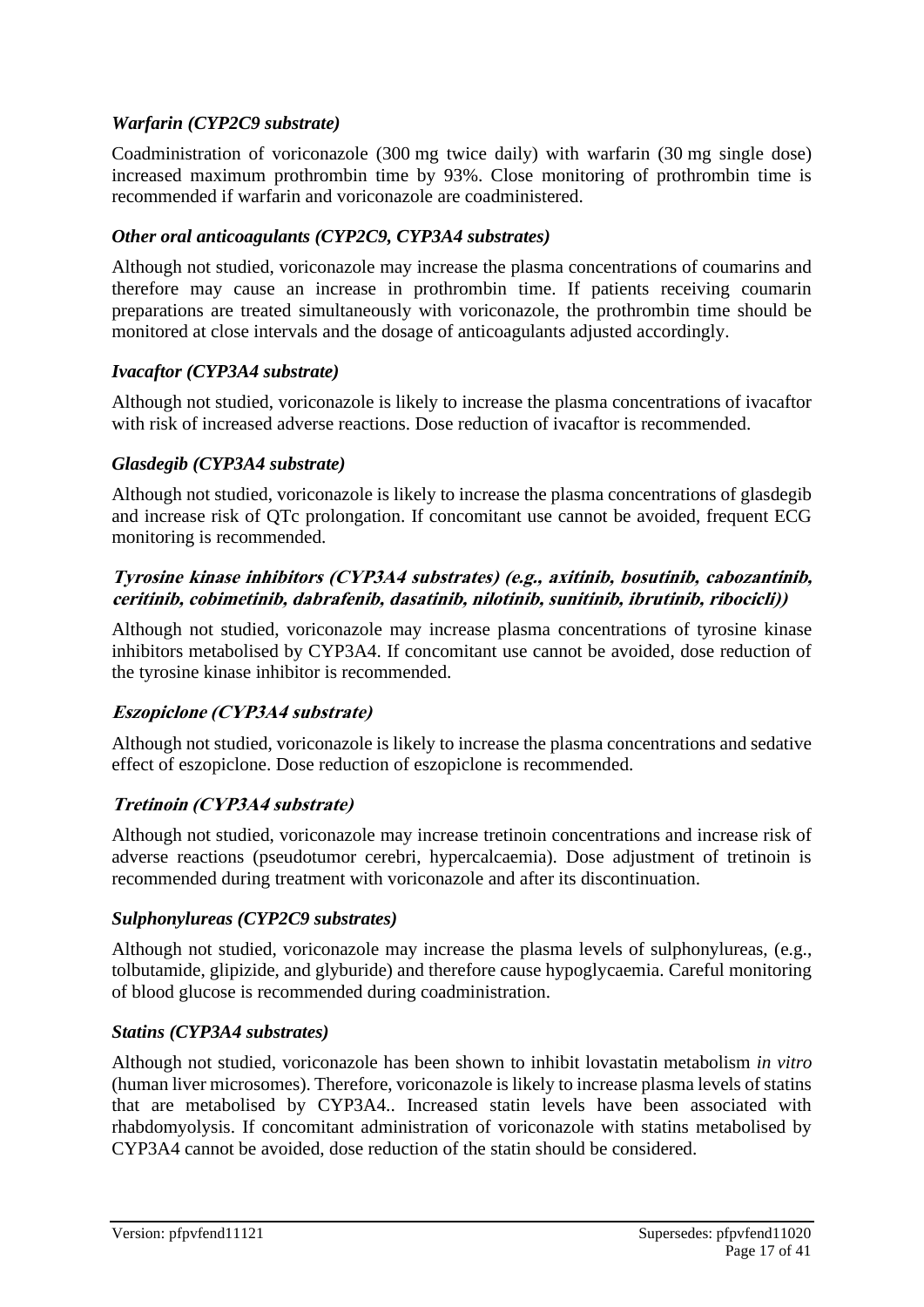# *Benzodiazepines (CYP3A4 substrates)*

*Midazolam (0.05 mg/kg IV single dose)*: In an independent published study, Midazolam AUC<sub>0- $\infty$ </sub> increased ( $\uparrow$ ) 3.7-fold.

*Midazolam (7.5 mg oral single dose)*: In an independent published study, Midazolam C<sub>max</sub> increased ( $\uparrow$ ) 3.8-fold, Midazolam AUC<sub>0-∞</sub> increased ( $\uparrow$ ) 10.3-fold.

*Other benzodiazepines (e.g., triazolam, alprazolam):* Although not studied clinically, voriconazole has been shown to inhibit midazolam metabolism *in vitro* (human liver microsomes). Therefore, voriconazole is likely to increase the plasma levels of benzodiazepines that are metabolised by CYP3A4 (e.g., midazolam, triazolam and alprazolam) and lead to a prolonged sedative effect.

It is recommended that dose reduction of the benzodiazepine be considered during coadministration.

# *Vinca alkaloids (CYP3A4 substrates)*

Although not studied, voriconazole may increase the plasma levels of the vinca alkaloids (e.g., vincristine and vinblastine) and lead to neurotoxicity. It is therefore recommended that dose adjustment of the vinca alkaloid be considered.

# *Non-Steroidal Anti-Inflammatory drugs (CYP2C9 substrates)*

Voriconazole increased Cmax and AUC of ibuprofen (400 mg single dose) by 20% and 100%, respectively. Voriconazole increased  $C_{\text{max}}$  and AUC of diclofenac (50 mg single dose) by 114% and 78%, respectively. Frequent monitoring for adverse events and toxicity related to NSAIDs is recommended. Adjustment of dosage of NSAIDs may be needed.

*No significant pharmacokinetic interactions were observed when voriconazole was coadministered with the following agents. No dosage adjustment for these agents is recommended.*

# *Corticosteroids*

# *Prednisolone (CYP3A4 substrate)*

Voriconazole increased C<sub>max</sub> and AUC<sub>τ</sub> of prednisolone (60 mg single dose) by 11% and 34%, respectively.

No dosage adjustment is recommended.

Patients on long-term treatment with voriconazole and corticosteroids (including inhaled corticosteroids e.g. budesonide) should be carefully monitored for adrenal cortex dysfunction both during treatment and when voriconazole is discontinued (see Section 4.4 Special warnings and precautions for use).

# *Digoxin (P-glycoprotein mediated transport)*

Voriconazole had no significant effect on  $C_{\text{max}}$  and  $AUC_{\tau}$  of digoxin (0.25 mg once daily).

# *Mycophenolic acid (UDP-glucuronyl transferase substrate)*

Voriconazole had no effect on the  $C_{\text{max}}$  and  $AUC_{\tau}$  of mycophenolic acid (1 g single dose).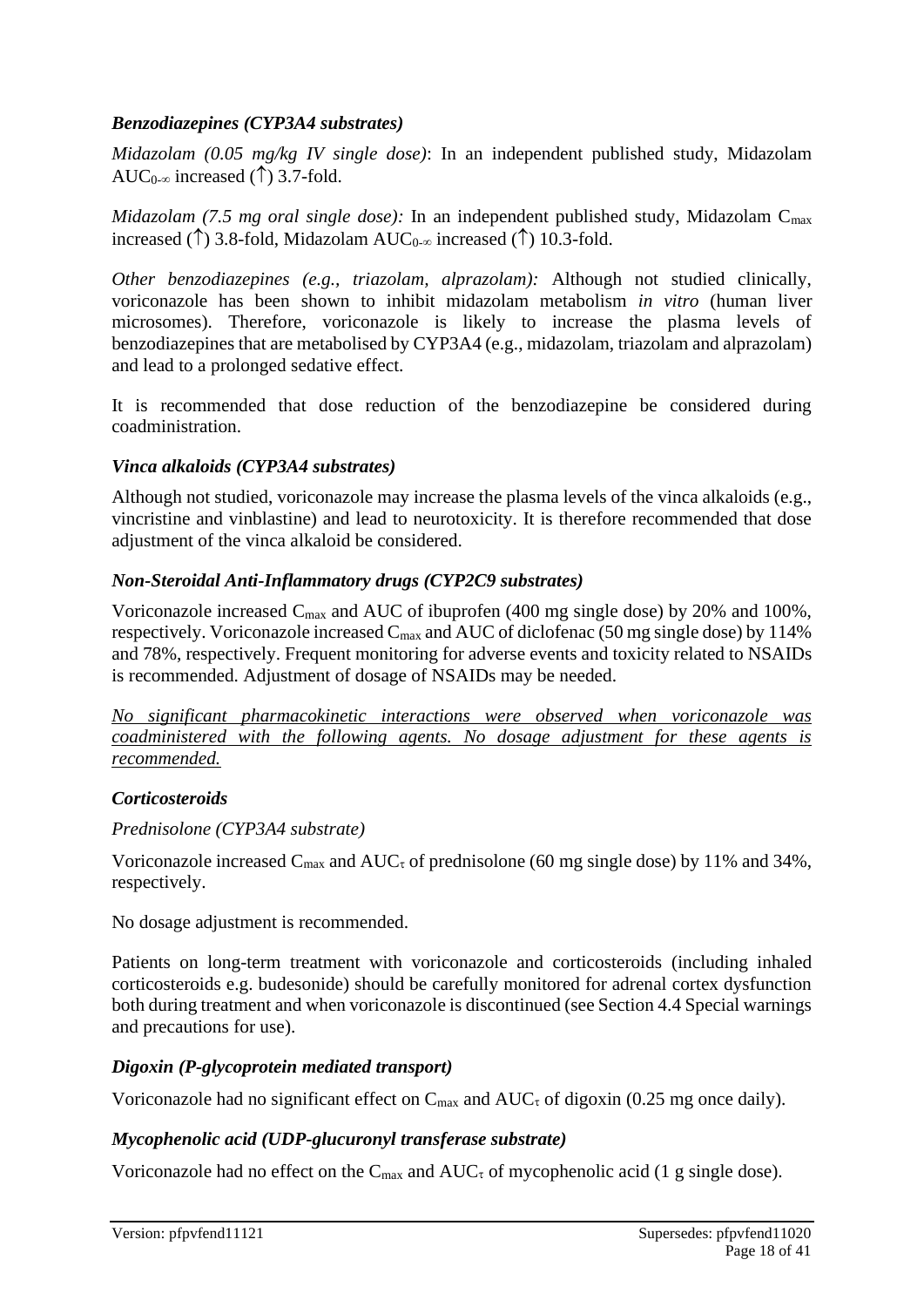### *Two-way interactions*

# *Phenytoin (CYP2C9 substrates and potent CYP450 inducer)*

Concomitant use of voriconazole and phenytoin should be avoided unless the benefit outweighs the risk.

Phenytoin (300 mg once daily) decreased the  $C_{\text{max}}$  and  $AUC_{\tau}$  of voriconazole by 49% and 69%, respectively. Voriconazole (400 mg twice daily) increased  $C_{\text{max}}$  and  $AUC_{\tau}$  of phenytoin (300 mg once daily) by 67% and 81%, respectively.

Phenytoin may be coadministered with voriconazole if the maintenance dose of voriconazole is increased to 5 mg/kg intravenously twice daily or from 200 mg to 400 mg orally, twice daily (100 mg to 200 mg orally, twice daily in patients less than 40 kg). Careful monitoring of phenytoin plasma levels is recommended when phenytoin is coadministered with voriconazole.

# *Omeprazole (CYP2C19 inhibitor; CYP2C19 and CYP3A4 substrate)*

Omeprazole (40 mg once daily) increased voriconazole  $C_{\text{max}}$  and  $AUC_{\tau}$  by 15% and 41%, respectively. No dosage adjustment of voriconazole is recommended. Voriconazole increased omeprazole  $C_{\text{max}}$  and  $AUC_{\tau}$  by 116% and 280%, respectively. When initiating voriconazole in patients already receiving omeprazole, it is recommended that the omeprazole dose be halved. The metabolism of other proton pump inhibitors which are CYP2C19 substrates may also be inhibited by voriconazole.

#### *Oral contraceptives (CYP3A4 substrate)*

Coadministration of voriconazole and an oral contraceptive (norethisterone 1 mg and ethinylestradiol 0.035 mg once daily) in healthy female subjects resulted in increases in the  $C_{\text{max}}$  and AUC<sub> $\tau$ </sub> of ethinylestradiol (36% and 61% respectively) and norethisterone (15% and 53% respectively). Voriconazole  $C_{\text{max}}$  and  $AUC_{\tau}$  increased by 14% and 46% respectively. Oral contraceptives containing doses other than norethisterone 1 mg and ethinylestradiol 0.035 mg have not been studied. As the ratio between norethisterone and ethinylestradiol remained similar during interaction with voriconazole, their contraceptive activity would probably not be affected. Monitoring for adverse events related to oral contraceptives is recommended during coadministration.

#### *Indinavir (CYP3A4 inhibitor and substrate)*

Indinavir (800 mg three times daily) had no significant effect on voriconazole  $C_{\text{max}}$  and  $AUC_{\tau}$ . Voriconazole did not have a significant effect on  $C_{\text{max}}$ ,  $C_{\text{min}}$  and  $AUC_{\tau}$  of indinavir.

# *Other HIV protease inhibitors (CYP3A4 substrates and inhibitors)*

*In vitro* studies suggest that voriconazole may inhibit the metabolism of HIV protease inhibitors (e.g., saquinavir, amprenavir and nelfinavir). *In vitro* studies also show that the metabolism of voriconazole may be inhibited by HIV protease inhibitors. Patients should be carefully monitored for drug toxicity during the coadministration of voriconazole and HIV protease inhibitors.

#### *Efavirenz (a non-nucleoside reverse transcriptase inhibitor [CYP450 inducer; CYP3A4 inhibitor and substrate])*

Use of standard doses of voriconazole with efavirenz doses of 400 mg once daily or higher is contraindicated (see Section 4.3 Contraindications).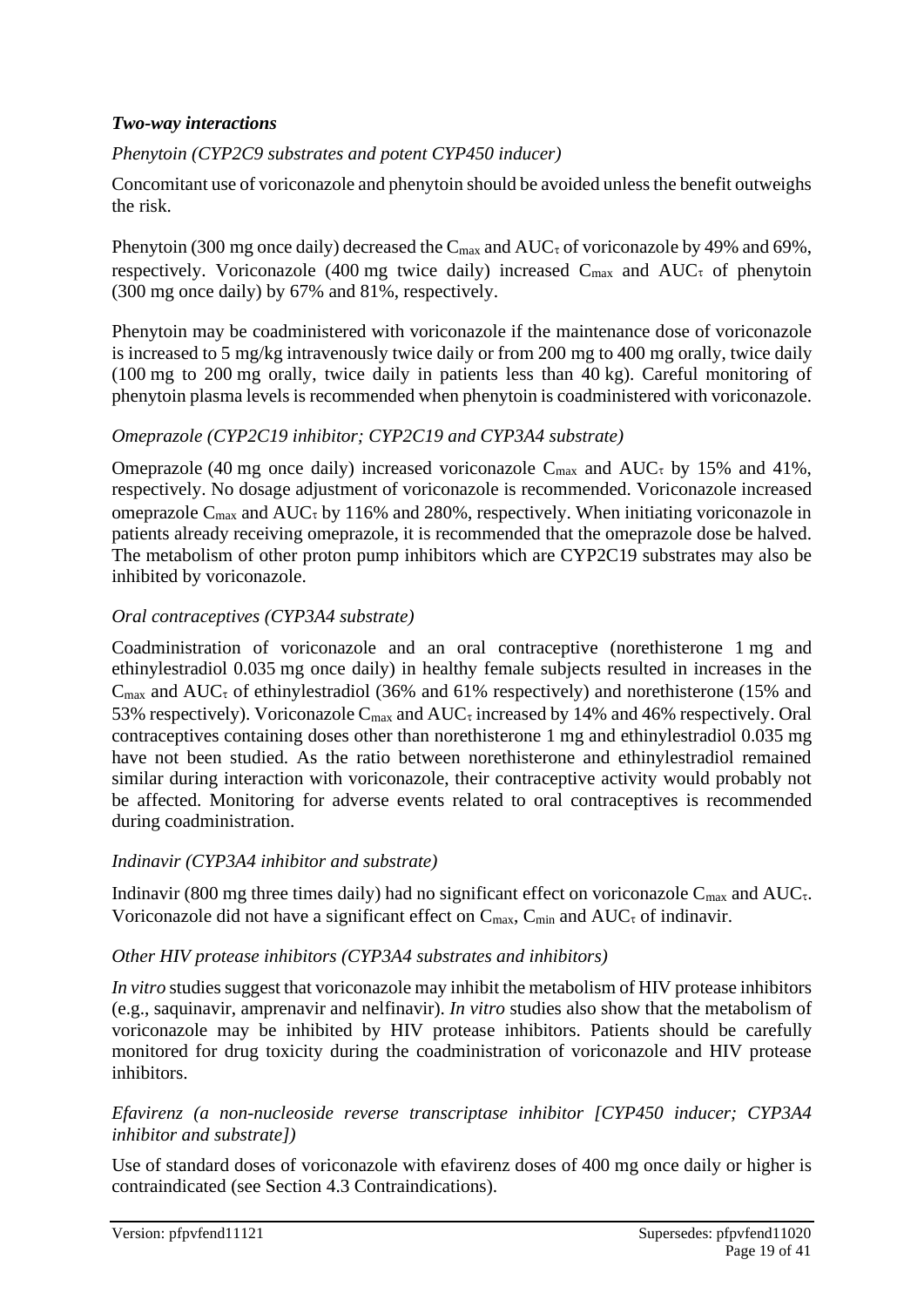In healthy subjects, steady state efavirenz (400 mg oral once daily) decreased the steady state  $C_{\text{max}}$  and  $AUC_{\tau}$  of voriconazole by an average of 61% and 77%, respectively. In the same study, voriconazole at steady state (400 mg orally every 12 hours for 1 day, then 200 mg orally every 12 hours for 8 days) increased the steady state  $C_{\text{max}}$  and  $AUC_{\tau}$  of efavirenz by an average of 38% and 44%, respectively, in the same subjects.

In a separate study in healthy subjects, voriconazole dose of 300 mg twice daily in combination with low dose efavirenz (300 mg once daily) did not lead to sufficient voriconazole exposure.

Following coadministration of voriconazole 400 mg twice daily with efavirenz 300 mg orally once daily in healthy subjects, the  $AUC_{\tau}$  of voriconazole was decreased by 7% and  $C_{\text{max}}$  was increased by 23% compared to voriconazole 200 mg twice daily alone. The  $AUC_{\tau}$  of efavirenz was increased by 17% and C<sub>max</sub> was equivalent compared to efavirenz 600 mg once daily alone. These differences were not considered to be clinically significant.

Voriconazole may be coadministered with efavirenz if the voriconazole maintenance dose is increased to 400 mg twice daily and the efavirenz dose is reduced by 50%, i.e., to 300 mg once daily (see Section 4.2 Dose and method of administration). When treatment with voriconazole is stopped, the initial dose of efavirenz should be restored.

The concomitant use of intravenous voriconazole and oral efavirenz has not been studied.

#### *Other non-nucleoside reverse transcriptase inhibitors (NNRTIs) (CYP3A4 substrates, inhibitors or CYP450 inducers)*

*In vitro* studies show that the metabolism of voriconazole may be inhibited by delavirdine. Although not studied, the metabolism of voriconazole may be induced by nevirapine. Voriconazole may also inhibit the metabolism of NNRTIs. Patients should be carefully monitored for drug toxicity during the coadministration of voriconazole and NNRTIs.

| <b>Contraindications</b> | Dose adjustment            | Dose adjustment                | No dose adjustment         |
|--------------------------|----------------------------|--------------------------------|----------------------------|
|                          | of voriconazole            | and/or monitoring of           | of voriconazole or         |
|                          |                            | other drugs                    | other drugs                |
| Rifampicin               |                            | Ciclosporin $(2,3)$            | Indinavir                  |
| <b>Sirolimus</b>         |                            | Tacrolimus <sup>(2,3)</sup>    | Mycophenolate mofetil      |
| Barbiturates (long       |                            | Omeprazole <sup>(2)</sup>      | Cimetidine                 |
| acting)                  |                            |                                |                            |
| Carbamazepine            |                            | Warfarin <sup>(4)</sup>        | Ranitidine                 |
| Rifabutin                | Phenytoin <sup>(1,3)</sup> | Phenytoin $(3)$                | Macrolide antibiotics      |
| Pimozide                 |                            | Sulphonylureas <sup>(5)</sup>  | Prednisolone               |
| Quinidine                |                            |                                | Digoxin                    |
| Ergot alkaloids          |                            | Statins $(7)$                  |                            |
| St John's Wort           |                            | Benzodiazepines <sup>(7)</sup> |                            |
|                          |                            | Vinca alkaloids <sup>(7)</sup> |                            |
|                          |                            | Nevirapine $(7)$               |                            |
| Ritonavir (400 mg        | Ritonavir (100 mg          |                                | No established dosing      |
| q12h)                    | q12h)                      |                                | recommendation             |
| Efavirenz (400 mg        | Efavirenz <sup>(1)</sup>   | Efavirenz $(1)$                | Everolimus $(8)$           |
| q24h)                    |                            |                                | Fluconazole <sup>(8)</sup> |
| Lurasidone               |                            | HIV protease inhibitors $(7)$  |                            |
|                          |                            | (excluding indinavir $\&$      |                            |
|                          |                            | ritonavir)                     |                            |

# **Guidance on the Clinical Management of Drug Interactions**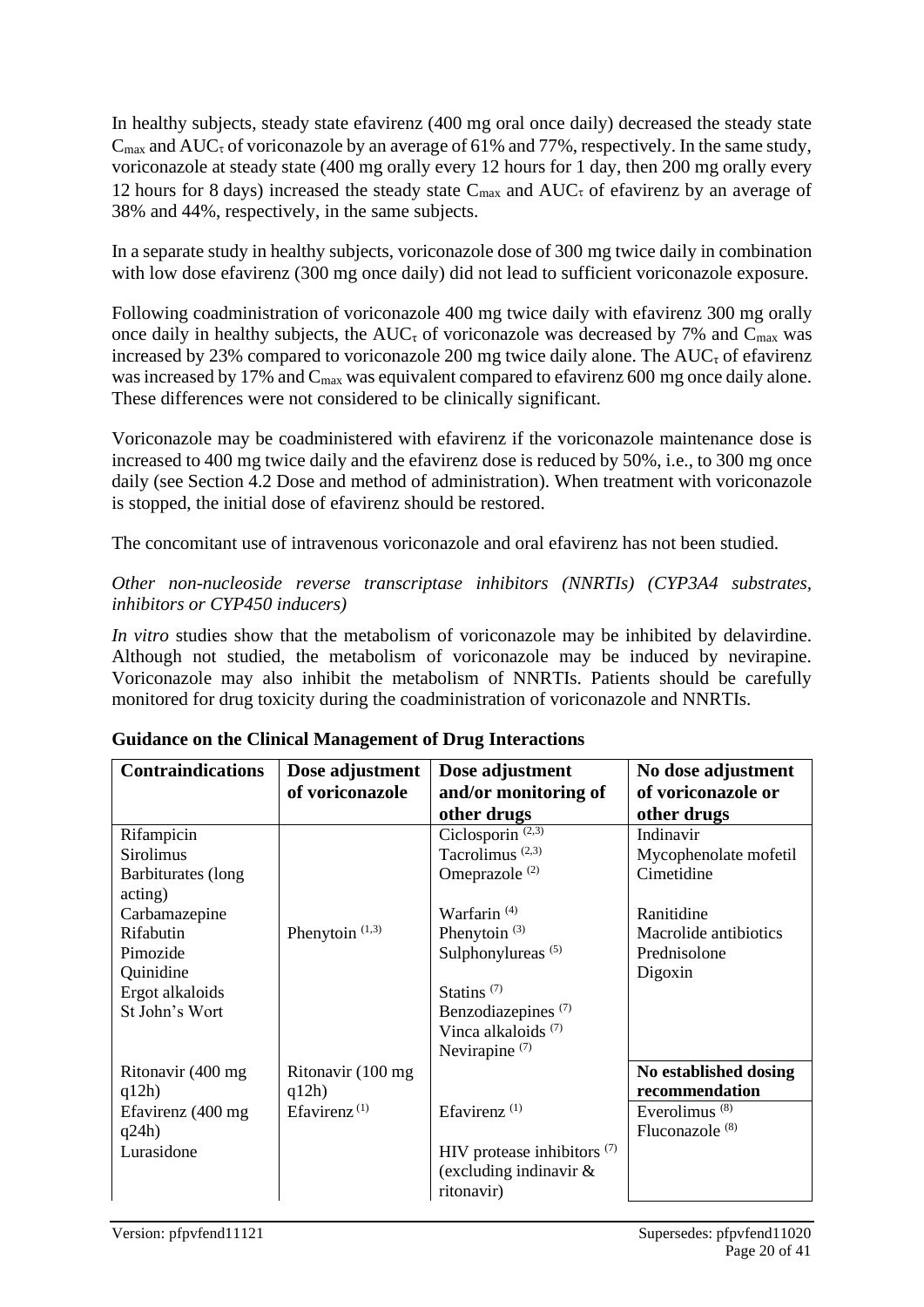| <b>Contraindications</b> | Dose adjustment | Dose adjustment           | No dose adjustment                    |
|--------------------------|-----------------|---------------------------|---------------------------------------|
|                          | of voriconazole | and/or monitoring of      | of voriconazole or                    |
|                          |                 | other drugs               | other drugs                           |
|                          |                 | Methadone <sup>(7)</sup>  |                                       |
|                          |                 | Oral contraceptive $(7)$  |                                       |
|                          |                 | Short acting opiates      |                                       |
|                          |                 | including fentanyl $(7)$  |                                       |
|                          |                 | Oxycodone and other       |                                       |
|                          |                 | long-acting opiates $(7)$ |                                       |
|                          |                 | $NSAIDs$ <sup>(7)</sup>   |                                       |
| Naloxegol                |                 |                           |                                       |
| Venetoclax               |                 | Ivacaftor $(7)$           |                                       |
| Tolvaptan                |                 |                           |                                       |
| Ivabradine               |                 |                           |                                       |
|                          |                 | Tyrosine kinase           | Glasdegib <sup><math>(9)</math></sup> |
|                          |                 | inhibitors $(7)$          |                                       |
|                          |                 | Eszopiclone $(7)$         |                                       |
|                          |                 | Tretinoin $(7)$           |                                       |
|                          |                 | Tyrosine kinase           |                                       |
|                          |                 | inhibitors $(7)$          |                                       |

<sup>1</sup> See 4.2 Dose and method of administration, Dosage adjustment., <sup>2</sup> Reduce dose (halve dose of ciclosporin and omeprazole, reduce dose to one third for tacrolimus). <sup>3</sup> Carefully monitor blood levels. <sup>4</sup> Monitor prothrombin time.<sup>5</sup> Monitor blood glucose. <sup>6</sup> Monitor complete blood counts.<sup>7</sup> Monitor for potential drug toxicity and consider dose reduction. <sup>8</sup> Coadministration with voriconazole is not recommended. 9 If concomitant use with voriconazole cannot be avoided, frequently ECG monitoring is recommended.

# **4.6 Fertility, pregnancy and lactation**

# **Effects on fertility**

Fertility of male and female rats was not affected at oral doses of up to 50 mg/kg/day, corresponding to exposures 4-6 times the expected human exposure (based on AUC) at the maintenance dose.

# **Use in pregnancy - Pregnancy Category B3**

There are no adequate studies in pregnant women. Studies in rats have shown reproductive toxicity, including teratogenicity (cleft palates) at oral doses of  $\geq 10$  mg/kg/day and disturbance of parturition (dystocia) at oral doses of  $\geq$ 3 mg/kg/day, with exposures similar to or below those expected in humans at maintenance dosing. Voriconazole was not teratogenic in rabbits at oral doses of up to 100 mg/kg/day, but produced an increase in post-implantation loss and a decrease in fetal body weight, with exposures approximately 4 times the expected human exposure. Voriconazole must not be used during pregnancy except in patients with severe or potentially life-threatening fungal infections in whom voriconazole may be used if the benefit to the mother clearly outweighs the potential risk to the fetus.

# *Women of childbearing potential*

Women of childbearing potential must always use effective contraception during treatment.

# **Use in lactation**

It is not known whether voriconazole is excreted in the milk of laboratory animals or in human breast milk. Breast-feeding must be stopped on initiation of treatment with voriconazole.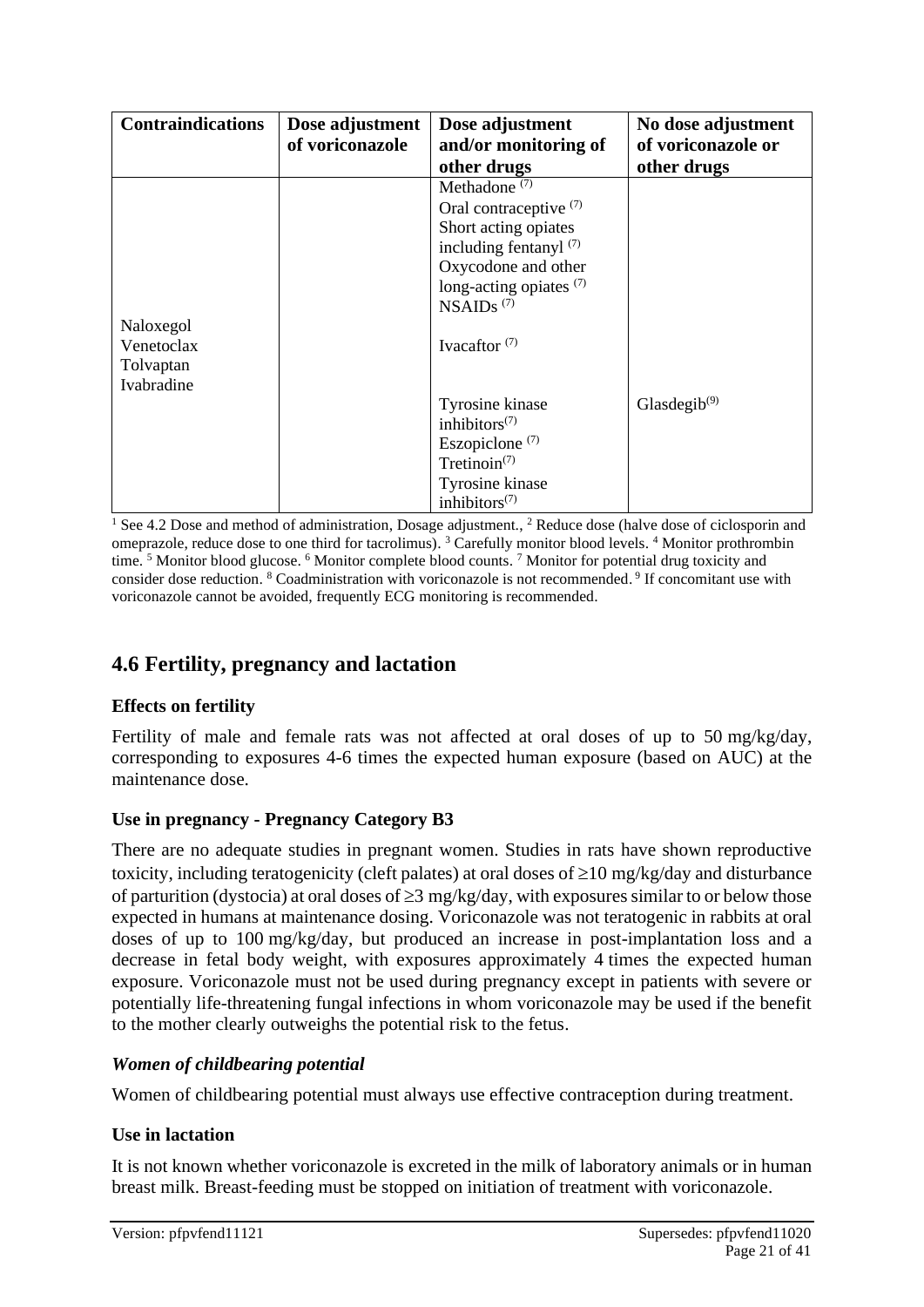# **4.7 Effects on ability to drive and use machines**

Voriconazole may cause changes to vision, including blurring, altered/enhanced visual perception and/or photophobia. Patients must avoid potentially hazardous tasks, such as driving or operating machinery whilst experiencing these symptoms. Patients should be advised not to drive at night while taking voriconazole.

# **4.8 Adverse effects (undesirable effects)**

#### **Clinical trial**

The safety of voriconazole in adults is based on an integrated safety database of more than 2000 subjects (1603 adult patients in therapeutic studies). This represents a heterogeneous population, containing patients with haematological malignancy, HIV infected patients with oesophageal candidiasis and refractory fungal infections, non-neutropenic patients with candidaemia or aspergillosis and healthy volunteers.

In addition, the safety of voriconazole was investigated in 279 patients (including 270 adults) who were treated with voriconazole in prophylaxis studies. The adverse event profile in these prophylaxis studies was similar to the established safety profile from 2000 subjects in voriconazole clinical trials.

The table below includes all causality adverse reactions in 1873 adults from pooled therapeutic (1603) and prophylaxis (270) studies. The most commonly reported adverse events were visual impairment, liver function test abnormal, pyrexia, rash, vomiting, nausea, diarrhoea, headache, peripheral oedema and abdominal pain. The severity of the adverse events was generally mild to moderate. No clinically significant differences were seen when the safety data were analysed by age, race, or gender.

| <b>MedDRA System Organ Class</b>            | <b>Adverse Drug Reactions</b>                                                                       |  |  |
|---------------------------------------------|-----------------------------------------------------------------------------------------------------|--|--|
| Frequency <sup>†</sup>                      |                                                                                                     |  |  |
| <b>Infections and infestations</b>          |                                                                                                     |  |  |
| Common                                      | <b>Sinusitis</b>                                                                                    |  |  |
| Uncommon                                    | Pseudomembranous colitis                                                                            |  |  |
| <b>Blood and lymphatic system disorders</b> |                                                                                                     |  |  |
| Common                                      | Agranulocytosis <sup>a</sup> , pancytopenia, thrombocytopenia <sup>b</sup> ,<br>leukopenia, anaemia |  |  |
| Uncommon                                    | Bone marrow failure, lymphadenopathy, eosinophilia                                                  |  |  |
| Rare                                        | Disseminated intravascular coagulation                                                              |  |  |
| <b>Immune system disorders</b>              |                                                                                                     |  |  |
| Uncommon                                    | Hypersensitivity                                                                                    |  |  |
| Rare                                        | Anaphylactoid reaction                                                                              |  |  |
| <b>Endocrine disorders</b>                  |                                                                                                     |  |  |
| Uncommon                                    | Adrenal insufficiency, hypothyroidism                                                               |  |  |
| Rare                                        | Hyperthyroidism                                                                                     |  |  |
| <b>Metabolism and nutrition disorders</b>   |                                                                                                     |  |  |
| Very common                                 | Oedema peripheral                                                                                   |  |  |
| Common                                      | Hypoglycaemia, hypokalaemia, hyponatraemia                                                          |  |  |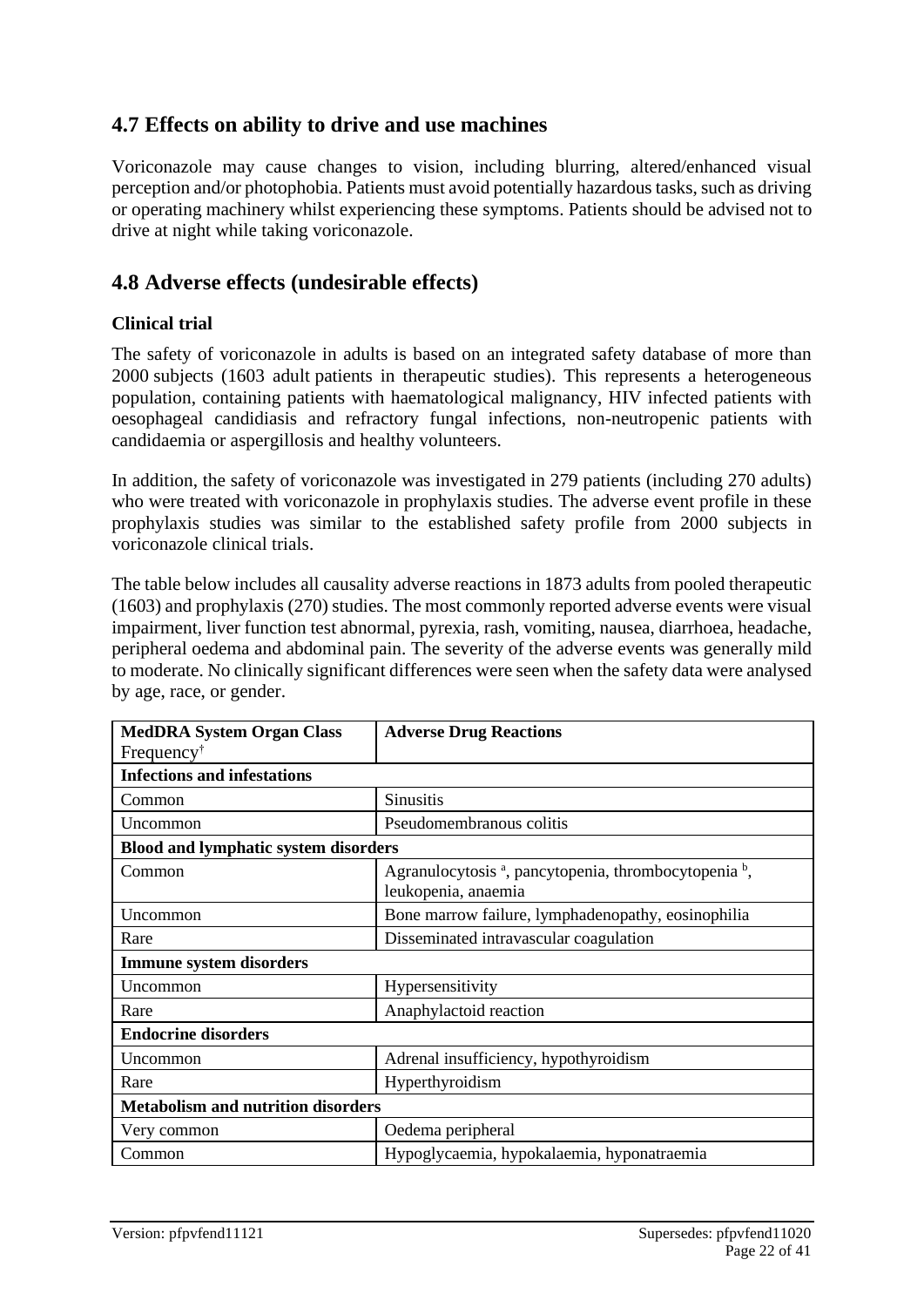| <b>MedDRA System Organ Class</b>                | <b>Adverse Drug Reactions</b>                                                                                                                 |
|-------------------------------------------------|-----------------------------------------------------------------------------------------------------------------------------------------------|
| Frequency <sup>†</sup>                          |                                                                                                                                               |
| <b>Psychiatric disorders</b>                    |                                                                                                                                               |
| Common                                          | Depression, hallucination, anxiety, insomnia, agitation,<br>confusional state                                                                 |
| <b>Nervous system disorders</b>                 |                                                                                                                                               |
| Very common                                     | Headache                                                                                                                                      |
| Common                                          | Syncope, tremor, hypertonia <sup>c</sup> , paraesthesia, somnolence,<br>dizziness                                                             |
| Uncommon                                        | Brain oedema, encephalopathy <sup>d</sup> , extrapyramidal disorder <sup>e</sup> ,<br>neuropathy peripheral, ataxia, hypoaesthesia, dysgeusia |
| Rare                                            | Hepatic encephalopathy, Guillain-Barré syndrome, seizure,<br>nystagmus                                                                        |
| <b>Eye disorders</b>                            |                                                                                                                                               |
| Very common                                     | Visual impairment <sup>f</sup>                                                                                                                |
| Common                                          | Retinal haemorrhage                                                                                                                           |
| Uncommon                                        | Optic nerve disorder <sup>g</sup> , papilloedema <sup>h</sup> , oculogyric crisis,<br>diplopia, scleritis, blepharitis                        |
| Rare                                            | Optic atrophy, corneal opacity                                                                                                                |
| Ear and labyrinth disorders                     |                                                                                                                                               |
| Uncommon                                        | Hypoacusis, vertigo, tinnitus                                                                                                                 |
| <b>Cardiac disorders</b>                        |                                                                                                                                               |
| Common                                          | Arrhythmia supraventricular, tachycardia, bradycardia                                                                                         |
| Uncommon                                        | Ventricular fibrillation, ventricular extrasystoles, ventricular                                                                              |
|                                                 | tachycardia, electrocardiogram QT prolonged,<br>supraventricular tachycardia                                                                  |
| Rare                                            | Torsades de pointes, atrioventricular block complete, bundle<br>branch block, nodal rhythm                                                    |
| <b>Vascular disorders</b>                       |                                                                                                                                               |
| Common                                          | Hypotension, phlebitis                                                                                                                        |
| Uncommon                                        | Thrombophlebitis, lymphangitis                                                                                                                |
| Respiratory, thoracic and mediastinal disorders |                                                                                                                                               |
| Common                                          | Acute respiratory distress syndrome, pulmonary oedema                                                                                         |
| <b>Gastrointestinal disorders</b>               |                                                                                                                                               |
| Very common                                     | Diarrhoea, vomiting, abdominal pain, nausea                                                                                                   |
| Common                                          | Cheilitis, dyspepsia, constipation, gingivitis                                                                                                |
| Uncommon                                        | Peritonitis, pancreatitis, swollen tongue, duodenitis,<br>gastroenteritis, glossitis                                                          |
| <b>Hepatobiliary disorders</b>                  |                                                                                                                                               |
| Very common                                     | Liver function test abnormal                                                                                                                  |
| Common                                          | Jaundice, jaundice cholestatic, hepatitis i                                                                                                   |
| Uncommon                                        | Hepatic failure, hepatomegaly, cholecystitis, cholelithiasis                                                                                  |
| Skin and subcutaneous tissue disorders          |                                                                                                                                               |
| Very common                                     | Rash                                                                                                                                          |
| Common                                          | Dermatitis exfoliative, alopecia, rash maculopapular, pruritus                                                                                |
| Uncommon                                        | Stevens-Johnson syndrome <sup>h</sup> , photosensitivity reaction,<br>purpura, urticaria, eczema                                              |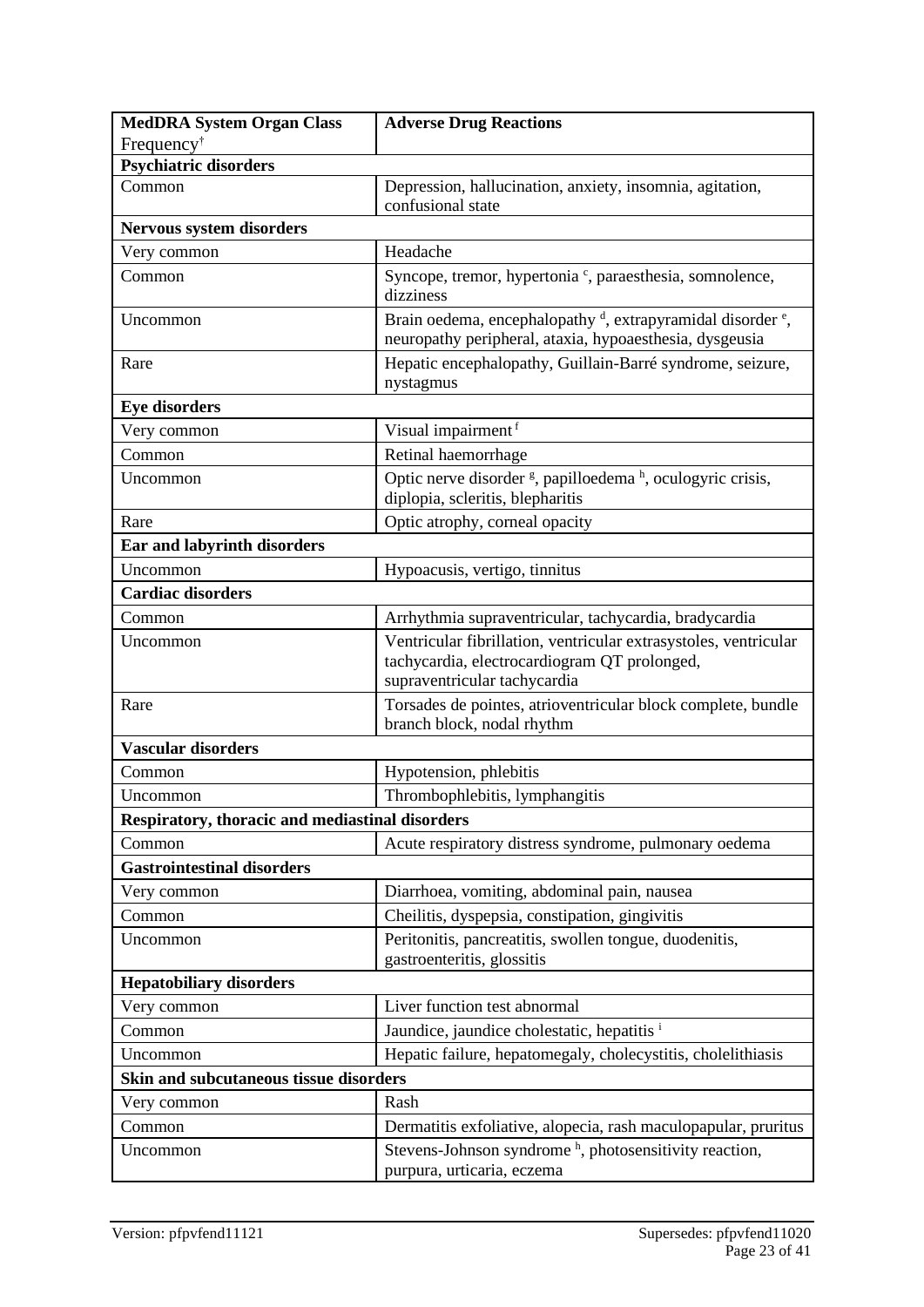| <b>MedDRA System Organ Class</b>                            | <b>Adverse Drug Reactions</b>                           |
|-------------------------------------------------------------|---------------------------------------------------------|
| Frequency <sup>†</sup>                                      |                                                         |
| Rare                                                        | Toxic epidermal necrolysis $h$ , drug reaction with     |
|                                                             | eosinophilia and systemic symptoms (DRESS) $h$ ,        |
|                                                             | angioedema, pseudoporphyria, erythema multiforme,       |
|                                                             | psoriasis, drug eruption                                |
| Musculoskeletal, connective tissue and bone disorders       |                                                         |
| Common                                                      | Back pain                                               |
| Uncommon                                                    | Arthritis                                               |
| <b>Renal and urinary disorders</b>                          |                                                         |
| Common                                                      | Renal failure acute, haematuria                         |
| Uncommon                                                    | Renal tubular necrosis, proteinuria, nephritis          |
| <b>General disorders and administration site conditions</b> |                                                         |
| Very common                                                 | Pyrexia                                                 |
| Common                                                      | Chest pain, face oedema <sup>j</sup> , asthenia, chills |
| Uncommon                                                    | Infusion site reaction, influenza-like illness          |
| <b>Investigations</b>                                       |                                                         |
| Common                                                      | Blood creatinine increased                              |
| Uncommon                                                    | Blood urea increased, blood cholesterol increased       |

†Frequencies are categorised as follows: very common  $\geq 10\%$ ; common from  $\geq 1\%$  to  $\lt 10\%$ ; uncommon from  $\geq 0.1\%$  to <1%; rare from 0.01% to <0.1%).

a: Includes febrile neutropenia and neutropenia. b: Includes immune thrombocytopenic purpura.

c: Includes nuchal rigidity and tetany. d: Includes hypoxic-ischaemic encephalopathy and metabolic encephalopathy. e: Includes akathisia and parkinsonism. f: See Section 4.8 Adverse effects (undesirable effects), Visual Impairment. g: Prolonged optic neuritis has been reported post-marketing. See Section 4.4 Special warnings and precautions for use. h: See Section 4.4 Special warnings and precautions for use. i: Includes drug-induced liver injury, hepatitis toxic, hepatocellular injury and hepatotoxicity.

j: Includes periorbital oedema, lip oedema and oedema mouth.

#### **Adverse Events Reported in Comparative Therapeutic Studies 305 and 307/602 at a rate of 1% Possibly Related to Therapy or Causality Unknown**

|                              | Protocol 305<br><b>Voriconazole vs Fluconazole</b><br>(oral therapy) |                   | <b>Protocol 307/602</b><br><b>Voriconazole vs</b><br><b>Conventional Amphotericin</b><br><b>B</b> (IV/oral therapy) |                     |
|------------------------------|----------------------------------------------------------------------|-------------------|---------------------------------------------------------------------------------------------------------------------|---------------------|
|                              | Vori                                                                 | <b>Fluc</b>       | Vori                                                                                                                | Ampho $B^{\dagger}$ |
|                              | $N = 200$<br>$N(\%)$                                                 | $N = 191$<br>N(%) | $N = 196$<br>$N(\%)$                                                                                                | $N = 185$<br>N(%)   |
| Body as a whole              |                                                                      |                   |                                                                                                                     |                     |
| Fever                        |                                                                      |                   | 7(3.6)                                                                                                              | 25(13.5)            |
| Chills                       |                                                                      |                   |                                                                                                                     | 36(19.5)            |
| Headache                     |                                                                      |                   | 7(3.6)                                                                                                              | 8(4.3)              |
| Abdominal pain               | $\qquad \qquad$                                                      |                   | 5(2.6)                                                                                                              | 6(3.2)              |
| Chest pain                   | $\qquad \qquad$                                                      |                   | 4(2.0)                                                                                                              | 2(1.1)              |
| <b>Cardiovascular system</b> |                                                                      |                   |                                                                                                                     |                     |
| Tachycardia                  |                                                                      |                   | 5(2.6)                                                                                                              | 5(2.7)              |
| Hypertension                 | $\qquad \qquad$                                                      |                   |                                                                                                                     | 2(1.1)              |
| Hypotension                  | $\qquad \qquad$                                                      |                   |                                                                                                                     | 3(1.6)              |
| Vasodilatation               |                                                                      |                   | 2(1.0)                                                                                                              | 2(1.1)              |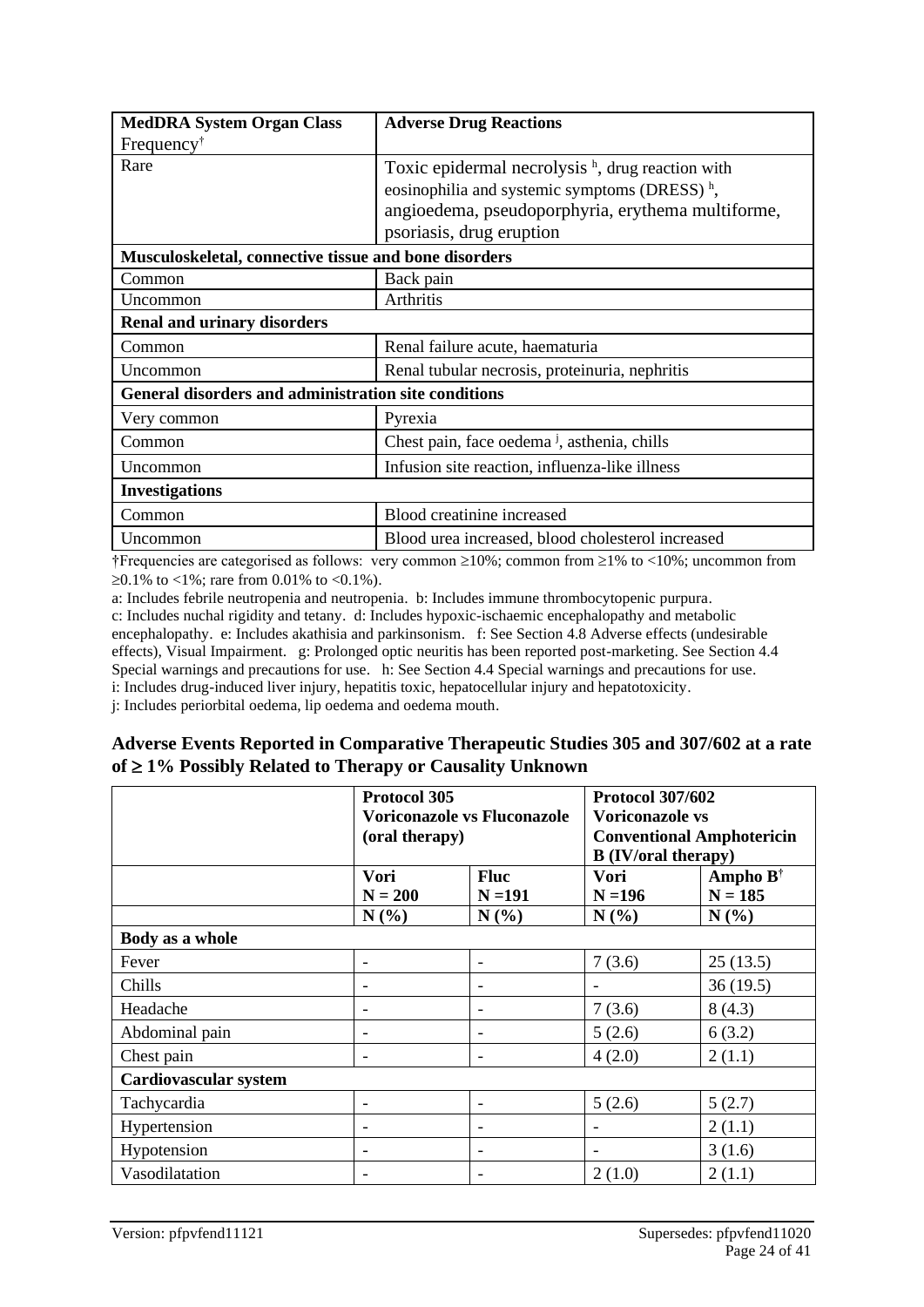|                                          | Protocol 305<br><b>Voriconazole vs Fluconazole</b> |                          | <b>Protocol 307/602</b><br><b>Voriconazole vs</b> |                              |  |
|------------------------------------------|----------------------------------------------------|--------------------------|---------------------------------------------------|------------------------------|--|
|                                          | (oral therapy)                                     |                          | <b>Conventional Amphotericin</b>                  |                              |  |
|                                          |                                                    |                          | <b>B</b> (IV/oral therapy)                        |                              |  |
|                                          | Vori                                               | <b>Fluc</b>              | Vori                                              | Ampho $B^{\dagger}$          |  |
|                                          | $N = 200$                                          | $N = 191$                | $N = 196$                                         | $N = 185$                    |  |
|                                          | N(%)                                               | N(%)                     | N(%)                                              | N(%)                         |  |
| <b>Digestive system</b>                  |                                                    |                          |                                                   |                              |  |
| Nausea                                   | 2(1.0)                                             | 3(1.6)                   | 14(7.1)                                           | 29(15.7)                     |  |
| Vomiting                                 | 2(1.0)                                             |                          | 11(5.6)                                           | 18(9.7)                      |  |
| Liver function tests abnormal            | 6(3.0)                                             | 2(1.0)                   | 9(4.6)                                            | 4(2.2)                       |  |
| Diarrhoea                                | $\overline{a}$                                     | $\qquad \qquad -$        | 3(1.5)                                            | 6(3.2)                       |  |
| Cholestatic jaundice                     | 3(1.5)                                             | $\overline{\phantom{a}}$ | 4(2.0)                                            |                              |  |
| Dry mouth                                |                                                    | $\overline{a}$           | 3(1.5)                                            |                              |  |
| <b>Haemic and lymphatic system</b>       |                                                    |                          |                                                   |                              |  |
| Thrombocytopenia                         | $\frac{1}{2}$                                      | $\overline{\phantom{a}}$ | 2(1.0)                                            | 2(1.1)                       |  |
| Anaemia                                  | $\blacksquare$                                     | $\overline{\phantom{a}}$ |                                                   | 5(2.7)                       |  |
| <b>Metabolic and nutritional systems</b> |                                                    |                          |                                                   |                              |  |
| Alkaline phosphatase increased           | 10(5.0)                                            | 3(1.6)                   | 6(3.1)                                            | 4(2.2)                       |  |
| Hepatic enzymes increased                | 3(1.5)                                             |                          | 7(3.6)                                            | 5(2.7)                       |  |
| AST (SGOT) increased                     | 8(4.0)                                             | 2(1.0)                   |                                                   |                              |  |
| ALT (SGPT) increased                     | 6(3.0)                                             | 2(1.0)                   | 3(1.5)                                            |                              |  |
| Hypokalaemia                             | -                                                  |                          |                                                   | 36(19.5)                     |  |
| Peripheral oedema                        | $\overline{a}$                                     | $\overline{\phantom{0}}$ | 7(3.6)                                            | 9(4.9)                       |  |
| Hypomagnesaemia                          | $\overline{a}$                                     | $\overline{\phantom{0}}$ | 2(1.0)                                            | 10(5.4)                      |  |
| Bilirubinaemia                           | $\overline{a}$                                     | $\qquad \qquad -$        | $\qquad \qquad \blacksquare$                      | 3(1.6)                       |  |
| Creatinine increased                     | $\overline{\phantom{0}}$                           |                          |                                                   | 59 (31.9)                    |  |
| Nervous system                           |                                                    |                          |                                                   |                              |  |
| Hallucinations                           | $\overline{\phantom{0}}$                           | $\overline{\phantom{a}}$ | 10(5.1)                                           |                              |  |
| <b>Dizziness</b>                         | $\qquad \qquad \blacksquare$                       | 2(1.0)                   | 5(2.6)                                            | $\qquad \qquad \blacksquare$ |  |
| <b>Skin and appendages</b>               |                                                    |                          |                                                   |                              |  |
| Rash                                     | 3(1.5)                                             | 1(0.5)                   | 13(6.6)                                           | 7(3.8)                       |  |
| Pruritus                                 |                                                    | $\qquad \qquad -$        | 2(1.0)                                            | 2(1.1)                       |  |
| Maculopapular rash                       | 3(1.5)                                             | $\blacksquare$           | $\frac{1}{2}$                                     | $\overline{\phantom{a}}$     |  |
| <b>Special senses</b>                    |                                                    |                          |                                                   |                              |  |
| Abnormal vision                          | 31(15.5)                                           | 8(4.2)                   | 55(28.1)                                          | 1(0.5)                       |  |
| Photophobia                              | 5(2.5)                                             | 2(1.0)                   | 7(3.6)                                            | $\overline{\phantom{a}}$     |  |
| Chromatopsia                             | 2(1.0)                                             | $\blacksquare$           | 2(1.0)                                            | $\overline{\phantom{a}}$     |  |
| <b>Urogenital</b>                        |                                                    |                          |                                                   |                              |  |
| Kidney function abnormal                 | $\overline{\phantom{0}}$                           | $\qquad \qquad -$        | 4(2.0)                                            | 40(21.6)                     |  |
| Acute kidney failure                     | $\overline{\phantom{0}}$                           | $\overline{\phantom{a}}$ |                                                   | 11(5.9)                      |  |

†Amphotericin B followed by other licensed antifungal therapy

### **Description of selected adverse reactions**

#### *Visual impairment*

In clinical trials, visual impairments (including blurred vision, photophobia, chloropsia, chromatopsia, colour blindness, cyanopsia, eye disorder, halo vision, night blindness,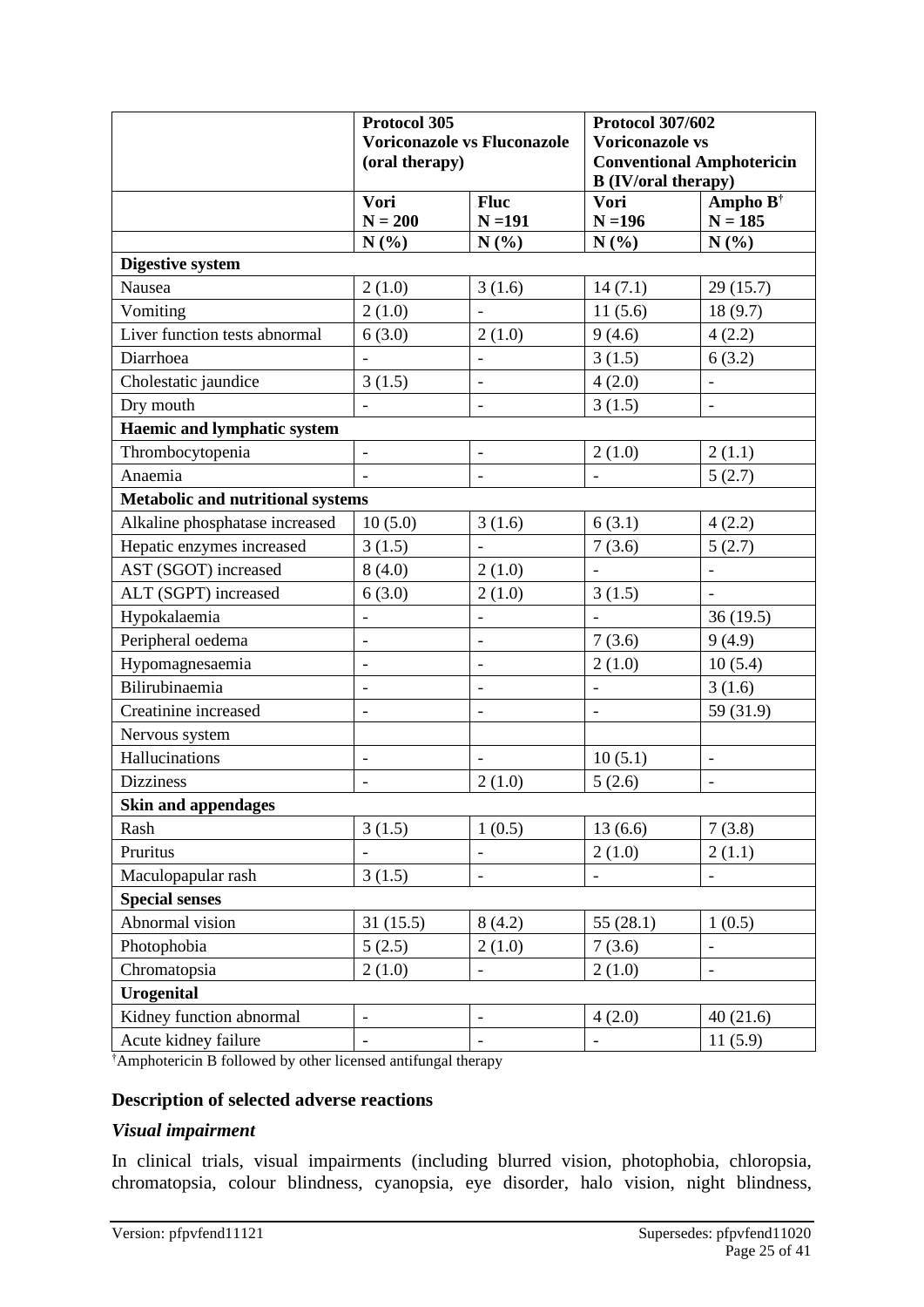oscillopsia, photopsia, scintillating scotoma, visual acuity reduced, visual brightness, visual field defect, vitreous floaters and xanthopsia) with voriconazole were very common. These visual impairments were transient and fully reversible, with the majority spontaneously resolving within 60 minutes. There was evidence of attenuation with repeated doses of voriconazole. The visual impairments were generally mild, rarely resulted in discontinuation and were not associated with long-term sequelae. Visual impairments may be associated with higher plasma concentrations and/or doses.

There have been post-marketing reports of prolonged visual adverse events (see Section 4.4 Special warnings and precautions for use).

The mechanism of action is unknown, although the site of action is most likely to be within the retina.

In a study in healthy volunteers investigating the impact of voriconazole on retinal function, voriconazole caused a decrease in the electroretinogram (ERG) waveform amplitude. The ERG measures electrical currents in the retina. The ERG changes did not progress over 29 days of treatment and were fully reversible on withdrawal of voriconazole.

The long-term effect of voriconazole (median 169 days; range 5-353 days) on visual function was evaluated in subjects with paracoccidioidomycosis. Voriconazole had no clinically relevant effect on visual function as assessed by testing of visual acuity, visual fields, colour vision and contrast sensitivity. There were no signs of retinal toxicity. 17/35 voriconazole subjects experienced visual adverse events. These events did not lead to discontinuation, were generally mild, occurred in the first week of therapy and resolved during continued voriconazole therapy.

#### *Dermatological adverse reactions*

Dermatological reactions were very common in patients treated with voriconazole. In clinical trials, rashes were reported by 19% (278/1493) of voriconazole treated patients, but these patients had serious underlying diseases and were receiving multiple concomitant medications. The majority of rashes were of mild to moderate severity. Patients have developed severe cutaneous reactions (SCARs), including Stevens-Johnson syndrome (uncommon), toxic epidermal necrolysis (rare), drug reaction with eosinophilia and systemic symptoms (DRESS) which was reported post-marketing (rare) and erythema multiforme (rare) during treatment with voriconazole (see Section 4.4 Special warnings and precautions for use).

If patients develop a rash they should be monitored closely and voriconazole discontinued if lesions progress. Photosensitivity reactions have been reported, especially during long-term therapy (see Section 4.4 Special warnings and precautions for use).

Dermatological adverse reactions potentially related to phototoxicity (pseudoporphyria, cheilitis, and cutaneous lupus erythematosus) are also reported with voriconazole. Sun avoidance and photoprotection are recommended for all patients. If phototoxicity occurs, voriconazole discontinuation and dermatological evaluation should be considered (see Section 4.4 Special warnings and precautions for use).

There have been post-marketing reports of cutaneous lupus erythematosus and squamous cell carcinoma (SCC) (see Section 4.4 Special warnings and precautions for use).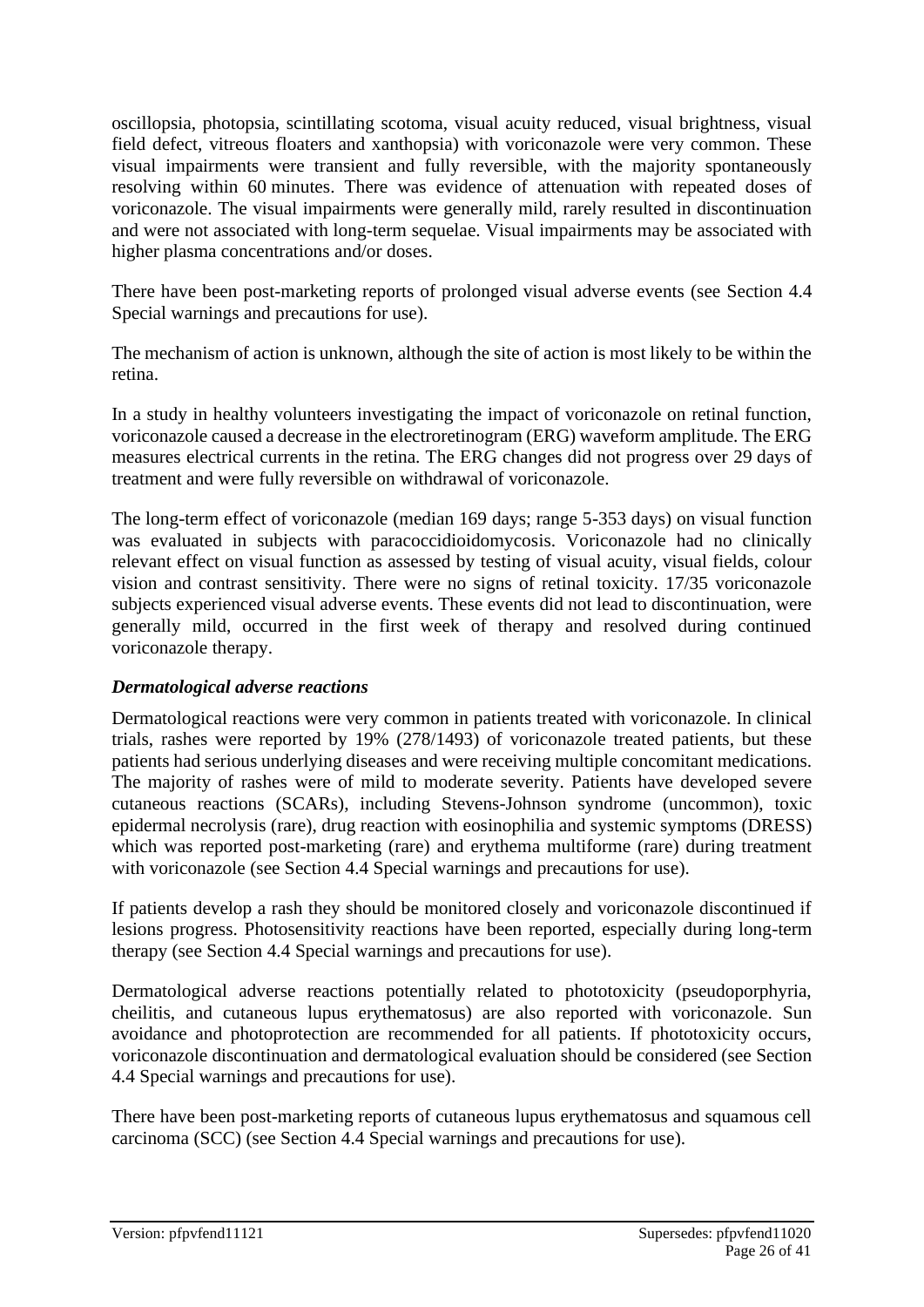#### *Liver function tests*

The overall incidence of clinically significant transaminase abnormalities in the voriconazole clinical program was 13.4% (200/1493) of subjects treated with voriconazole. Liver function test abnormalities may be associated with higher plasma concentrations and/or doses. The majority of abnormal liver function tests either resolved during treatment without dose adjustment or following dose adjustment, including discontinuation of therapy.

Voriconazole has been associated with cases of serious hepatic toxicity, in patients with other serious underlying conditions. This includes cases of jaundice, hepatitis and hepatic failure leading to death (see Section 4.4 Special warnings and precautions for use).

#### *Infusion-related reactions*

During infusion of the intravenous formulation of voriconazole in healthy subjects, anaphylactoid-type reactions, including flushing, fever, sweating, tachycardia, chest tightness, dyspnoea, faintness, nausea, pruritus and rash have occurred. Symptoms appeared immediately upon initiating the infusion (see Section 4.4 Special warnings and precautions for use).

#### *Paediatric use*

The safety of voriconazole was investigated in 245 paediatric patients aged 2 to <12 years who were treated with voriconazole in pharmacokinetic studies (87 paediatric patients) and in compassionate use programs (158 paediatric patients). The adverse event profile of these 245 paediatrics was similar to adults. A higher frequency of liver enzyme elevations reported as adverse events was observed in paediatric patients as compared to adults.

#### **Post-marketing experience**

Post-marketing data suggest there might be a higher occurrence of skin reactions in the paediatric population compared to adults.

There have been post-marketing reports of pancreatitis in paediatric patients.

# **Reporting suspected adverse effects**

Reporting suspected adverse reactions after registration of the medicinal product is important. It allows continued monitoring of the benefit-risk balance of the medicinal product. Healthcare professionals are asked to report any suspected adverse reactions at [www.tga.gov.au/reporting](http://www.tga.gov.au/reporting-problems)[problems.](http://www.tga.gov.au/reporting-problems)

# **4.9 Overdose**

Clinical data on overdose with this agent is scant.

In clinical trials there were three cases of accidental overdose. All occurred in paediatric patients, who received up to five times the recommended intravenous dose of voriconazole. A single adverse event of photophobia of 10 minutes duration was reported.

There is no known antidote to voriconazole. It is recommended that treatment of overdose is symptomatic and supportive.

Monitor potassium, full blood count and liver function following an overdose.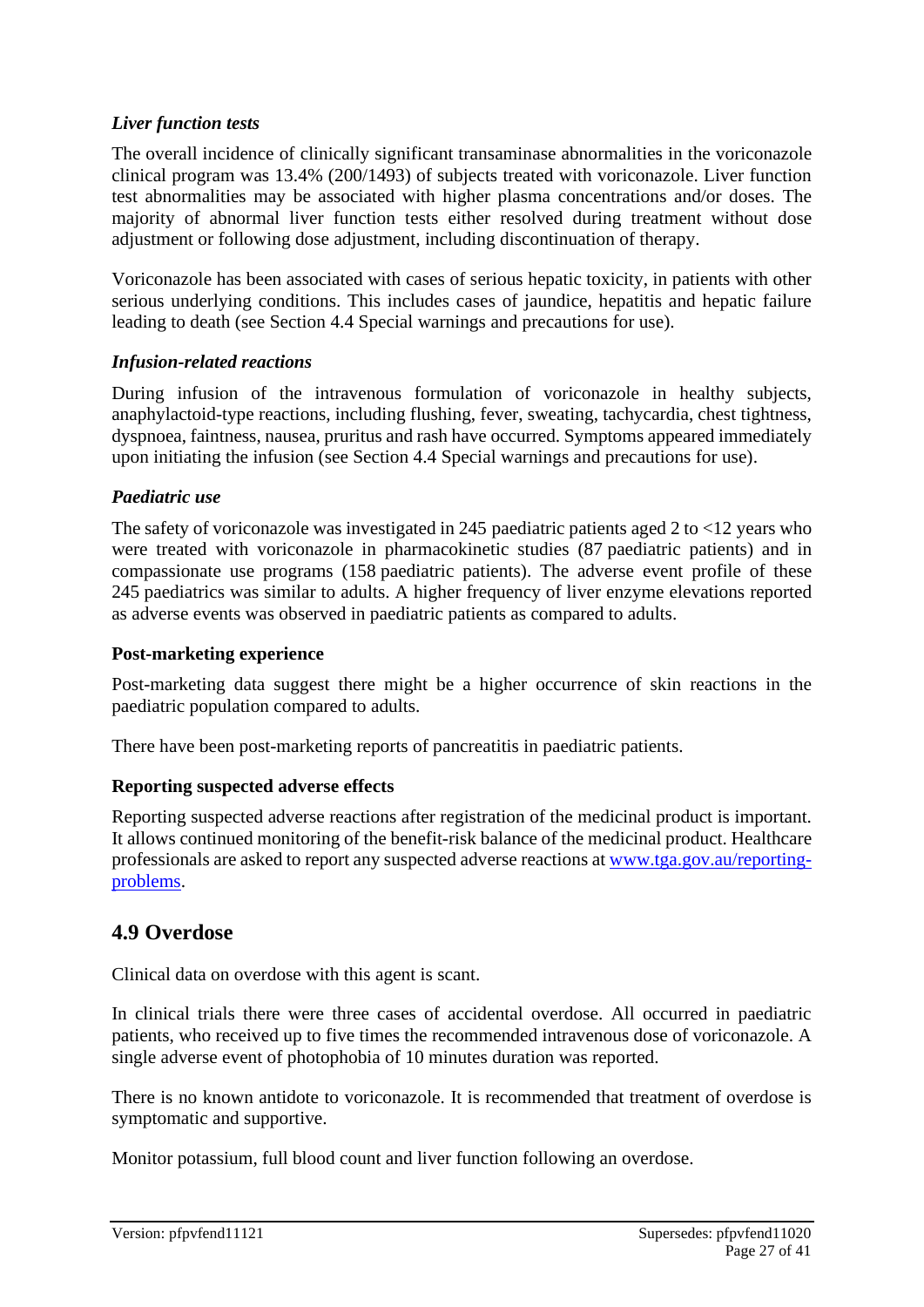Consider administration of activated charcoal in the event of a potentially toxic ingestion. Activated charcoal is most effective when administered within one hour of ingestion. In patients who are not fully conscious or have impaired gag reflex, consideration should be given to administering activated charcoal via nasogastric tube once the airway is protected.

Voriconazole is haemodialysed with a clearance of 121 mL/min. The intravenous vehicle, SBECD, is haemodialysed with a clearance of 55 mL/min. In an overdose, haemodialysis may assist in the removal of voriconazole and SBECD from the body.

Contact the Poisons Information Centre on 13 11 26 for advice on the management of an overdose.

# **5. PHARMACOLOGICAL PROPERTIES**

# **5.1 Pharmacodynamic properties**

# **Mechanism of action**

Voriconazole is a triazole antifungal agent. Voriconazole's primary mode of action is the inhibition of fungal cytochrome P450-mediated 14α-sterol demethylation, an essential step in ergosterol biosynthesis. Voriconazole is more selective than some other azole drugs for fungal as opposed to various mammalian cytochrome P450 enzyme systems. The subsequent loss of normal sterols correlates with the accumulation of 14α-methyl sterols in fungi and may be responsible for its fungistatic/fungicidal activity.

*In vitro*, voriconazole displays broad-spectrum antifungal activity with high antifungal potency against *Candida* species (including fluconazole resistant *C. krusei* and resistant strains of *C. glabrata* and *C. albicans*) and fungicidal activity against all *Aspergillus* species tested. In addition, voriconazole shows *in vitro* activity against emerging fungal pathogens, such as *Scedosporium* or *Fusarium*, some isolates of which have limited susceptibility to existing antifungal agents. In addition, voriconazole exhibits *in vitro* fungicidal activity against some strains within these species.

In animal studies there is a correlation between minimum inhibitory concentration values and efficacy against experimental mycoses. Furthermore, there appears to be a correlation between minimum inhibitory concentration values and clinical outcome for *Candida* species.

# **Microbiology**

Clinical efficacy has been demonstrated for *Aspergillus* spp. including *A. flavus, A. fumigatus, A. terreus, A. niger, A. nidulans, Candida* spp., including *C. albicans, C. dubliniensis, C. glabrata, C. inconspicua, C. krusei, C. parapsilosis, C. tropicalis* and *C. guilliermondii, Scedosporium* spp., including *S. apiospermum, S. prolificans* and *Fusarium* spp.

Other successfully treated fungal infections included isolated cases of *Alternaria* spp., *Blastomyces dermatitidis*, *Blastoschizomyces capitatus*, *Cladosporium* spp., *Coccidioides immitis, Conidiobolus coronatus, Cryptococcus neoformans, Exserohilum rostratum, Exophiala spinifera, Fonsecaea pedrosoi, Madurella mycetomatis, Paecilomyces lilacinus*, *Penicillium* spp including *P. marneffei*, *Phialophora richardsiae*, *Scopulariopsis brevicaulis* and *Trichosporon* spp including *T. beigelii* infections.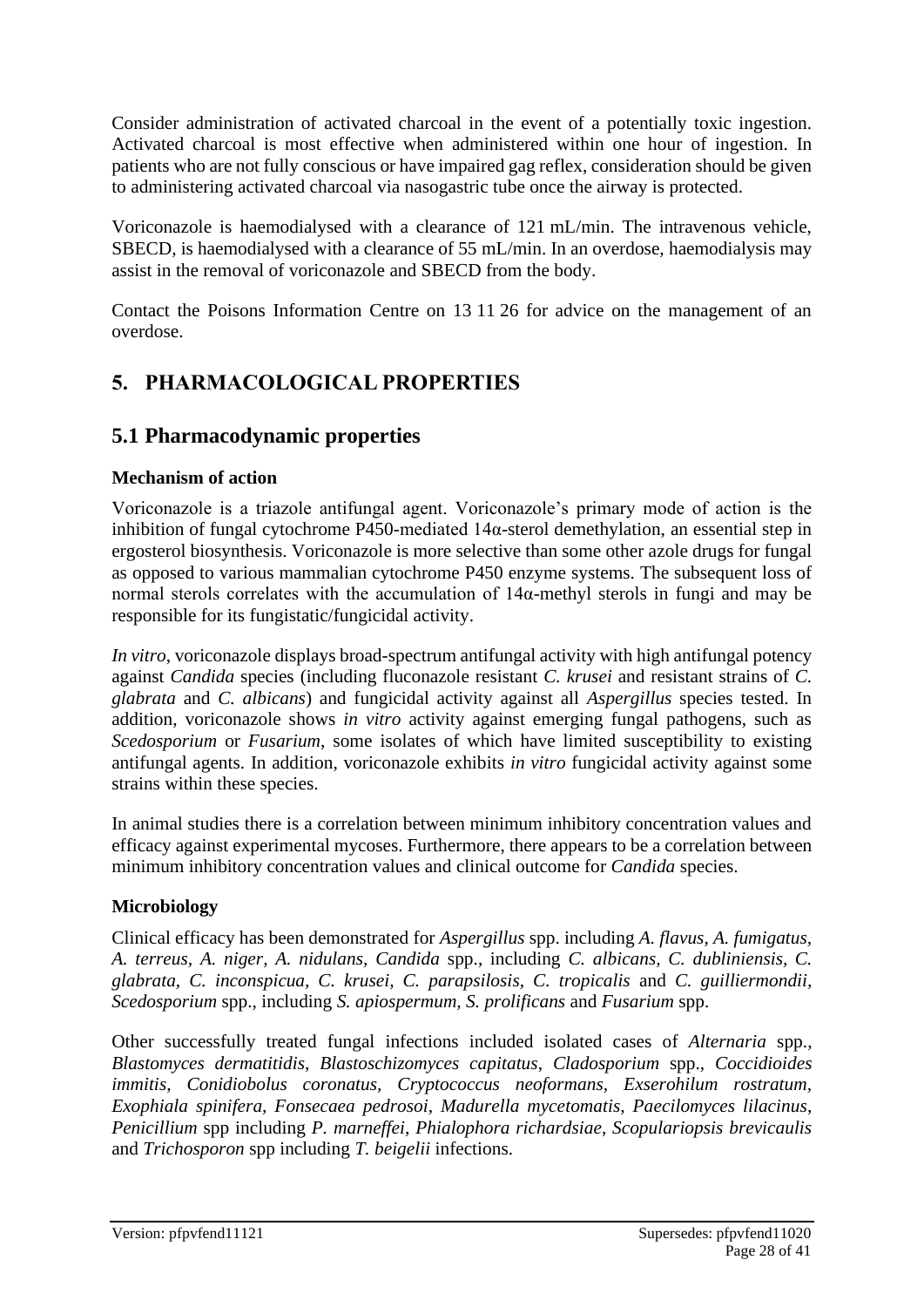*In vitro* activity against clinical isolates has been observed for *Acremonium* spp., *Alternaria*  spp., *Bipolaris* spp*., Cladophialophora* spp*, Histoplasma capsulatum,* with most strains being inhibited by concentrations of voriconazole in the range  $0.05$  to  $2 \mu g/mL$ .

*In vitro* activity against the following pathogens has been shown, but the clinical significance is unknown: *Curvularia* spp. *and Sporothrix* spp.

Specimens for fungal culture and other relevant laboratory studies (serology, histopathology) should be obtained to isolate and identify causative organisms prior to therapy. Therapy may be instituted before the results of the cultures and other laboratory studies are known; however, once these results become available, anti-infective therapy should be adjusted accordingly.

#### **Susceptibility Testing**

#### **Voriconazole Interpretive Criteria (breakpoints) for susceptibility testing against Candida Species**

|              | (microgram/mL) | <b>Minimum Inhibitory Concentrations<sup>a</sup></b> | <b>Disk Diffusion</b> b<br>(Zone diameters in mm) |     |                                                       |                  |
|--------------|----------------|------------------------------------------------------|---------------------------------------------------|-----|-------------------------------------------------------|------------------|
|              |                | Susceptible   Susceptible-<br>dose                   |                                                   |     | <b>Resistant   Susceptible   Susceptible-</b><br>dose | <b>Resistant</b> |
|              |                | dependent                                            |                                                   |     | dependent                                             |                  |
| Voriconazole | $\leq 1.0$     | 2.0                                                  | $\geq 4.0$                                        | >17 | $14-16$                                               | < 13             |

In 10 therapeutic studies (4 mg/kg IV twice daily or 200 mg orally twice daily), the median for the average voriconazole plasma concentrations was 2.4  $\mu$ g/mL (inter-quartile range 1.2 to 4.4  $\mu$ g/mL).

Correlation of *in vitro* results with clinical response was based upon 249 baseline *Candida* species isolates from six clinical trials (Pfaller *et. al.*, 2006, J. Clin. Microbiol., 819-826).

<sup>a</sup> CLSI Microbroth dilution reference method M27  $\,^{\circ}$  Disc diffusion reference method M44.

#### **Acceptable Quality Control Ranges for Voriconazole to be used in Validation of Susceptibility Test Results**

|                                        | <b>Minimum Inhibitory Concentration</b><br>$(MIC$ in $\mu g/mL)$ |               | <b>Disk Diffusion</b><br>(Zone diameter in mm) |  |
|----------------------------------------|------------------------------------------------------------------|---------------|------------------------------------------------|--|
|                                        | @24-hour                                                         | @48-hour      |                                                |  |
| <b>QC</b> Strain                       |                                                                  |               |                                                |  |
| Candida parapsilosis<br>ATCC 22019^    | $0.016 - 0.12$                                                   | $0.03 - 0.25$ | 28-37                                          |  |
| Candida krusei<br><b>ATCC 6258^</b>    | $0.06 - 0.5$                                                     | $0.12 - 1.0$  | $16 - 25$                                      |  |
| Candida albicans<br><b>ATCC 90028^</b> | ÷                                                                | ÷             | $31-42$                                        |  |

† Quality control ranges have not been established for this strain/antifungal agent combination due to their extensive interlaboratory variation during initial quality control studies.

**^** ATCC is a registered trademark of the American Type Culture Collection.

#### **Clinical trials**

#### *Duration of treatment*

In clinical trials, 705 patients received voriconazole therapy for greater than 12 weeks, with 164 subjects receiving voriconazole for over 6 months.

#### *Clinical experience*

Successful outcome in this section is defined as complete or partial response.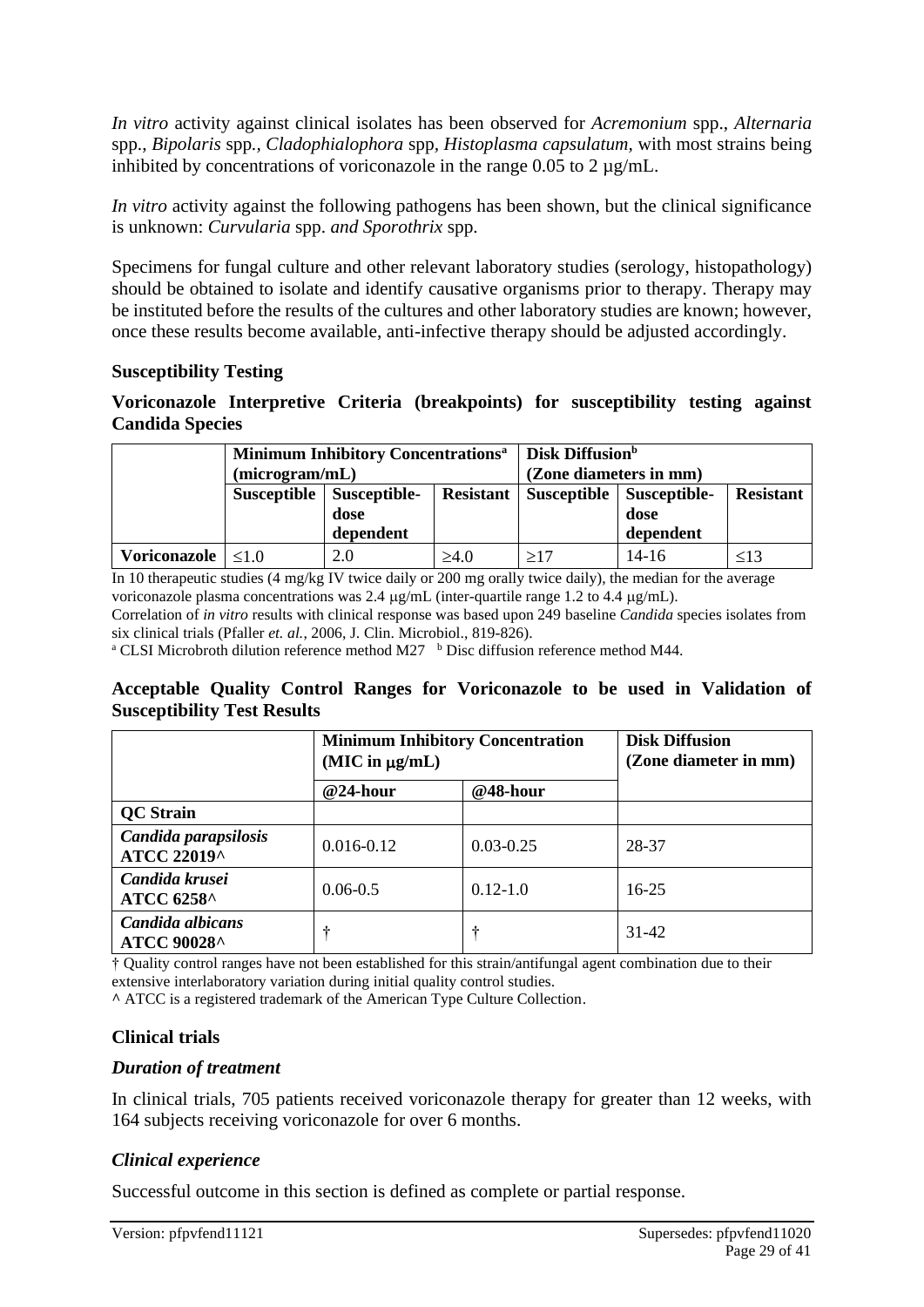#### *Invasive aspergillosis*

The efficacy and survival benefit of voriconazole compared to conventional amphotericin B in the primary treatment of acute invasive aspergillosis was demonstrated in an open, randomised, multicentre study. The total duration of treatment was 12 weeks. Patients could be switched to Other Licensed Antifungal Therapy (OLAT) during the 12 week study period, either due to lack of efficacy of the initial randomised treatment (IRT) or for safety/tolerability reasons. Efficacy was assessed at 12 weeks (primary endpoint) and at the end of IRT by a Data Review Committee. Voriconazole was administered intravenously with a loading dose of 6 mg/kg every 12 hours for the first 24 hours followed by a maintenance dose of 4 mg/kg every 12 hours for a minimum of seven days, after which the oral formulation at a dose of 200 mg twice daily could be used. Patients in the comparator group received conventional amphotericin B as a slow infusion at a daily dose of 1.0-1.5 mg/kg/day.

In this study, 277 immunocompromised patients with invasive aspergillosis (modified intent to treat population) were evaluated. At week 12, a satisfactory global response (complete or partial resolution of all attributable symptoms, signs, radiographic/bronchoscopic abnormalities present at baseline) was seen in 53% of patients in the voriconazole group compared to 31% of patients in the comparator group. At the end of IRT, a satisfactory global response was seen in 53.5% of voriconazole treated patients compared to 21.8% of conventional amphotericin B treated patients. Subjects in the voriconazole group were treated longer than subjects in the amphotericin B group before switching to OLAT (median duration of IRT was 73 vs. 12 days respectively). OLAT included liposomal amphotericin B formulations, itraconazole and flucytosine. Survival in the voriconazole group (71%) was greater than in the comparator group (58%) at week 12.

|                     | <b>Satisfactory Global</b>  | Survival at Week $12b$ | <b>Discontinuations due</b> |
|---------------------|-----------------------------|------------------------|-----------------------------|
|                     | <b>Response</b>             |                        | to AE <sup>c</sup>          |
|                     | Study 307/602 <sup>a</sup>  | <b>Study 307/602</b>   | <b>Study 307/602</b>        |
| <b>Voriconazole</b> | $76/144$ (53%) <sup>e</sup> | $102/144(71\%)$        | 40/196(20%)                 |
| Comparator          | 42/133 (31%) d, e           | 77/133 (58%)           | 103/185(56%)                |
|                     | p < 0.0001                  | $p = 0.02$             | $ -$                        |

#### **Efficacy of voriconazole in the primary treatment of acute invasive aspergillosis**

a MITT (modified intent to treat) population assessed by independent Data Review Committee

b MITT population proportion of subjects alive

c Safety population discontinuations from initial randomised treatment due to adverse events/laboratory abnormalities (all causality)

d Amphotericin B

e Response rate stratified by protocol

The results of this comparative trial confirmed the results of an earlier trial in the primary treatment of patients with acute invasive aspergillosis (Study 304). In this study, an overall success rate of 54% was seen in patients treated with voriconazole.

Voriconazole successfully treated cerebral, sinus, pulmonary and disseminated aspergillosis in patients with bone marrow and solid organ transplants, haematological malignancies, cancer and AIDS.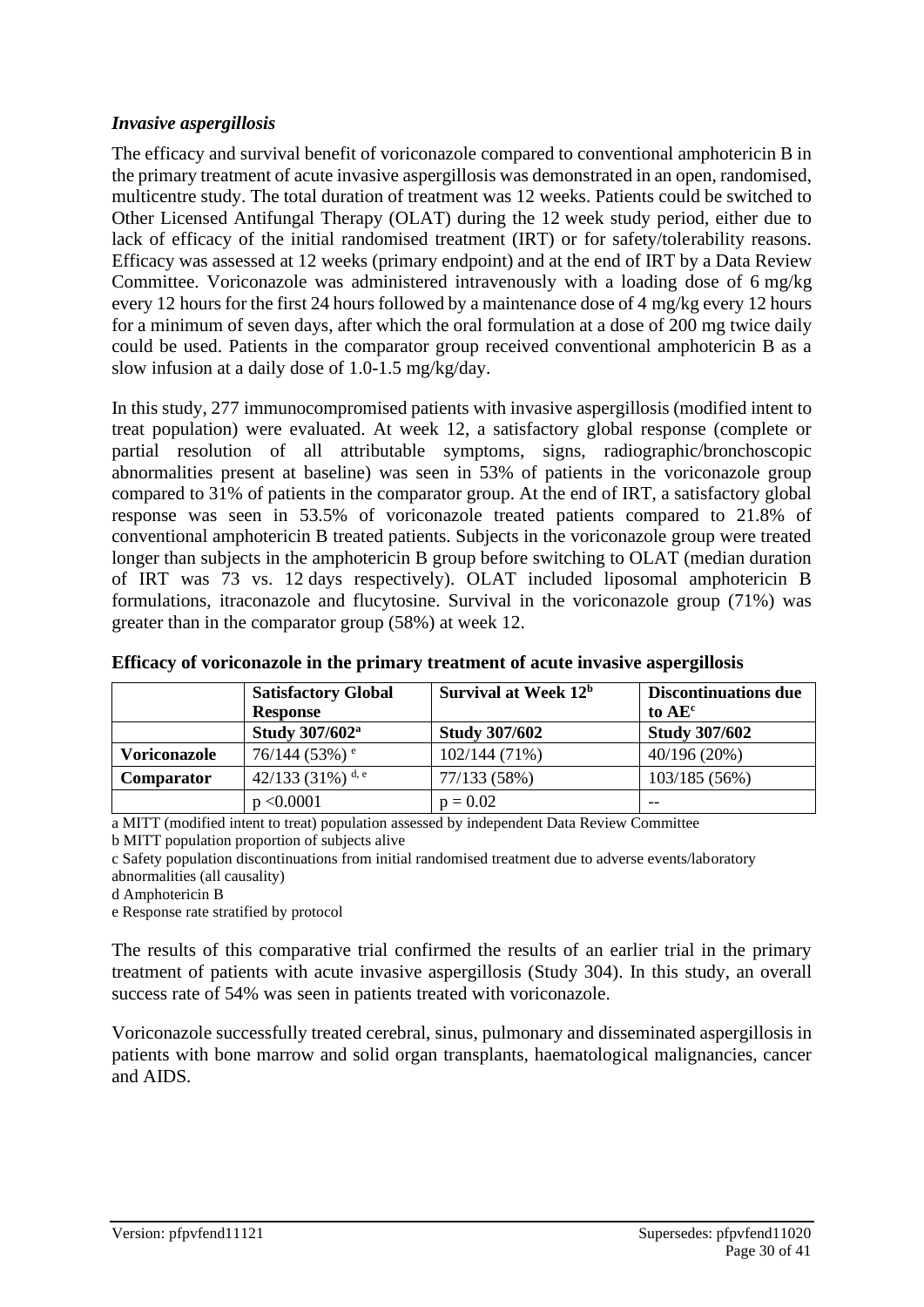#### *Serious candida infections*

#### *Systemic candida infections*

The efficacy of voriconazole compared to the regimen of (conventional) amphotericin B followed by fluconazole in the primary treatment of candidaemia was demonstrated in an open comparative study (Study 150-608). Three hundred and seventy (370) non-neutropenic patients with documented candidaemia (positive blood culture and clinical signs of infection) were included in the study, of which 248 were treated with voriconazole. The patient population was seriously ill, with approximately 50% of subjects in the intensive care unit and 40% mechanically ventilated at baseline. The median treatment duration was 15 days in both treatment arms. A successful response (resolution/improvement in all clinical signs and symptoms of infection, blood cultures negative for *Candida*, infected deep tissue sites negative for *Candida*) was seen in 41% of patients in both treatment arms 12 weeks after the End of Therapy (EOT). In this analysis, patients who did not have an assessment 12 weeks after EOT were set to failure. According to a secondary analysis, which compared response rates at the latest time point most relevant to the evaluation of the patient (EOT, or 2, 6, or 12 weeks after EOT, which is more appropriate for this type of study), voriconazole and the regimen of amphotericin B followed by fluconazole had response rates of 65% and 71%, respectively. Forty-seven percent of isolated pathogens in the voriconazole treatment group were from non*albicans* species, including *C glabrata* and *C krusei*, although *C albicans* was the most commonly isolated species in the small subgroup of patients  $(n = 14)$  with confirmed deep tissue infections. When considering response at 12 weeks after EOT by pathogen, the success rates were comparable between voriconazole (43%) and amphotericin B followed by fluconazole (46%) for baseline *Candida albicans* infections. Success rates were more favourable with voriconazole (38.6%) than with amphotericin followed by fluconazole (32.3%) for baseline non-*albicans* infections.

#### *Refractory candida infections*

Study 309/604 (the combined results of 2 open-label, non-comparative trials) assessed voriconazole in the treatment of fungal infections in patients refractory to, or intolerant of, other antifungal medications. Of the 301 patients assessed for efficacy, 87 patients had serious candidiasis: 38 had oesophageal candidiasis and 47 had invasive candidiasis, of which 26 patients had deep tissue *Candida* infections. The median duration of IV therapy was 11 days (range 1-138 days) and of oral therapy was 81 days (range 1-326 days). Overall, 25/47 (53.2%) of invasive candidiasis subjects had a successful response, with 16/47 (34.0%) having a complete response and 9/47 (19.1%) having a partial response; 6/47 (12.8%) were assessed as stable. Of the subjects with deep tissue *Candida* infection, 14/26 (53.8%) had a successful response, with 8/26 (30.8%) having a complete response, 6/26 (23.1%) having a partial response and 5/26 (19.2%) assessed as stable.

# *Oesophageal candidiasis*

Study 150-305 was a randomised, double-blind, comparative study versus oral fluconazole in immunocompromised patients with endoscopically-proven oesophageal candidiasis. 200 patients were randomised to receive voriconazole (200 mg twice daily) and 191 to receive fluconazole (400 mg once daily on day 1 followed by 200 mg once daily from day 2 onwards). Over half of the patients in each group had advanced AIDS with CD4 cell counts  $\langle 50 \text{ cells/}\mu L$ . Outcome was assessed by repeat endoscopy at day 43 or the end of therapy. Voriconazole and fluconazole showed equivalent efficacy against oesophageal candidiasis in the per protocol and intention to treat analysis.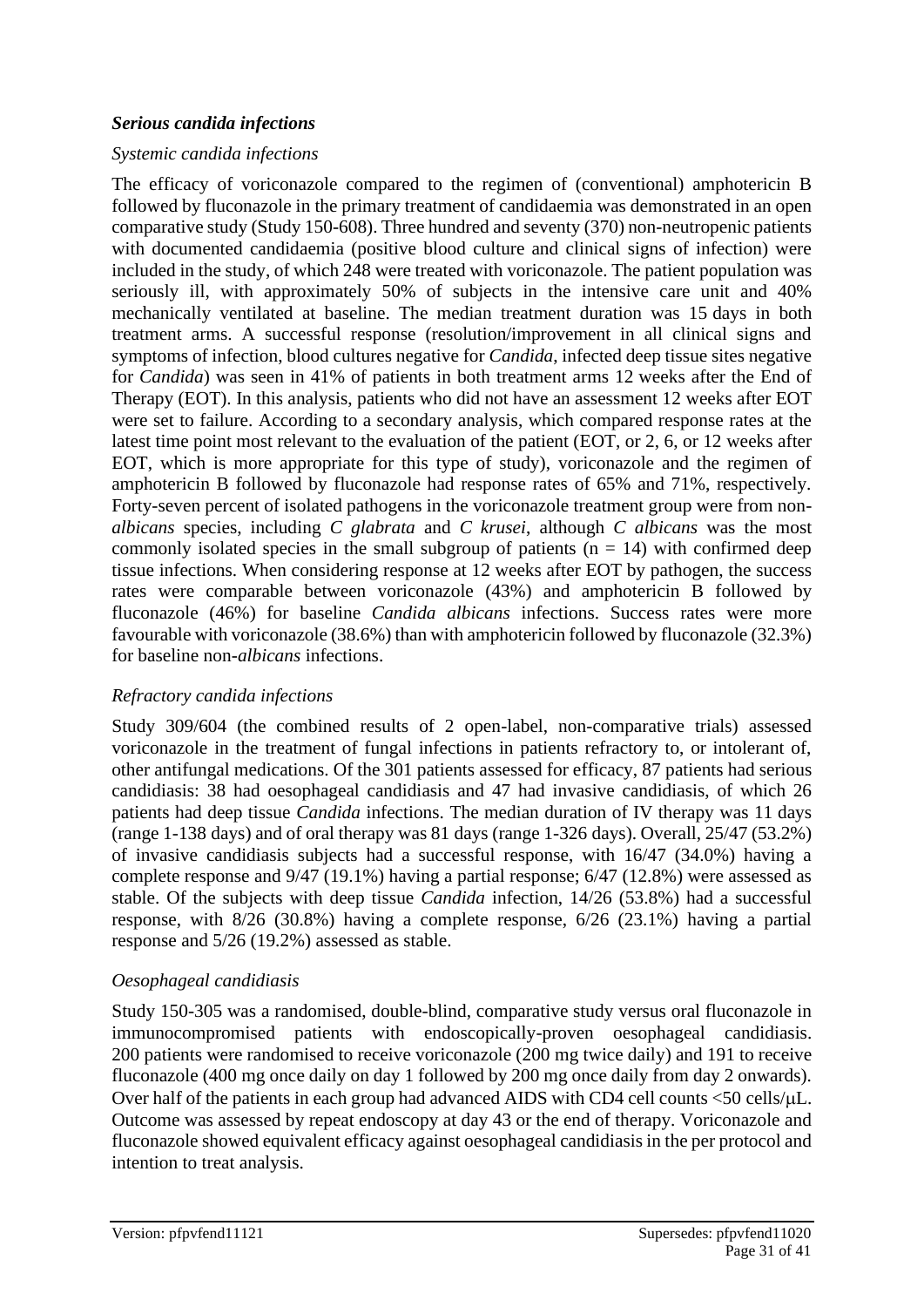|                    | Success/total $(\% )$ |               |
|--------------------|-----------------------|---------------|
| <b>Treatment</b>   | <b>PP</b>             | ITT           |
| Voriconazole       | 113/115 (98%)         | 175/200 (88%) |
| <b>Fluconazole</b> | 134/141 (95%)         | 171/191 (90%) |

#### **Efficacy of Voriconazole in the Treatment of Oesophageal Candidiasis**

# *Other serious fungal pathogens*

The efficacy, safety and tolerability of voriconazole in the treatment of systemic and invasive fungal infections in patients failing, or intolerant to other therapy, or for invasive fungal infections due to pathogens for which there is no licensed therapy was assessed in two, open, non-comparative studies (Studies 309/604). A total of 301 patients were evaluated for efficacy, of whom 72 cases had invasive infections due to fungal pathogens other than *Aspergillus* spp. or *Candida* spp.

Patients received an initial intravenous loading dose of 6 mg/kg q12h or an oral loading dose of 400 mg for the first 24 hours, followed by maintenance dosing with 4 mg/kg q12h or 200 mg twice daily, respectively, for up to 12 weeks. The primary endpoint was satisfactory global response at End of Therapy, defined as 'complete' or 'partial' global response.

Overall 39/72 (54.2%) subjects with other (non-*Aspergillus*, non-*Candida*) serious fungal infections had a satisfactory global outcome at end of voriconazole therapy.

In pooled analyses of patients enrolled across the development program, including those from the combined 309/604 studies, voriconazole was shown to be effective against the following additional fungal pathogens:

*Scedosporium* spp. Successful response to voriconazole therapy was seen in 16 of 28 patients with *S. apiospermum* and in 2 of 7 patients with *S. prolificans* infection. In addition, a successful response was seen in 1 of 3 patients with mixed organism infections.

*Fusarium* spp. Seven of 17 patients were successfully treated with voriconazole. Of these seven patients, 3 had eye, 1 had sinus, and 3 had disseminated infection. Four additional patients with *fusariosis* had an infection caused by several organisms; two of them had a successful outcome.

The majority of patients receiving voriconazole treatment for rare fungal infections were intolerant of, or refractory to, prior antifungal therapy.

Other successfully treated fungal infections included isolated cases of: *Alternaria* spp., *Blastomyces dermatitidis*, *Blastoschizomyces capitatus*, *Cladosporium* spp., *Coccidioides immitis, Conidiobolus coronatus, Cryptococcus neoformans, Exserohilum rostratum, Exophiala spinifera, Fonsecaea pedrosoi, Madurella mycetomatis, Paecilomyces lilacinus, Penicillium spp including P. marneffei, Phialophora richardsiae, Scopulariopsis brevicaulis,*  and *Trichosporon* spp. including *T. beigelii* infections.

#### *Primary prophylaxis of invasive fungal infections – Efficacy in haematopoietic stem cell transplant (HSCT) recipients without prior proven or probable invasive fungal infection (IFI)*

Voriconazole was compared to itraconazole as primary prophylaxis in an open-label, comparative, multicenter study of adult and adolescent allogeneic HSCT recipients without prior proven or probable IFI (Study A1501073). Patients were aged  $> 12$  years and receiving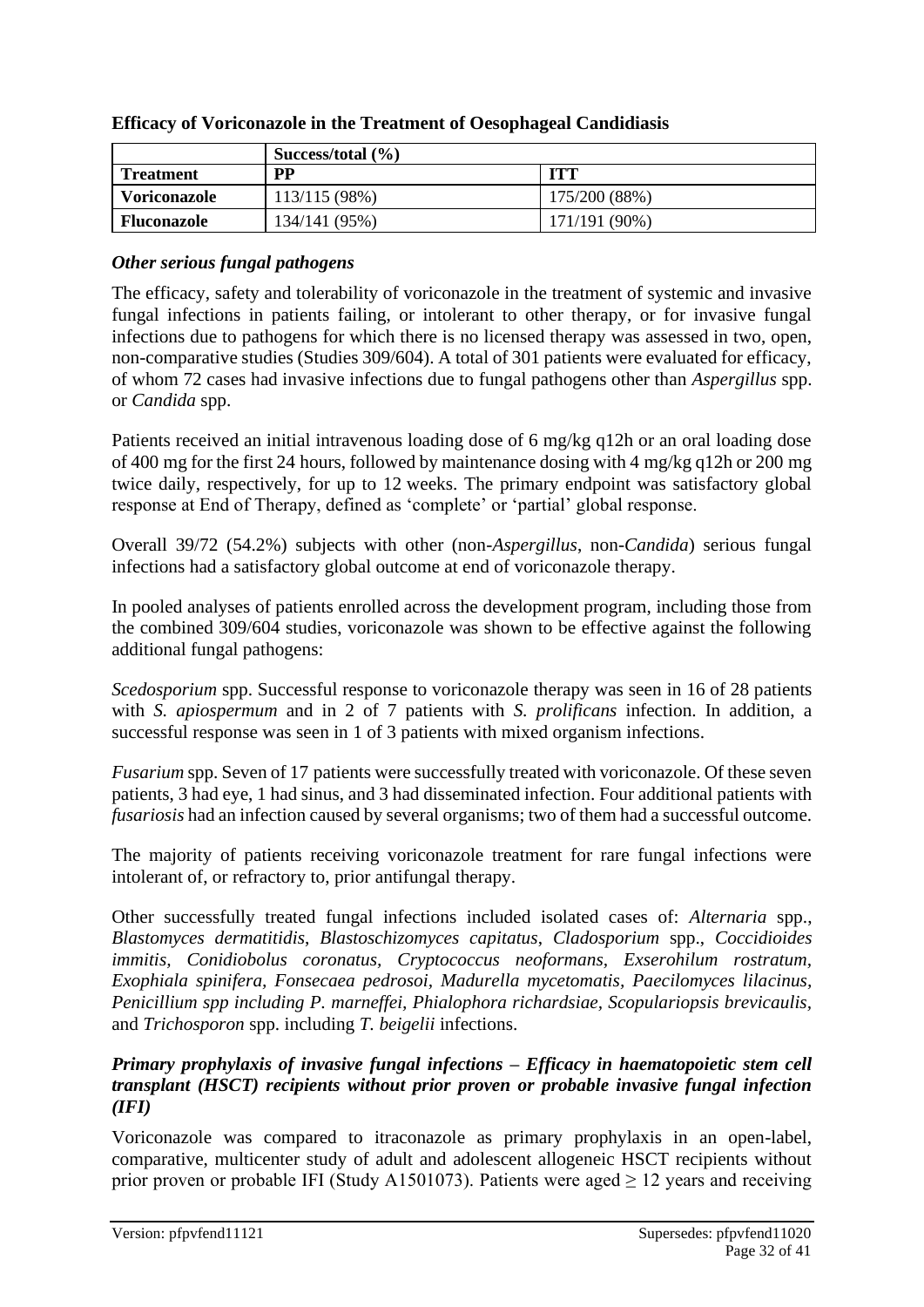allogeneic HSCT for acute leukaemia (AML, ALL, or myelodysplastic syndrome), failure of therapy for lymphoma or transformation of chronic myeloid leukaemia. Patients with possible, probable or proven IFI during the 6 months prior to study entry, a history of zygomycosis, impaired hepatic function, use of systemic antifungals within 7 days before study entry, or patients who received concomitant medications with major interactions with azoles were excluded from the study. Success was defined as the ability to continue study drug prophylaxis for 100 days after HSCT (without stopping for  $>14$  days) and survival with no proven or probable IFI for 180 days after HSCT. The modified intent-to-treat (MITT) group included 465 allogeneic HSCT recipients, with myeloablative (58%) or reduced-intensity (42%) conditioning regimens. Prophylaxis with study drug was started immediately after HSCT: 224 received voriconazole and 241 received itraconazole. The median duration of study drug prophylaxis in the MITT group was 96 days for voriconazole and 68 days for itraconazole.

The primary endpoint was the success of antifungal prophylaxis at 180 days post-transplant. To be a success at this time point, the patient had to meet all of the following conditions:

- survive until Day 180 post transplant with no breakthrough IFI
- not discontinue study drug for  $> 14$  days during the first 100 days of prophylaxis
- for patients randomised to itraconazole, not receive  $> 14$  days of itraconazole capsules during the first 100 days of prophylaxis.

Success rates were 48.7% (109/224) for voriconazole, and 33.2% (80/241) for itraconazole  $(p=0.0002)$ . The number and proportion of patients with insufficient prophylaxis i.e., those who missed > 14 days of prophylaxis during the first 100 days after transplant (or if randomised to itraconazole, took > 14 days of itraconazole capsules during this period) was 104/224 (46.4%) in the voriconazole group and 147/241 (61.0%) in the itraconazole group, resulting in a treatment difference of -14.6% (95% CI: -23.5%, -5.6%; p=0.0015). Proven or probable IFI developed in 1.3% (3/224) of voriconazole patients and 2.1% (5/241) itraconazole patients during the 180 days after HSCT. The survival rate at Day 180 was 82.1% (184/224) vs 81.7% (197/241) and at 1 year was 73.7% (165/224) vs 68.5% (165/241) for voriconazole and itraconazole, respectively.

# *Secondary prophylaxis of IFI – efficacy in HSCT recipients with prior proven or probable IFI*

Voriconazole was investigated as secondary prophylaxis in an open-label, non-comparative, multicenter study of adult allogeneic HSCT recipients with prior proven or probable IFI (Study A1501038). The primary endpoint was the rate of occurrence of proven and probable IFI during the first year after HSCT. The MITT group included 40 patients with prior IFI, including 31 with aspergillosis, 5 with candidiasis, and 4 with other IFI. The median duration of study drug prophylaxis in the MITT group was 95.5 days. Nine patients (22.5%) received empiric antifungal therapy for between 9 and 365 days.

Recurrent proven or probable IFIs in the MITT population was reported in 3/28 (10.7%) [95% CI (2, 28)] of evaluable patients during the first year after HSCT, including one candidaemia, one scedosporiosis (both relapses of prior IFI), and one zygomycosis. The survival rate at Day 180 was 80.0% (32/40) and at 1 year was 70.0% (28/40).

# *Paediatric use*

Sixty four (64) paediatric patients aged 9 months up to 15 years who had definite or probable invasive fungal infections were treated with voriconazole. This population included 34 patients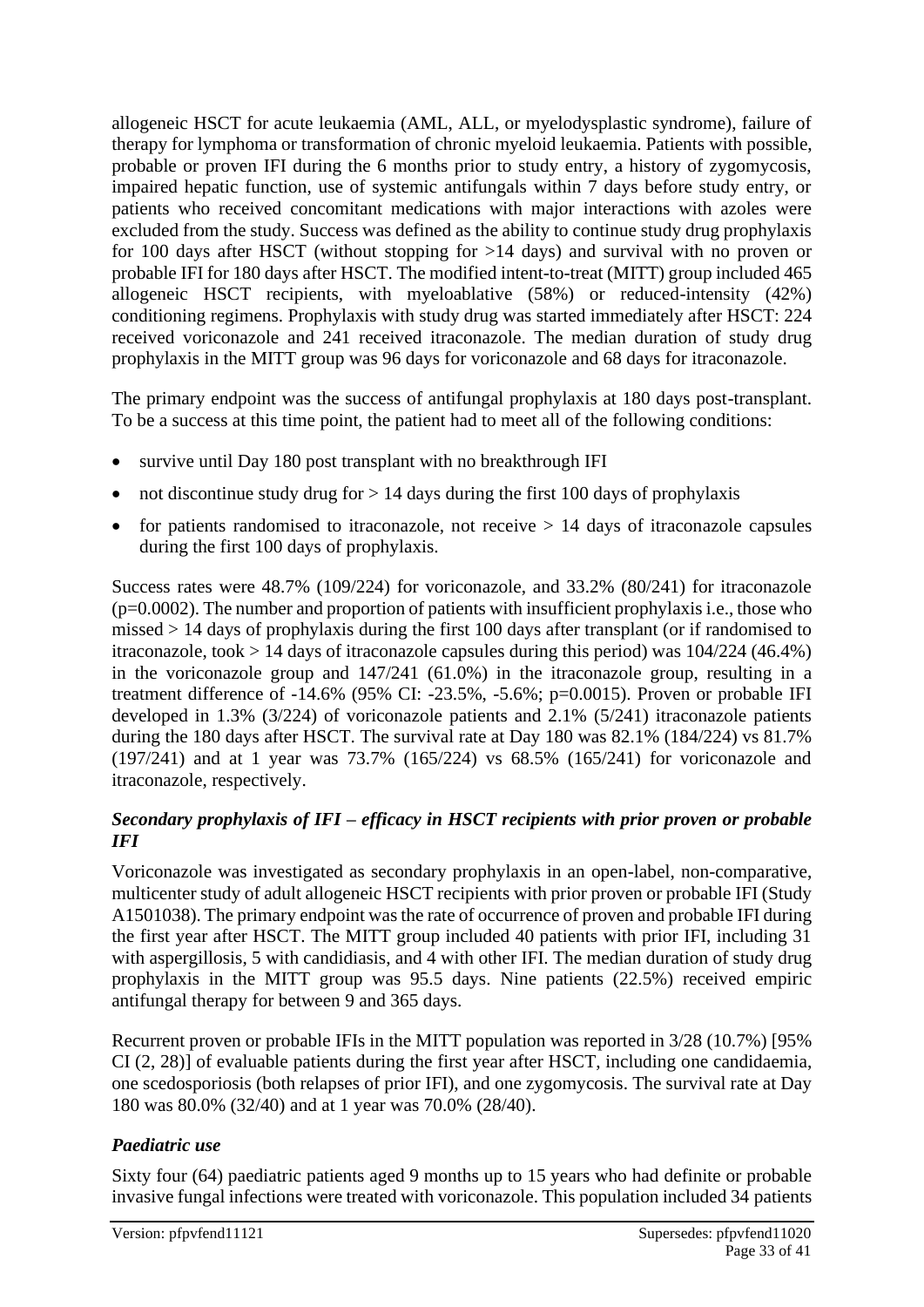2 to <12 years old and 23 patients 12–15 years of age. The majority (59/64) had failed previous antifungal therapies. Therapeutic trials included eight patients aged 12-15 years, the remaining patients received voriconazole in the compassionate use programs. Underlying diseases in these patients included haematologic malignancies and aplastic anaemia (27 patients) and chronic granulomatous disease (14 patients). The most commonly treated fungal infection was aspergillosis (46/64; 71%). In addition, a successful response was seen in one patient with infection caused by *Aspergillus fumigatus* and *Phialophora richardsiae.* Other fungal infections were caused by *Scedosporium, Candida, Fusarium, Conidiobolus, Alternaria* and *Trichosporon* spp.

| Age (years)      | <b>Infection</b> | <b>Success/Treated</b> |
|------------------|------------------|------------------------|
| $2 - < 12$ years | Aspergillosis    | 11/23                  |
|                  | Other            | 4/11                   |
|                  | Total            | 15/34                  |
| $12-15$ years    | Aspergillosis    | 5/17                   |
|                  | Other            | 4/6                    |
|                  | Total            | 9/23                   |

|  |  |  |  | <b>Clinical Outcome in Paediatric Patients by Age and Fungal Infection</b> |
|--|--|--|--|----------------------------------------------------------------------------|
|--|--|--|--|----------------------------------------------------------------------------|

# *Clinical studies examining QT interval*

A placebo-controlled, randomised, single-dose, crossover study to evaluate the effect on the QT interval of healthy volunteers was conducted with three oral doses of voriconazole and ketoconazole. The placebo-adjusted mean maximum increases in QTc from baseline after 800, 1200 and 1600 mg of voriconazole were 5.1, 4.8, and 8.2 msec, respectively and 7.0 msec for ketoconazole 800 mg. No subject in any group had an increase in QTc of  $\geq 60$  msec from baseline. No subject experienced an interval exceeding the potentially clinically relevant threshold of 500 msec. Subjects who were CYP2C19 genotype poor metabolisers were excluded from this study; however, the dose of 1600 mg voriconazole achieved plasma concentrations of approximately 5,400 to 16,900 ng/mL which covered the exposure seen in 95% of patients in Phase 2/3 trials where poor metabolisers were not excluded.

# **5.2 Pharmacokinetic properties**

The pharmacokinetics of voriconazole have been characterised in healthy subjects, special populations and patients. During oral administration of 200 mg or 300 mg twice daily for 14 days in patients at risk of aspergillosis (mainly patients with malignant neoplasms of lymphatic or haematopoietic tissue), the observed pharmacokinetic characteristics of rapid and consistent absorption, accumulation and non-linear pharmacokinetics were in agreement with those observed in healthy subjects.

The pharmacokinetics of voriconazole are non-linear due to saturation of its metabolism. Greater than proportional increase in exposure is observed with increasing dose. It is estimated that, on average, increasing the oral dose from 200 mg twice daily to 300 mg twice daily leads to a 2.5-fold increase in exposure  $(AUC_{\tau})$  (area under the plasma concentration time curve over the 12-hour dosing interval) while increasing the intravenous dose from 3 mg/kg twice daily to 4 mg/kg twice daily produces a 2.3-fold increase in exposure. When the recommended intravenous or oral loading dose regimens are administered, plasma concentrations close to steady state are achieved within the first 24 hours of dosing. Without the loading dose,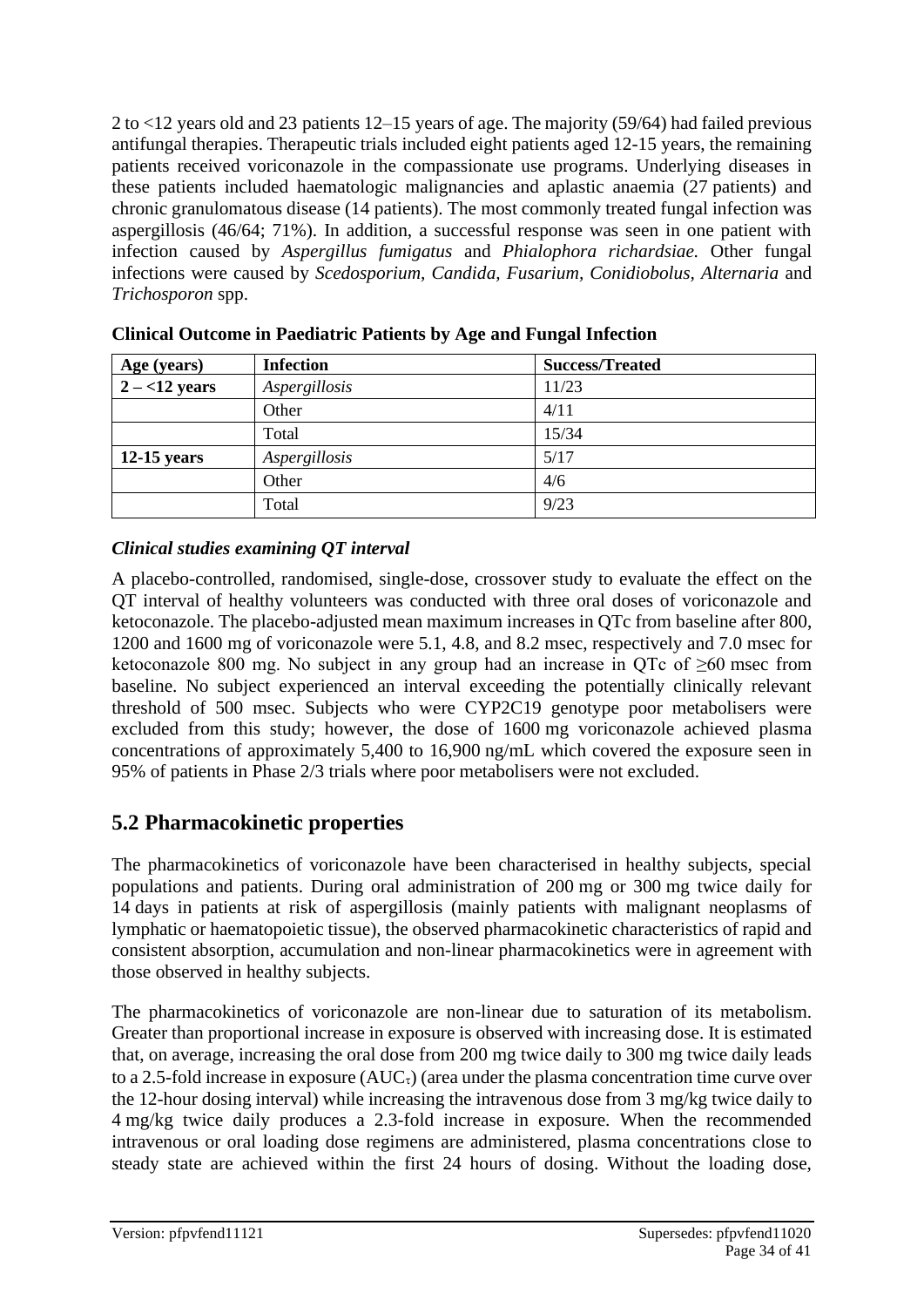accumulation occurs during twice daily multiple dosing with steady-state plasma voriconazole concentrations being achieved by day 6 in the majority of subjects.

# **Absorption**

Voriconazole is rapidly and almost completely absorbed following oral administration, with maximum plasma concentrations  $(C_{max})$  achieved 1 to 2 hours after dosing. The oral bioavailability of voriconazole in adults is estimated to be 96%. Bioequivalence has been established between the 200 mg tablet and the 40 mg/mL oral suspension when administered as a 200 mg dose to adults.

When multiple doses of voriconazole are administered with high fat meals,  $C_{\text{max}}$  and  $AUC_{\tau}$  of the tablets are reduced by 34% and 24% respectively, and  $C_{\text{max}}$  and  $AUC_{\tau}$  of the suspension are reduced by 58% and 37%, respectively.

The absorption of voriconazole is not affected by changes in gastric pH.

# **Distribution**

The volume of distribution at steady state for voriconazole is estimated to be 4.6 L/kg, suggesting extensive distribution into tissues. Plasma protein binding is estimated to be 58%.

Cerebrospinal fluid samples from eight patients in a compassionate programme showed detectable voriconazole concentrations in all patients.

# **Metabolism**

*In vitro* studies showed that voriconazole is metabolised by the hepatic cytochrome P450 isoenzymes, CYP2C19, CYP2C9 and CYP3A4.

The inter-individual variability of voriconazole pharmacokinetics is high.

*In vivo* studies indicated that CYP2C19 is significantly involved in the metabolism of voriconazole. This enzyme exhibits genetic polymorphism. For example, 15-20% of Asian populations may be expected to be poor metabolisers. For Caucasians and Blacks the prevalence of poor metabolisers is 3-5%. Studies conducted in Caucasian and Japanese healthy subjects have shown that poor metabolisers have, on average, 4-fold higher voriconazole exposure  $(AUC_{\tau})$  than their homozygous extensive metaboliser counterparts. Subjects who are heterozygous extensive metabolisers have on average 2-fold higher voriconazole exposure than their homozygous extensive metaboliser counterparts.

The major metabolite of voriconazole is the N-oxide, which accounts for 72% of the circulating radiolabelled metabolites in plasma. This metabolite has minimal antifungal activity and does not contribute to the overall efficacy of voriconazole.

# **Excretion**

Voriconazole is eliminated via hepatic metabolism with less than 2% of the dose excreted unchanged in the urine.

After administration of a radiolabelled dose of voriconazole, approximately 80% of the radioactivity is recovered in the urine after multiple intravenous dosing and 83% in the urine after multiple oral dosing. The majority (>94%) of the total radioactivity is excreted in the first 96 hours after both oral and intravenous dosing.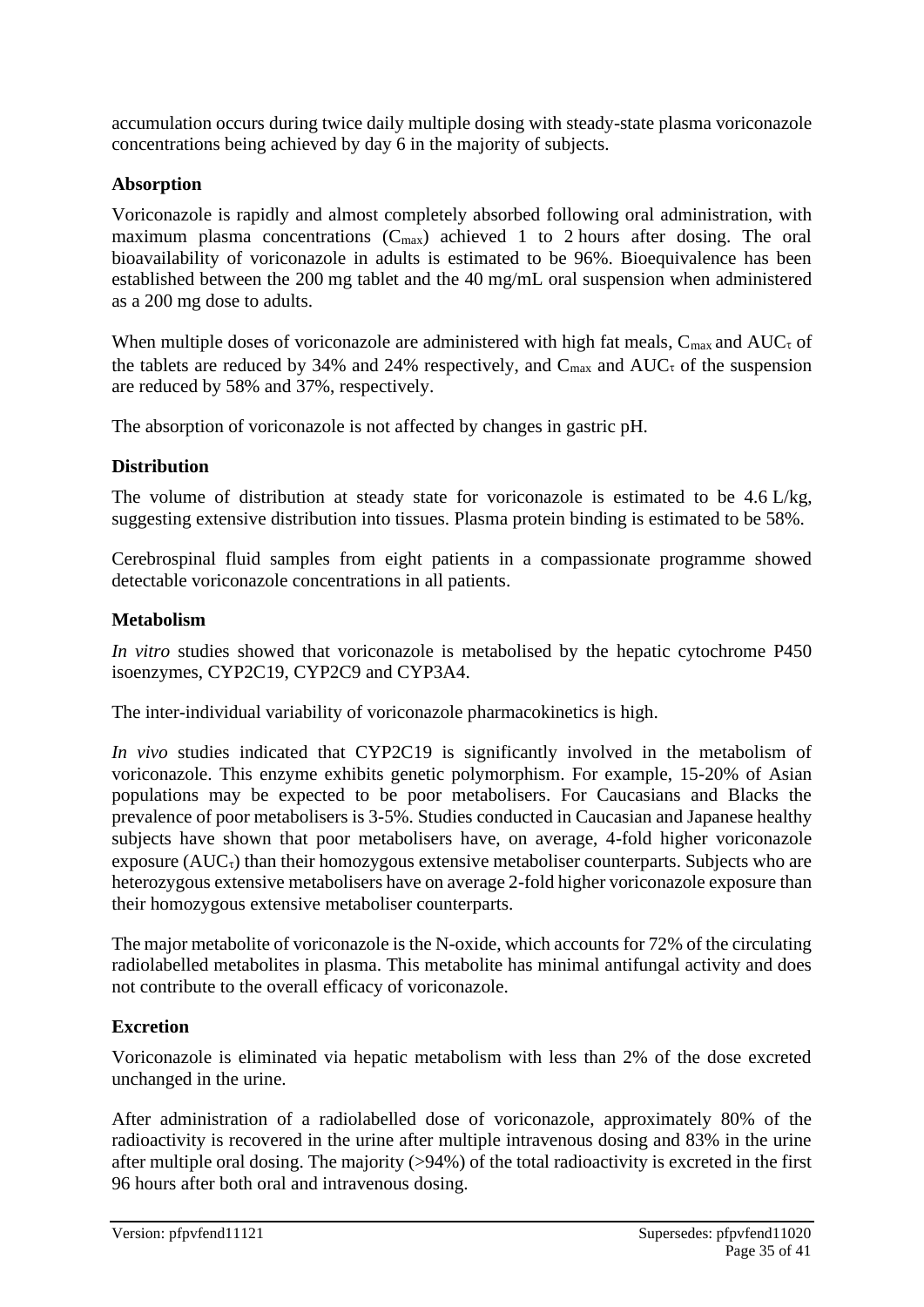The terminal half-life of voriconazole depends on dose and is approximately 6 hours at 3 mg/kg (intravenously) or 200 mg (orally). Because of non-linear pharmacokinetics, the terminal halflife is not useful in the prediction of the accumulation or elimination of voriconazole.

# **Pharmacokinetics in special patient groups**

# *Gender*

In an oral multiple dose study,  $C_{\text{max}}$  and  $AUC_{\tau}$  for healthy young females were 83% and 113% higher, respectively, than in healthy young males (18-45 years)*.* In the same study, no significant differences in  $C_{\text{max}}$  and  $AUC_{\tau}$  were observed between healthy elderly males and healthy elderly females  $(\geq 65$  years).

In the clinical program, no dosage adjustment was made on the basis of gender. The safety profile and plasma concentrations observed in male and female patients were similar. Therefore, no dosage adjustment based on gender is necessary.

# *Renal impairment*

In a single oral dose (200 mg) study in subjects with normal renal function and mild (creatinine clearance 41-60 mL/min) to severe (creatinine clearance <20 mL/min) renal impairment, the pharmacokinetics of voriconazole were not significantly affected by renal impairment. The plasma protein binding of voriconazole was similar in subjects with different degrees of renal impairment.

In patients with moderate to severe renal dysfunction (creatinine clearance  $\leq 50$  mL/min), accumulation of the intravenous vehicle, SBECD, occurs. Oral voriconazole should be administered to patients with moderate to severe renal dysfunction including dialysis patients, unless an assessment of the benefit risk to the patient justifies the use of intravenous voriconazole. Serum creatinine levels should be closely monitored in these patients, and if increases occur, consideration should be given to changing to oral voriconazole therapy (see Section 4.2 Dose and method of administration).

A pharmacokinetic study in subjects with renal failure undergoing haemodialysis showed that voriconazole is dialysed with clearance of 121 mL/min. The intravenous vehicle, SBECD, is haemodialysed with clearance of 55 mL/min. A 4-hour haemodialysis session does not remove a sufficient amount of voriconazole to warrant dose adjustment.

Mean SBECD and voriconazole plasma concentrations were measured at the end of infusion on study days 3, 4 and 5 for both dialysis and normal subjects. The pharmacokinetic data indicated that exposure to SBECD was higher in dialysis subjects. There was no evidence of SBECD accumulation in normal subjects. Exposure to voriconazole was lower in the dialysis subjects. Combining the Day 3, 4 and 5 data, the ratio of the post infusion means (dialysis/normal subjects) was 455% (95% CI: 340%, 609%) for SBECD and 50% (95% CI: 32%, 80%) for voriconazole.

# *Hepatic impairment*

After a single oral dose (200 mg), AUC was 233% higher in subjects with mild to moderate hepatic cirrhosis (Child-Pugh A and B) compared with subjects with normal hepatic function. Protein binding of voriconazole was not affected by impaired hepatic function.

In a multiple oral dose study,  $AUC_{\tau}$  was similar in subjects with moderate hepatic cirrhosis (Child-Pugh B) given maintenance doses of 100 mg twice daily and subjects with normal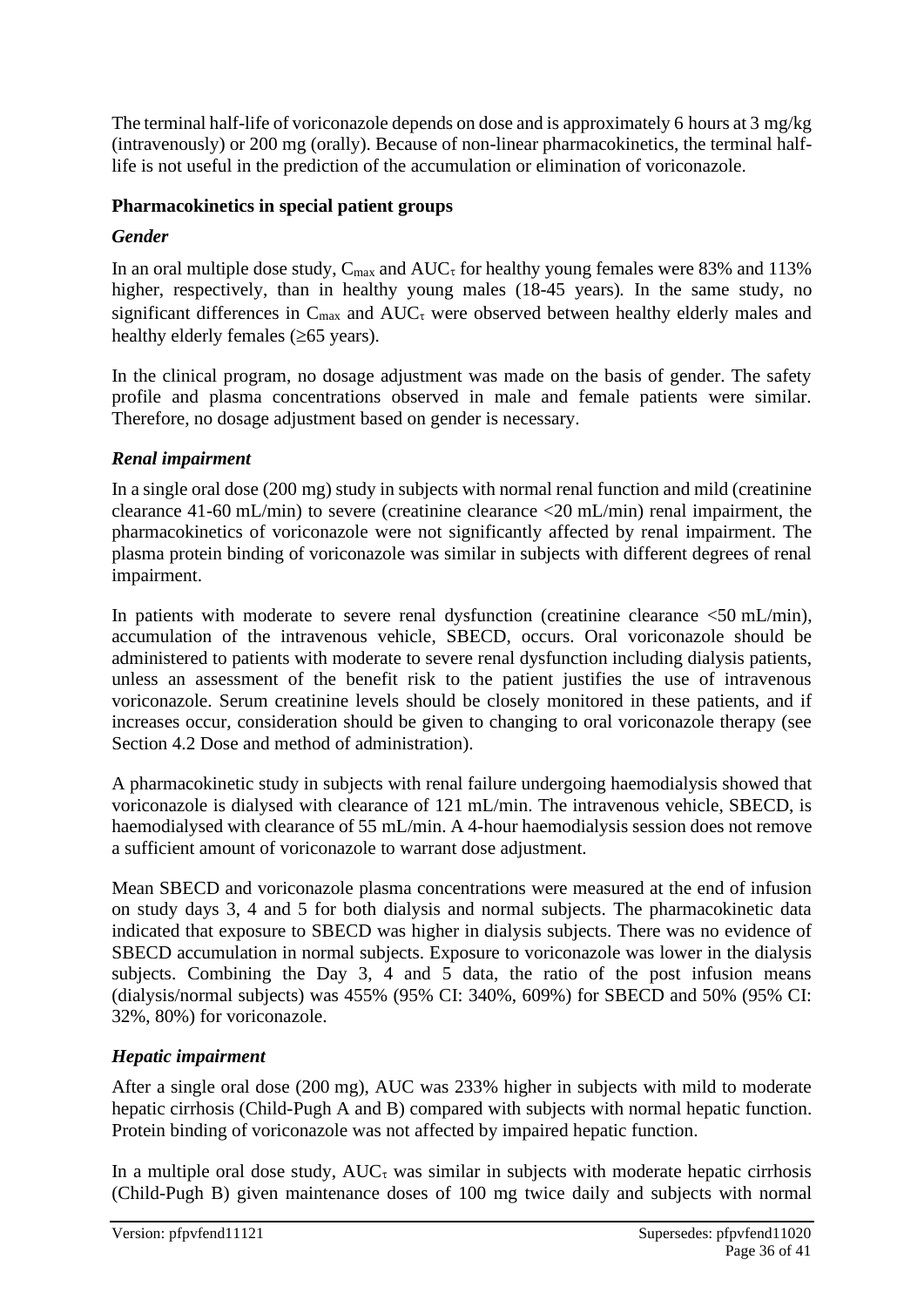hepatic function given 200 mg twice daily. No pharmacokinetic data are available for patients with severe hepatic cirrhosis (Child-Pugh C) (see Section 4.2 Dose and method of administration**)**.

# *Elderly*

In an oral multiple dose study  $C_{\text{max}}$  and  $AUC_{\tau}$  in healthy elderly males ( $\geq 65$  years) were 61% and 86% higher, respectively, than in healthy young males (18-45 years). No significant differences in  $C_{\text{max}}$  and  $AUC_{\tau}$  were observed between healthy elderly females ( $\geq 65$  years) and healthy young females (18-45 years).

In the therapeutic studies no dosage adjustment was made on the basis of age. A relationship between plasma concentrations and age was observed. The safety profile of voriconazole in young and elderly patients was similar and, therefore, no dosage adjustment is necessary for the elderly.

# *Paediatrics*

A population pharmacokinetic analysis was conducted on data from 35 immunocompromised subjects aged 2 to <12 years old who were included in the intravenous single or multiple dose pharmacokinetic studies. Twenty-four of these subjects received multiple doses of voriconazole. Average steady state plasma concentrations in children receiving a maintenance dose of 4 mg/kg twice daily were similar to those in adults receiving 3 mg/kg twice daily, with medians of 1186 ng/mL in children and 1155 ng/mL in adults. Therefore, intravenous maintenance doses of 4 mg/kg twice daily in children aged between 2 to  $\langle 12 \rangle$  years of age matched the exposure in adults receiving intravenous doses of 3 mg/kg twice daily.

Another pharmacokinetic study in 47 immunocompromised subjects aged 2 to <12 years old evaluated intravenous doses of 4, 6 and 8 mg/kg twice daily and multiple oral suspension doses of 4 and 6 mg/kg twice daily. The majority of patients received more than one dose level with a maximum duration of dosing of 30 days. The non-linearity of the pharmacokinetics of voriconazole in children is less pronounced than that in adults. On average, the exposure achieved in adults receiving maintenance doses of 4 mg/kg twice daily is approximately 30 μg·h/mL. The average voriconazole exposures  $(AUC_{\tau})$  in children following multiple intravenous doses of 6 and 8 mg/kg twice daily were approximately 20 and 29.8 μg·h/mL, respectively, with high inter-subject variability. A great percentage of children in the 8 mg/kg intravenous dose group had higher exposure than the typical range observed in adults receiving intravenous 4 mg/kg dose. Average absolute bioavailability of the oral suspension was 66% in children with high inter-subject variability. Bioavailability was lower in children aged 2 to <6 years old (43.6%-63.4%) than in children aged 6 to <12 years old (66.7%-90.9%).

# **Pharmacokinetic-pharmacodynamic (PK/PD) relationships**

In 10 therapeutic studies, the median for the average and maximum plasma concentrations in individual subjects across the studies was 2425 ng/mL (inter-quartile range 1193 to 4380 ng/mL) and 3742 ng/mL (inter-quartile range 2027 to 6302 ng/mL), respectively. A positive association between mean, maximum or minimum plasma voriconazole concentration and efficacy in therapeutic studies was not found.

PK/PD analyses of clinical trial data identified positive associations between plasma voriconazole concentrations and both LFT abnormalities and visual disturbances.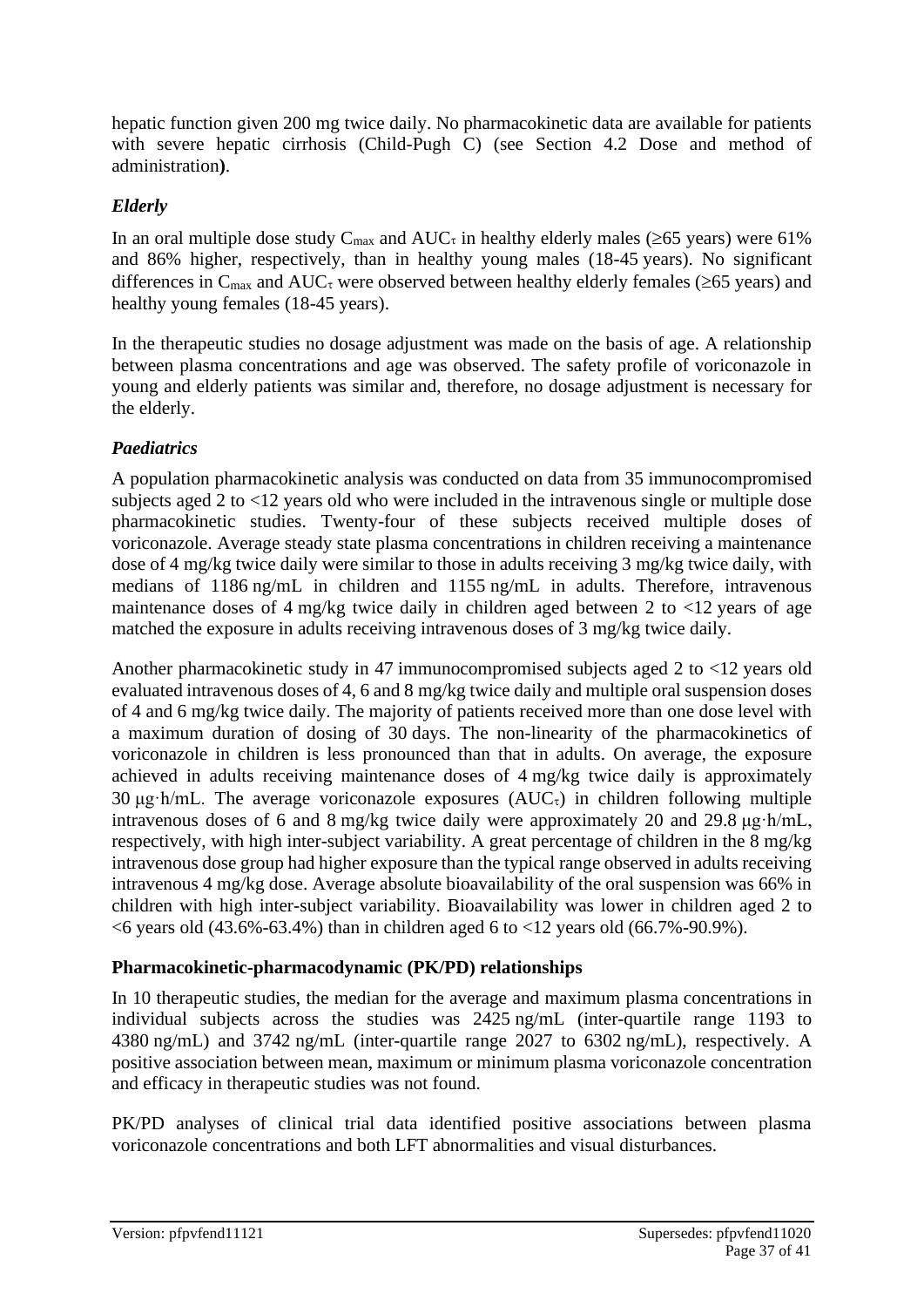# **5.3 Preclinical safety data**

# **Genotoxicity**

Voriconazole showed no mutagenic potential in gene-mutation assays in bacterial (*Salmonella typhimurium*) and mammalian (Chinese hamster ovary) cells. While *in vitro* exposure of human lymphocytes to voriconazole produced equivocal effects on chromosomes, *in vivo* treatment of male and female mice at doses up to and including the maximum tolerated dose produced no evidence of chromosome damage as determined by the micronucleus assay.

# **Carcinogenicity**

Carcinogenic potential was studied in mice and rats at oral doses of up to 100 mg/kg/day and 50 mg/kg/day for 24 months, respectively. Hepatocellular adenoma appeared in male and female mice at 100 mg/kg/day and in female rats at 50 mg/kg/day. There was also an increased incidence of hepatocellular carcinoma in mice at 100 mg/kg/day. Although mean plasma drug concentrations indicated there is no safety margin in humans in terms of exposure, adenoma and carcinoma (as well as non-neoplastic changes) are known to occur in rodents after chronic administration of compounds that are hepatic enzyme inducers.

# **6. PHARMACEUTICAL PARTICULARS**

# **6.1 List of excipients**

VFEND film coated tablets contains lactose monohydrate, pregelatinised maize starch, croscarmellose sodium, povidone, magnesium stearate and a coating containing hypromellose, titanium dioxide, lactose monohydrate and triacetin.

VFEND powder for injection contains sulfobutyl betadex sodium (SBECD).

VFEND powder for oral suspension contains sucrose, colloidal anhydrous silica, titanium dioxide, xanthan gum, sodium citrate dihydrate, sodium benzoate, citric acid, natural orange flavour.

# **6.2 Incompatibilities**

# **Film coated tablets and powder for oral suspension**

No data available.

# **Powder for injection**

# *Blood products and concentrated electrolytes*

Voriconazole must not be infused concomitantly with any blood product or any short-term infusion of concentrated solution of electrolytes, even if the two infusions are running in separate lines. Electrolyte disturbances such as hypokalaemia, hypomagnesaemia and hypocalcaemia should be corrected prior to initiation of voriconazole therapy (see Section 4.4 Special warnings and precautions for use, Cardiovascular).

#### *Intravenous solutions containing (non-concentrated) electrolytes*

Voriconazole can be infused at the same time as other intravenous solutions containing (non-concentrated) electrolytes, but must be infused through a separate line.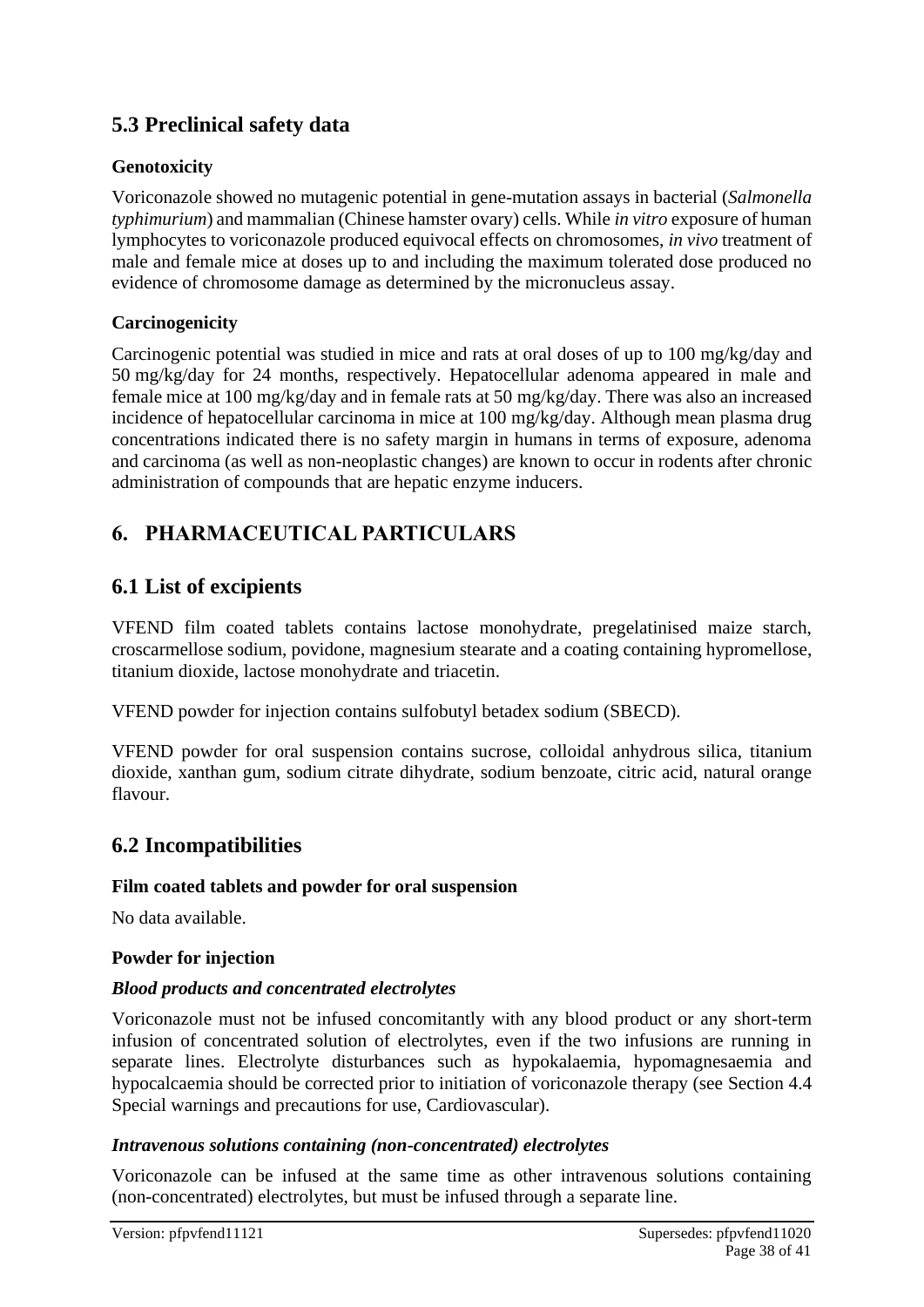# *Total parenteral nutrition (TPN)*

Voriconazole can be infused at the same time as total parenteral nutrition, but must be infused in a separate line. If infused through a multiple-lumen catheter, TPN needs to be administered using a different port from the one used for voriconazole.

Voriconazole must not be diluted with 4.2% Sodium bicarbonate. Compatibility with other concentrations is unknown.

VFEND Powder for injection must not be mixed with other medicinal products except those mentioned in Section 4.2 Method of administration, powder for injection.

Also see Section 4.5 Interactions with other medicines and other forms of interactions.

# **6.3 Shelf life**

In Australia, information on the shelf life can be found on the public summary of the Australian Register of Therapeutic Goods (ARTG). The expiry date can be found on the packaging.

# **6.4 Special precautions for storage**

#### **Powder for injection**

Stored below 30°C.

Following reconstitution of the lyophile with Water for Injections to 10 mg/mL, VFEND reconstituted concentrate can be stored at  $2^{\circ}C$  to  $8^{\circ}C$  in a refrigerator for up to 24 hours prior to use (see 4.2 Dose and method of administration, powder for injection).

# **Powder for oral suspension**

Stored at  $2^{\circ}$ C to  $8^{\circ}$ C (Refrigerate. Do not freeze) before reconstitution.

After reconstitution, store the reconstituted suspension below  $30^{\circ}$ C. Discard suspension 14 days after reconstitution.

# **6.5 Nature and contents of container**

#### **Film coated tablets**

The film coated tablets are packaged in PVC/Aluminium blisters of 2, 10, 14, 20, 28, 30, 50, 56 and 100 tablets in cartons.

Not all pack sizes may be marketed.

# **Powder for injection**

VFEND powder for injection is supplied in a single use 30 mL, type I clear glass vial. Packs of 1.

# **Powder for oral suspension**

VFEND powder for oral suspension is supplied in a 100 mL HDPE bottle.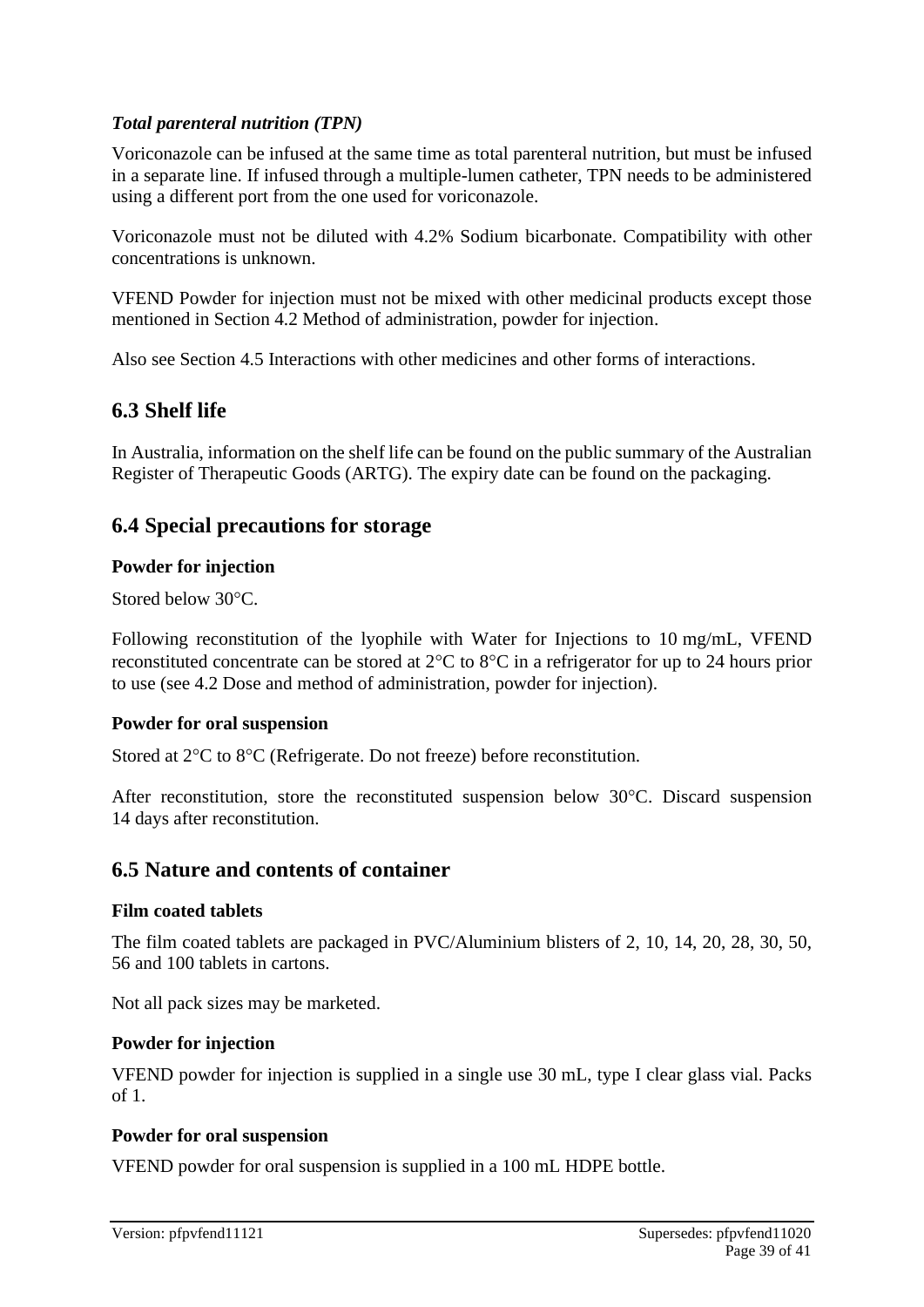A measuring cup, a 5 mL syringe dispenser and a press-in bottle adaptor are also provided.

# **6.6 Special precautions for disposal**

In Australia, any unused medicine or waste material should be disposed of by taking to your local pharmacy.

# **6.7 Physicochemical properties**

#### **Chemical structure**



Voriconazole is designated chemically as (2R, 3S)-2-(2,4-difluorophenyl)-3-(5-fluoro-4 pyrimidinyl)-1- $(1H - 1,2,4$ -triazol-1-yl)-2-butanol with an empirical formula of  $C_{16}H_{14}F_3N_5O$ and a molecular weight of 349.3.

It is a white to off white powder. The aqueous solubility is very low at 0.7 mg/mL at 25ºC.

Voriconazole, a broad-spectrum, triazole antifungal agent.

# **CAS number**

137234-62-9.

# **7. MEDICINE SCHEDULE (POISONS STANDARD)**

S4, Prescription Medicine.

# **8. SPONSOR**

Pfizer Australia Pty Ltd Level 17, 151 Clarence Street SYDNEY NSW 2000. Toll Free Number: 1800 675 229. www.pfizer.com.au.

# **9. DATE OF FIRST APPROVAL**

13 September 2002.